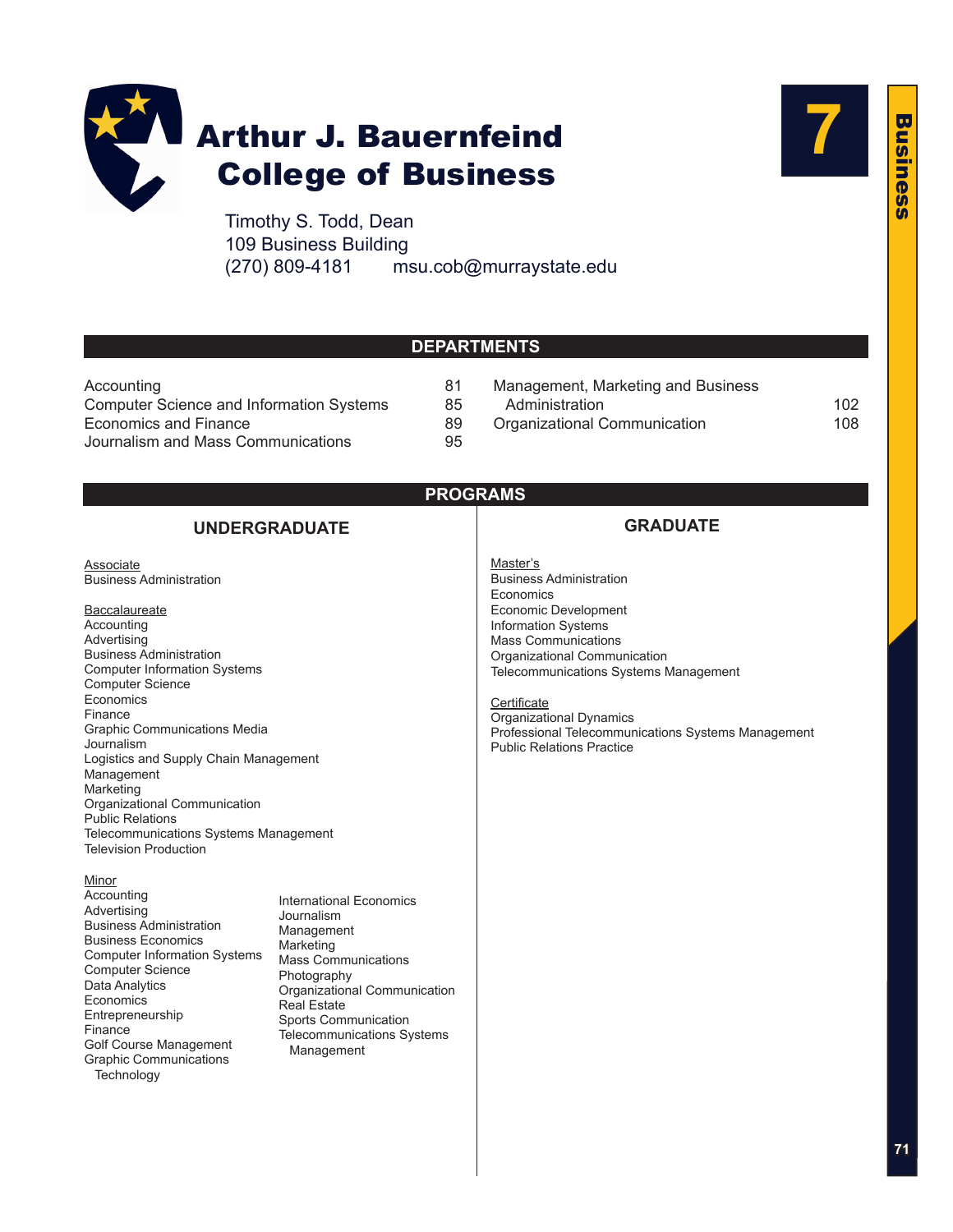### Arthur J. Bauernfeind College of Business

The fields included in business offer excellent employment opportunities. New research findings, technological breakthroughs, and changing economic conditions offer challenges that can be prepared for through the undergraduate and graduate programs of the Arthur J. Bauernfeind College of Business.

Murray State University began programs in business in 1935. The strong demand for men and women with such preparation has resulted in a steady expansion in course offerings, enrollment, technology, and faculty.

Today, the Bauernfeind College of Business is organized into six departments: Accounting; Computer Science and Information Systems; Economics and Finance; Journalism and Mass Communications; Management, Marketing and Business Administration; and Organizational Communication. Each department offers viable programs of study at both the undergraduate and graduate levels designed to educate leaders for many kinds of endeavors, both private and public.

The college also houses the West Kentucky Small Business Development Center, the Regional Business and Innovation Center (RBIC), the Center for Economic Education, TV-11, the Journal of Business and Management Landscapes, the Coordinator of the Regensburg (Germany) Program, and the MSU News.

#### AACSB and ACEJMC Accreditation

All the undergraduate Bachelor of Arts in Business (B.A.B.) and Bachelor of Science in Business (B.S.B.) programs, the Master of Business Administration (M.B.A.), and the Master of Science in Information Systems (M.S.I.S.) offered by the Bauernfeind College of Business are accredited by AACSB-International—The Association to Advance Collegiate Schools of Business. In accordance with AACSB guidelines, at least 50 percent of the business credit hours required in accredited programs must be earned through Murray State.

The following minors are also accredited by AACSB: accounting, computer information systems, finance, business administration, entrepreneurship, golf course management, management, marketing, and real estate.

In addition, majors in advertising, journalism, public relations, and television production in the Department of Journalism and Mass Communications are accredited by the Accrediting Council on Education in Journalism and Mass Communications (ACEJMC).

#### Careers

Challenging and rewarding career opportunities exist today for university-educated men and women capable of assuming positions in administration and supporting professions.

A number of national corporations, governmental agencies, not-for-profit organizations, and regional organizations regularly visit the campus to interview qualified candidates. The university's Career Services Office assists both graduates and employers.

#### Vision

The Bauernfeind College of Business aspires to be one of the best regional business schools in the nation.

#### Mission

The Arthur J. Bauernfeind College of Business (AJB-CoB) prepares students for careers in the dynamic environments of business, information technology, public and private organizations, and mass communications. With a domestic student population drawn primarily from Kentucky, Tennessee, Indiana, Missouri, and Illinois; and a substantial international student population; the AJB-CoB strives for excellence by:

- Engaging students in the acquisition of fundamental knowledge; mastery of professional skills (including oral and written communication, problem solving and critical thinking); and the application of knowledge and skills to emerging issues, technologies, and professional practices in a student-centered learning environment.
- Providing students with quality undergraduate and master's degree programs embodied in relevant curricula and innovative learning environments.
- Encouraging students in intellectual and social development by providing a high degree of student and faculty interaction both inside and outside the classroom, cultivating leadership, and developing an appreciation for ethical issues and diversity in the global market place.
- Providing students with global perspectives in the classroom, while also encouraging both students and faculty to pursue opportunities for international travel and learning.
- Developing and encouraging academic outreach, collaborative relationships with alumni, business and industry, public schools, government agencies and non-profit organizations, as well as colleges and universities at home and abroad.
- Supporting a faculty commitment to quality teaching, service and continuous improvement that is enhanced by a 50% to 65% focus on Discipline Based Scholarship (DBS), with secondary emphasis on both Contributions to Practice (CP) and Learning and Pedagogical Scholarship (LPS).

#### Undergraduate Programs

Students pursue their particular interests by selecting one of the area or major programs offered within the college. Area programs are offered in accounting, business administration, computer information systems, computer science, finance, graphic communications management, management, marketing, and telecommunications systems management. Major programs are offered in advertising, business administration, computer science, economics, journalism, organizational communication, public relations, and television production.

Several of the college's area and major programs provide excellent preparation for students considering a career in law. Pre-law students opting to major in economics are advised by faculty in the Department of Economics and Finance.

A student pursuing a major or area program within another college at Murray State may pursue a second area, a major, or a minor in the Bauernfeind College of Business.

Also, a two-year associate of arts degree program is offered in business administration.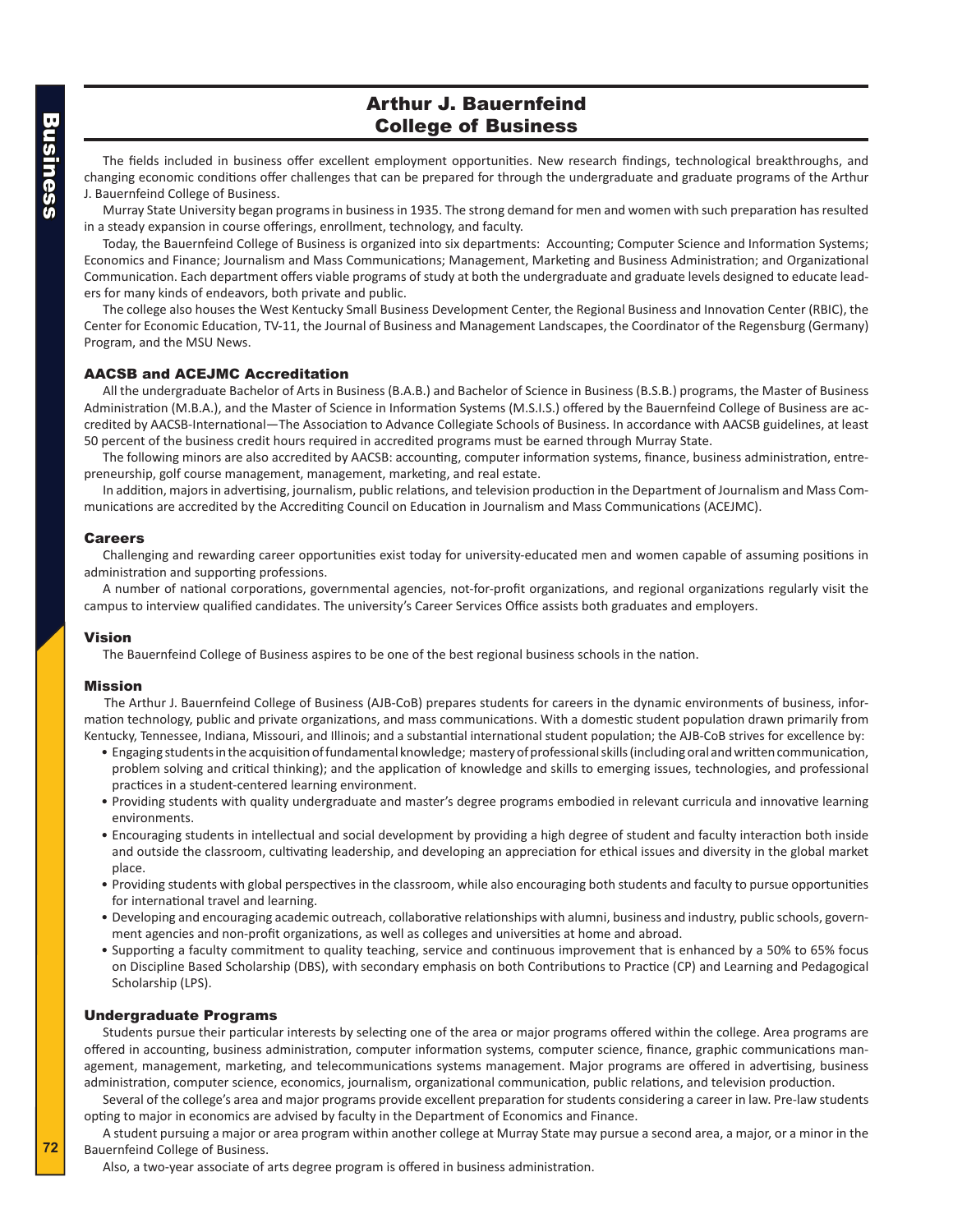# $\overline{\mathbf{u}}$ Business usiness

#### Undergraduate University Studies Requirements

The college's area business programs and one of the major programs, business administration, must follow the Bachelor of Arts in Business (B.A.B.) or the Bachelor of Science in Business (B.S.B.) University Studies requirements. The college's other area and major programs—advertising, computer science, economics, journalism, organizational communication, public relations, telecommunications systems management, and television production—follow the university Bachelor of Arts or Bachelor of Science University Studies requirements.

#### Entrance Standards for Business Programs

All area business programs within the college plus the major in business administration require admission to business programs. The admission standards are as follows:

1) applicant must have a minimum overall GPA of 2.00.

2) applicant must have completed the following pre-admission courses with a combined GPA of 2.25:

| ACC 200 | BUS 215                                                                  | CIV 201 or 202 | CSC 199 | ECO 231        | <b>HUM 211</b> | MAT 220 or 250 |
|---------|--------------------------------------------------------------------------|----------------|---------|----------------|----------------|----------------|
| ACC 201 | CIS 243 or STA 135                                                       | COM 161        | ECO 230 | <b>ENG 105</b> | LST 240        |                |
|         | A minimum grade of C must be earned in CIS 243 (or STA 135) and ENG 105. |                |         |                |                |                |

CIV 201 or 202 and HUM 211 are waived for students with transfer coursework and/or general education certification that would waive HUM and CIV in University Studies for Murray State's bachelor's degrees.

COM 161 is waived for students with transfer coursework and/or general education certification that would waive COM 161 in University Studies for Murray State's bachelor's degrees.

The course or courses used to meet the ENG 105 requirement for Murray State's University Studies will be used to meet the ENG 105 requirement for admission to business programs. When more than one course is used, the courses must average a grade of *C* to meet the minimum grade for this course requirement.

Honors sequence courses will meet the business admission standards as follows:

• ENG 150 (with a minimum grade of *C*) for ENG 105 • HON 201 or 202 for CIV 201 or 202

• HON 165 for COM 161 • HON 232 for ECO 230 and ECO 231

• HON 251 for HUM 211

**Enrollment in business courses numbered 300 or above will be limited to:** 1) business program students admitted to the college's accredited programs; 2) non-business students who have junior standing and are enrolled in specific programs or minors requiring business courses; and 3) other students or classifications of students with the specific permission of the department offering the course.

Business program students seeking admission to upper-division courses who have not completed all of the required pre-admission course work will be conditionally admitted to business programs and allowed to register for advisor-specified upper-division courses if they satisfy the minimum grade point average requirements and if they are concurrently enrolled in the courses necessary to complete the pre-admission requirements. Failure to meet all requirements for admission will result in denial of admission to the business programs; students denied admission will not be admitted to upper-division business classes.

Any student not admitted can appeal the decision to a collegiate review committee.

#### Core Requirements

All area business programs within the college plus the major in business administration require the business core requirements listed below. These requirements must be completed by any student who takes more than 25 percent (30 hours) of his/her course work in business. Business includes the following prefixes: ACC, BUS, CIS, FIN, LSC, MGT, MKT, RES, and LST 240. Courses with the following former Murray State business prefixes are considered business hours for purposes of this rule: BOA, BPA, BUA, CQM, GBU, OAD, and OSY. University orientation courses numbered 099 or 100T do not count in the 25 percent course work rule for business students.

#### Business Core Requirements

| MKT        | 360 |                                                           |  |
|------------|-----|-----------------------------------------------------------|--|
| MGT        | 590 |                                                           |  |
| MGT        | 350 |                                                           |  |
| LST        | 240 |                                                           |  |
| <b>LSC</b> | 343 |                                                           |  |
| <b>FIN</b> | 330 |                                                           |  |
| ECO        | 310 |                                                           |  |
| <b>CIS</b> | 343 |                                                           |  |
| <b>CIS</b> | 243 |                                                           |  |
| <b>BUS</b> | 442 |                                                           |  |
| <b>BUS</b> | 355 | Information Systems and Decision Making <sup>3, 4</sup> 3 |  |
| <b>BUS</b> | 215 |                                                           |  |
| <b>BUS</b> |     |                                                           |  |
| <b>ACC</b> | 201 |                                                           |  |
| <b>ACC</b> |     |                                                           |  |

**Total................................................................................... 41 hrs**

1 Students pursuing an AREA in accounting must have a grade of *B* or better.

<sup>2</sup> Consult with an academic advisor to select the appropriate transitions course.

<sup>3</sup>Students pursuing an AREA in accounting **must take** ACC 308 in lieu of BUS 355.<br><sup>4</sup>Students pursuing an AREA in computer information systems **must take** CIS 307.

Students pursuing an AREA in computer information systems **must take** CIS 307 in lieu of BUS 355.

5 A grade of *C* or better is required in CIS 243. STA 135 with a grade of *C* or better may be used to meet this requirement.

Additional requirements for B.A.B. and B.S.B. students are specified in *Academic Degrees and Programs*.

<sup>6</sup> STA 235 may be used to meet this requirement.

<sup>7</sup> Students pursuing an area in logistics and supply chain management must have a grade of *C* or better.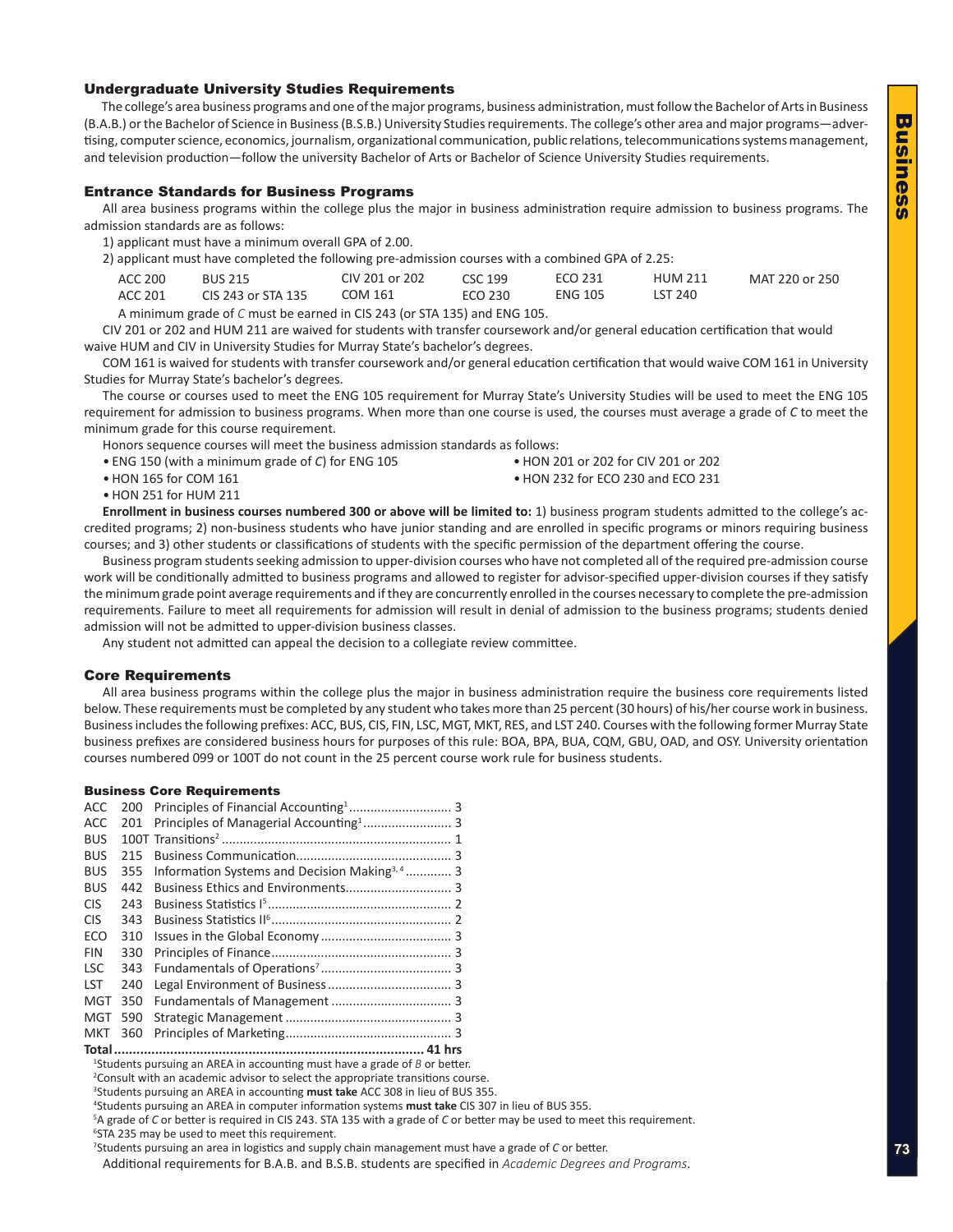#### <span id="page-3-0"></span>Business Electives

Courses with the following prefixes may be selected as "business electives" for programs in the Bauernfeind College of Business and elsewhere in the university, except where noted otherwise: ACC, BUS, CIS, ECO, FIN, LSC, MGT, MKT, RES, and TSM. COM 340, COM 439, CSC 101, CSC 125, JMC 168, JMC 391, JMC 394, LST 240, LST 440, and POL 442 are also acceptable.

Courses required for admission to business programs or courses that are in the business core cannot be used to meet business elective requirements. Exceptions may be made for the Associate of Arts degree in Business Administration or minors with advisor approval. The former courses MGT 250 and MKT 260 do not apply toward business or economics major, minor or area requirements.

Courses with the following former Murray State prefixes also count toward business elective requirements: BOA, BPA, BUS, CQM, GBU, OAD, and OSY.

Because they were business electives at the time, POL 140, 250, and 252 will count as business electives if taken prior to fall 2005.

Courses with the COB prefix are business electives transferred to Murray State, are not a direct equivalent to any Murray State course, and do not count against the 25 percent business hours rule (see *Core Requirements*).

#### Double Areas, Majors, or Minors

Courses completed in fulfillment of the requirements for one area, major, or minor cannot also be applied to the requirements of another area, major, or minor. **Students pursuing a B.A.B. or B.S.B. degree may not have a double major/area or a minor in any business discipline accredited by AACSB-International except Real Estate. See AACSB and ACEJMC Accreditation at the beginning of this chapter.**

#### Graduate Programs

The Bauernfeind College of Business offers six graduate degree programs: the Master of Business Administration (M.B.A), offered through the Arthur J. Bauernfeind Graduate Program in Business Administration; the Master of Science in Information Systems (M.S.I.S.); the Master of Science in Economics; the Master of Arts or Science in Mass Communications; the Master of Arts or Science in Organizational Communication; and a joint Master of Science in Telecommunications Systems Management is offered with the Jesse D. Jones College of Science, Engineering and Technology. In addition, two Masters of arts in Education with an emphasis in business education or economics are available through the College of Education and Human Services. The business programs prepare graduates for a variety of challenging and rewarding careers in industry, private enterprise, governmental agencies, and non-profit organizations.

The M.B.A. and M.S.I.S. programs are accredited by AACSB-International—The Association to Advance Collegiate Schools of Business. **Note:** L=literature; R=research; PT=professional training. See page 68.

#### Arthur J. Bauernfeind Graduate Program in Business Administration

Director - Gerry N. Muuka email: nmuuka@murraystate.edu 270-809-6970

The graduate program leading to the Master of Business Administration (M.B.A.) degree for full-time students is offered during the day and evening at Murray. The same program is offered 100% online.

The M.B.A. program is offered jointly by the departments within the college. It is designed to qualify graduates for creative leadership positions in a complex and ever-changing business environment. Primary emphasis is placed on the analysis of business problems, the determination of business policies, and development of the skills and mature judgment necessary for competent management.

The broad integrated curriculum provides each student with an understanding of the major facets of domestic and international business operations including work in the theoretical and historical foundations of business, quantitative controls, information systems, research methodology, decision-making through the development of advanced functional skills, and the socio-political environment of business. Opportunity is provided for a moderate degree of specialization through the choice of graduate electives selected. The accounting concentration requires additional foundation courses and all graduate electives to be taken in accounting. There is no comprehensive examination or thesis requirement. However, the capstone course, MGT 656, can be taken only after completion of at least 18 hours of graduate course work.

#### **Requirements for Admission**

Applicants must meet Murray State University requirements (see *Graduate Admissions*). Additional requirements for unconditional and conditional admission are as follows.

#### **Unconditional**

An applicant must attain an acceptable score using the following formulas that combine the undergraduate grade point average (UGPA) and the score on **either** the Graduate Management Admission Test (GMAT) or the Graduate Record Examination (GRE).

All applicants, including those with GPAs of 3.0 and above, must take either the GMAT and achieve a minimum score of 400, or the GRE and achieve a minimum score of 286. Applicants with undergraduate GPAs of less than 3.0 on the 4.0 scale need GMAT scores that are higher than 400, or GRE scores higher than 286. The GMAT/GRE cannot be waived.

For unconditional admission to the program, an applicant must satisfy one of two formulas:

GMAT Users: (200 x UGPA) + GMAT > 1,000 **GRE Users:** GRE > 321 - (11.66 x GPA) (Combined quantitative and verbal sections only.) An alternative formula is used if an applicant's grade point average on the last 60 semester hours (LGPA) of undergraduate work is 0.25 points or more above the applicant's overall UPGA: 200 x (LGPA-0.25) + GMAT > 1,000.

An applicant whose native language is not English or who did not graduate from an English-speaking college or university must satisfy the above requirements, meet all admission requirements specified in the international student admission section of this *Bulletin*, and score a minimum of 20 in each of the four areas examined in the new TOEFL, ie. writing, reading, listening, and speaking.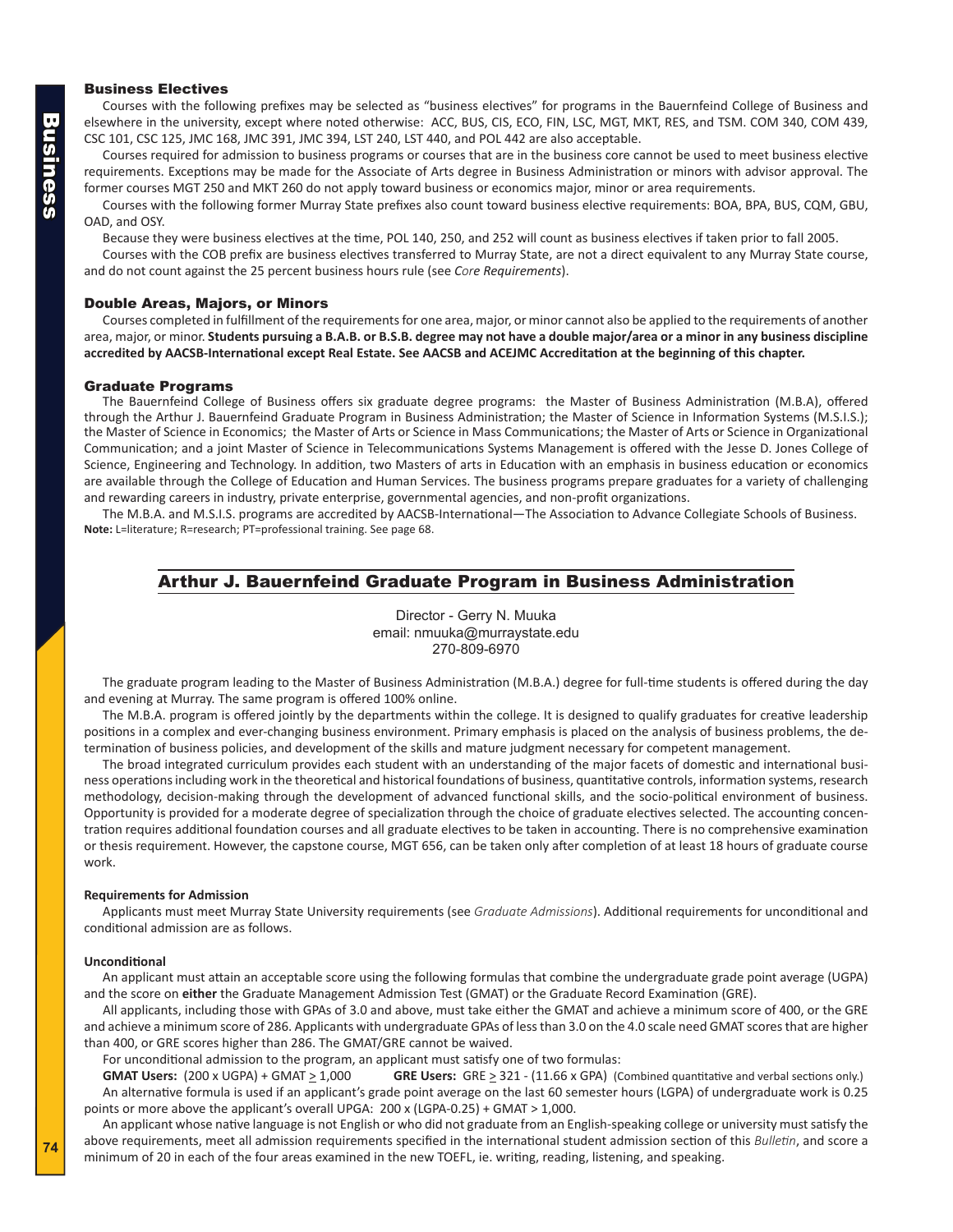### $\overline{\mathbf{u}}$ Business asine n ŭń

#### **Conditional**

An applicant who has not taken the GMAT or GRE will be granted conditional admission to the M.B.A. program if the applicant's UGPA is at least 2.75 (on a 4.00 scale), or if the applicant's LGPA is at least 3.00. This student must take the GMAT/GRE within two months of receiving the conditional admission letter. A student who is conditionally admitted may enroll in foundation courses (see below), but may not enroll in 600-level courses without a special waiver from the associate dean/MBA director. International students are not usually admitted conditionally, meaning they must take and pass the GMAT or GRE before coming to the United States.

#### **Master of Business Administration CIP 52.0101** CIP 52.0101

The M.B.A. curriculum requirements are divided into two parts: (1) foundation courses and (2) graduate courses.

The foundation courses are undergraduate courses designed to form a base upon which the student can build in the graduate phase of the program. A student who has satisfactorily completed one or more equivalent courses will be given a waiver for previous work. A minimum grade of *C* is required to satisfy each foundation course.

|--|--|--|--|

|       | $ACC$ 490 Survey of Accounting <sup>2</sup>        |
|-------|----------------------------------------------------|
|       | [or ACC 200 and 201]                               |
|       | ECO 490 Survey of Economics <sup>2</sup>           |
|       | for ECO 230 and 2311                               |
| CIS - | 490 Survey of Calculus and Statistics <sup>2</sup> |
|       | [or CIS 343 and MAT 220]                           |

- FIN 330 Principles of Finance
- MKT 490 Survey of Marketing and Management<sup>2</sup> [or MGT 350 and MKT 360]

1 All foundation courses must be completed by the time a student finishes 15 hours of graduate course work.

2 ACC 490, CIS 490, ECO 490, and MKT 490 cannot be taken as an undergraduate. These survey courses are for students who already have an undergraduate degree and are planning to pursue the MBA degree. Students have the option of taking the 490 classes or the individual courses that make up these 490 survey courses.

#### **Total Course Requirements................................................. 30 hrs**

ACC 604 Accounting for Decision Making

- CIS 653 Management Science for Managerial Decision Making
- ECO 625 Managerial Economics

FIN 602 Corporate Finance

MGT 651 Seminar in Organizational Behavior

MGT 656 Seminar in Strategic Management

MKT 667 Marketing Planning and Application

Electives (9 hrs)

**Note:** All electives must be selected with the approval of the M.B.A. director. No foundation course may be used as an M.B.A. elective. Students with an undergraduate degree in accounting are encouraged to choose a 600-level ACC course in lieu of ACC 604.

#### **Other Degree Requirements**

In order to receive the degree, a candidate must earn a minimum grade point average of 3.00 on all graduate courses taken at Murray State University. Repeating a graduate course does not cancel a previous grade in the course. A candidate may not repeat a course in which a previous grade of *A* or *B* was earned for credit.

A minimum grade of *C* is required to receive credit for a graduate course.

No more than one *C* will be accepted in fulfillment of the seven M.B.A. core courses.

A candidate is awarded one "quality deficit point" for each grade of *C* received, two points for each *D,* and three points for each *E.* Upon receipt of four quality deficit points, a candidate is dropped from the program without opportunity for readmission except by special permission.

A maximum of nine semester hours of graduate credit taken at another institution may be transferred toward the fulfillment of core courses or electives, provided that the course was not used to complete another degree, that a grade of *B* or better was earned, and that a 3.00 grade point average is earned in Murray State graduate courses. Transfer courses must fall within the eight-year time limit allowed for completion of the master's degree.

Foundation courses may be completed at Murray State University or at any regionally accredited four-year institution or recognized foreign institution, before or after acceptance into the program. Only the 100- and 200-level foundation courses may be completed at a community or junior college.

During the fall and spring semesters, a candidate may take a maximum of 12 credit hours of graduate work or 15 credit hours if at least three hours are foundation work. The maximum load during each five week summer session is seven hours.

A student may fulfill a foundation course by passing a proficiency test. A proficiency test may be taken only once per course. There is a fee for taking the test. Call the associate dean's office (270-809-6970) to schedule each proficiency test.

A candidate who reapplies after a period of inactivity of 36 months will be subject to the degree requirements in effect at the time of reapplication.

A few applicants who have taken the GMAT or GRE and are denied admission may subsequently be admitted by a special admissions process on the basis of significant work experience or other extraordinary credentials.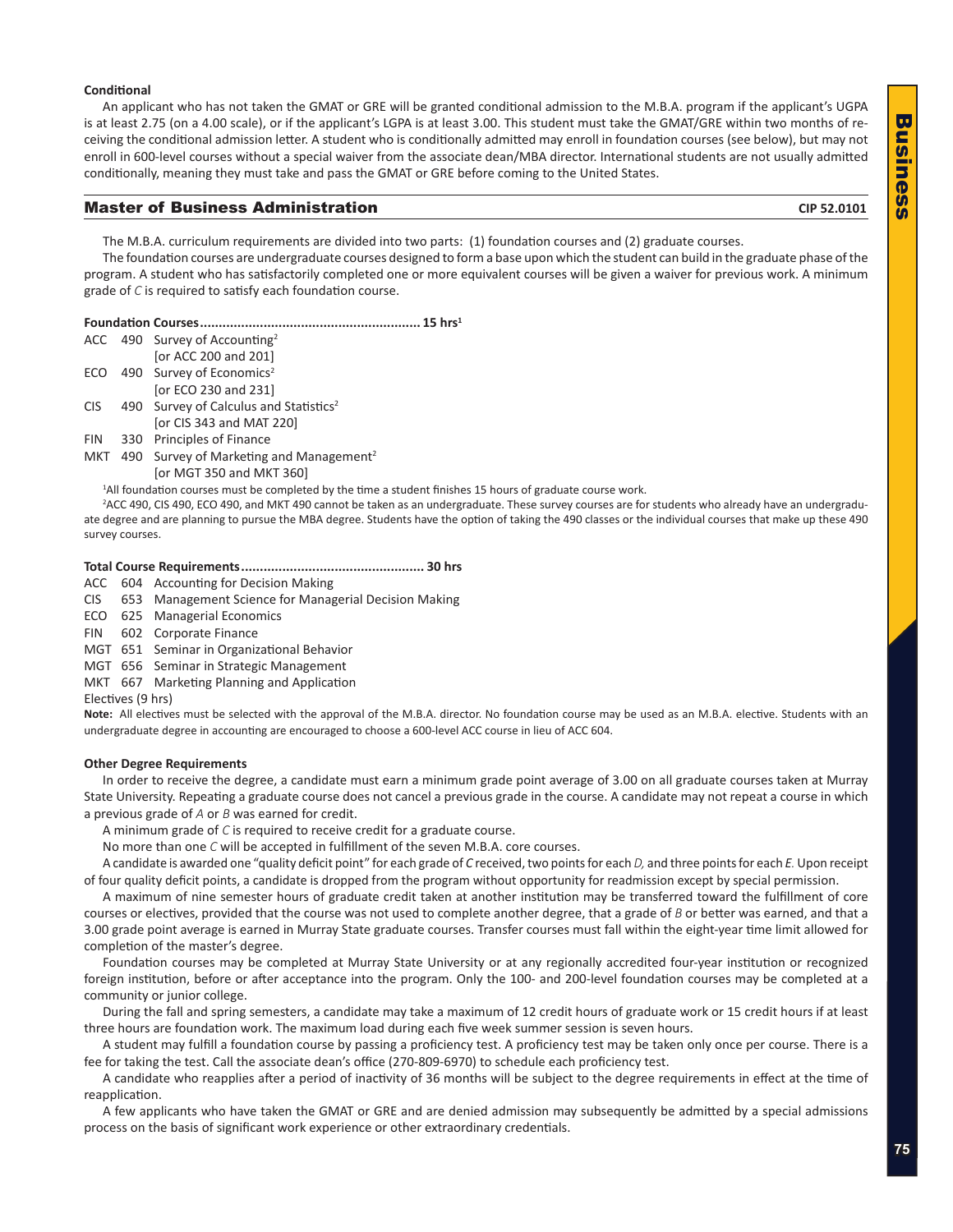### **Master of Business Administration/Accounting Concentration**  CIP 52.0101

The M.B.A. accounting concentration curriculum requirements are divided into three parts: (1) foundation courses, (2) undergraduate accounting courses, and (3) graduate courses.

The undergraduate courses are designed to form a base upon which the student can build in the graduate phase of the program. A student who has satisfactorily completed one or more equivalent courses will be given a waiver for previous work. A minimum grade of *C* is required to satisfy each undergraduate course.

**Foundation Courses........................................................... 15 hrs1**

 $ACC$  490 Survey of Accounting<sup>2</sup> [or ACC 200 and 201]

ECO 490 Survey of Economics<sup>2</sup> [or ECO 230 and 231]

CIS 490 Survey of Calculus and Statistics<sup>2</sup> [or CIS 343 and MAT 220]

FIN 330 Principles of Finance

MKT 490 Survey of Marketing and Management<sup>2</sup> [or MGT 350 and MKT 360]

<sup>1</sup> All foundation courses must be completed by the time a student finishes 15 hours of graduate course work.

2 ACC 490, CIS 490, ECO 490, and MKT 490 cannot be taken as an undergraduate. These survey courses are for students who already have an undergraduate degree and are planning to pursue the MBA degree. Students have the option of taking the 490 classes or the individual courses that make up these 490 survey courses.

#### **Undergraduate Accounting Courses**

- ACC 300 Intermediate Accounting I
- ACC 301 Intermediate Accounting II
- ACC 302 Federal Income Tax
- ACC 303 Cost Accounting
- ACC 506 Principles of Auditing and Assurance Services

#### **Total Course Requirements............................................. 30 hours**

- CIS 653 Management Science for Managerial Decision Making $PT$
- ECO 625 Managerial Economics
- FIN 602 Corporate Finance
- MGT 651 Seminar in Organizational Behavior
- MGT 656 Seminar in Strategic Management<sup>L</sup>
- MKT  $667$  Marketing Planning and Application<sup>R</sup>

ACC course to be selected from list of accounting electives below (3 hours)

#### *Choose three electives from the following:*

#### ACC 600 Advanced Accounting

- ACC 601 Accounting for Governmental and Nonprofit Entities
- ACC 602 Advanced Income Tax
- ACC 603 Cost Management in the Global Economy
- ACC 605 Corporate Governance and Accounting Ethics
- ACC 606 Auditing Theory and Practice
- ACC 608 Accounting Information Technologies
- ACC 609 Issues in Corporate Financial Reporting
- ACC 610 International Accounting
- ACC 612 Tax Planning and Research
- BUS 640 Legal Obligations of Business

**Note:** All electives must be selected with the approval of the M.B.A. director. No foundation course may be used as an M.B.A. elective.

#### **Master of Business Administration/E-Business Concentration**  CIP 52.0101

#### **Required Undergraduate Courses**

CIS 307 Decision Support Technologies Approved programming language course (3 hrs)

#### **Total Course Requirements............................................. 30 hours**

- ACC 604 Accounting for Decision Making
- CIS 653 Management Science for Managerial Decision Making $P<sup>T</sup>$
- ECO 625 Managerial Economics
- FIN 602 Corporate Finance
- MGT 651 Seminar in Organizational Behavior
- MGT 656 Seminar in Strategic Management<sup>L</sup>
- MKT  $667$  Marketing Planning and Application<sup>R</sup>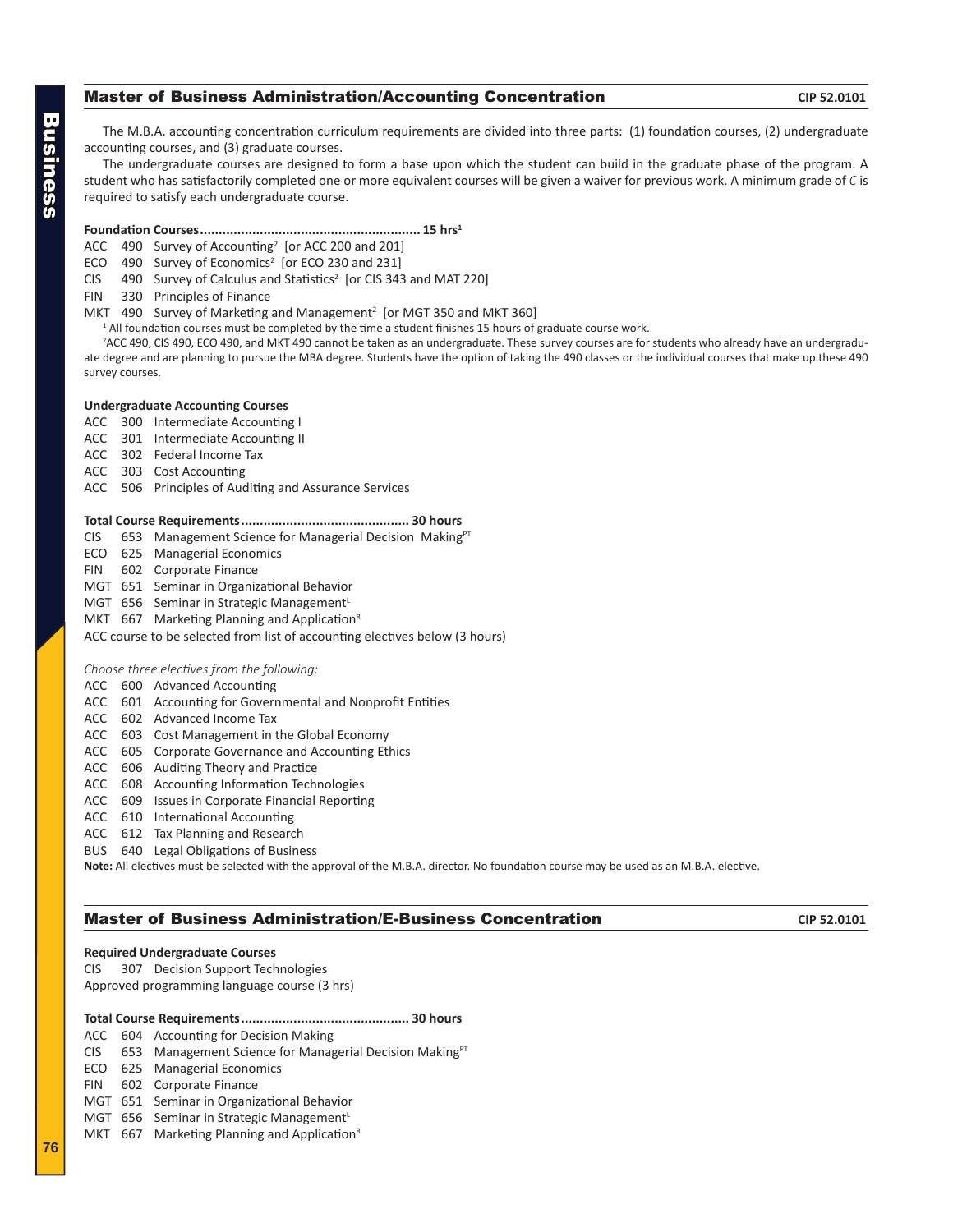#### **E-Business Courses**

- CIS 615 Information Systems Security *or* CIS 646 Manager's Guide to Database CIS 643 Advanced Business Analytics with SAS
- *or* TSM 617 Advanced Systems Planning

MKT 675 Marketing Applications in E-Business

#### **Master of Business Administration/Finance Concentration CIP 52.0101** CIP 52.0101

#### **Total Course Requirements............................................. 30 hours**

- ACC 604 Accounting for Decision Making
- CIS 653 Management Science for Managerial Decision Making<sup>PT</sup>
- ECO 625 Managerial Economics
- FIN 602 Corporate Finance
- MGT 651 Seminar in Organizational Behavior
- MGT 656 Seminar in Strategic Management<sup>L</sup>
- MKT 667 Marketing Planning and Application<sup>R</sup>

#### *Choose three electives from the following:*

- FIN 612 Capital Investment Analysis
- FIN 620 Risk Management
- FIN 621 Financial Models
- FIN 622 Portfolio Management and Theory
- FIN 632 Investment Management
- FIN 633 Analytical Methods in Finance
- FIN 634 Financial Markets and Institutions
- FIN 637 Commercial Banking
- FIN 650 Derivative Securities
- FIN 661 International Financial Management

#### Master of Business Administration/Global Communication Concentration **CIP 52.0101**

- **Total Course Requirements............................................. 30 hours**
- ACC 604 Accounting for Decision Making
- CIS 653 Management Science for Managerial Decision Making<sup>PT</sup>
- ECO 625 Managerial Economics
- FIN 602 Corporate Finance
- MGT 651 Seminar in Organizational Behavior
- MGT  $656$  Seminar in Strategic Management<sup>L</sup>
- MKT 667 Marketing Planning and Application<sup>R</sup>

#### *Choose three electives from the following:*

- BUS 615 Communicating in the International Business Environment
- COM 622 Communication Technology in Organizations
- COM 631 Interpersonal Communication at Work
- COM 639 Seminar in Conflict Resolution
- COM 677 Organizational Learning and Dialogue
- COM 680 Advanced Organizational Communication
- COM 682 Seminar in Crisis Communication
- COM 685 Seminar in Organizational Communication
- COM 687 Leadership Communication
- JMC 600 Seminar in International Mass Communication
- JMC 601 Media, Culture, Gender, and Race
- JMC 620 Strategic Communication
- JMC 658 New Technologies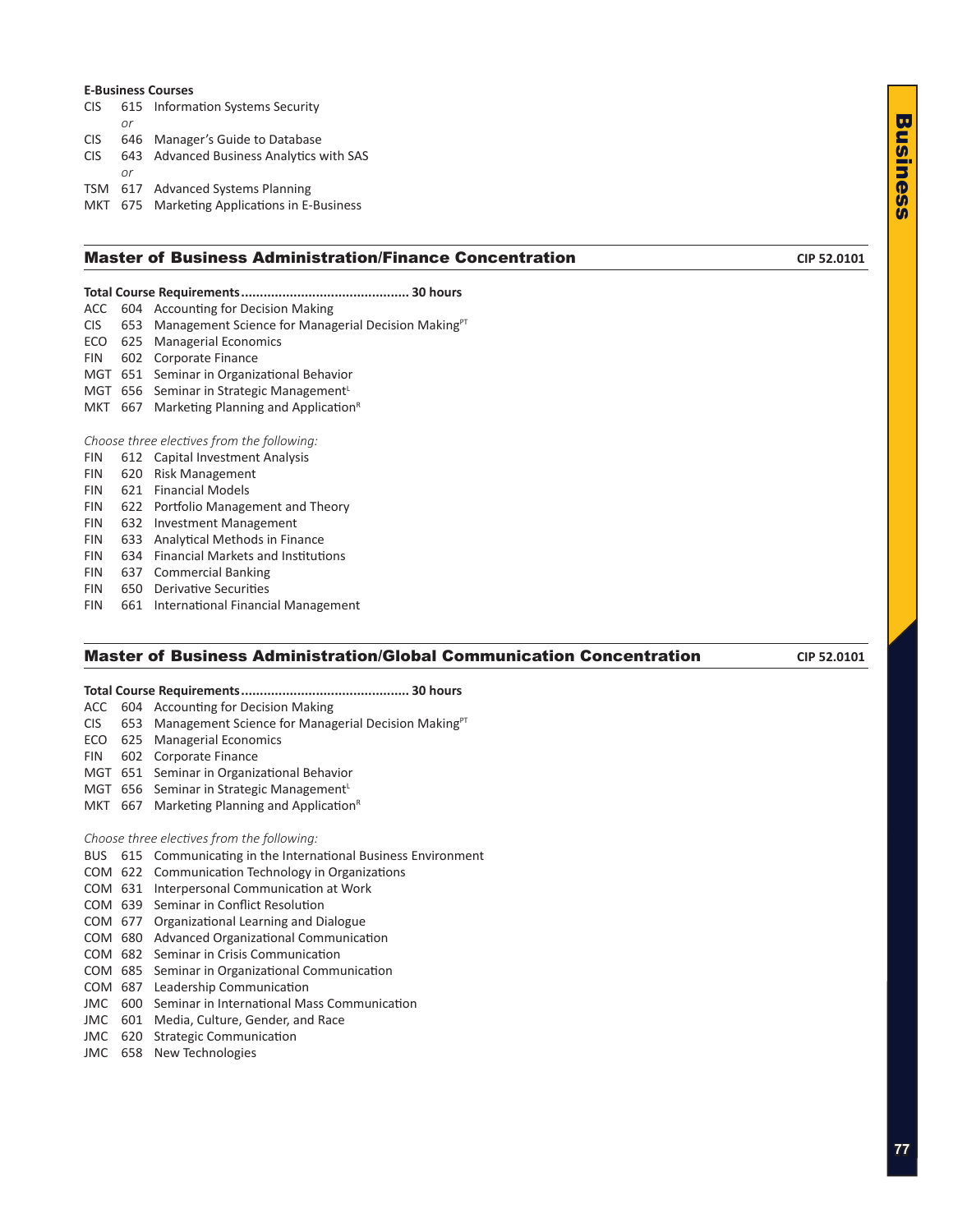#### <span id="page-7-0"></span>Master of Business Administration/Human Resource Management Concentration **CIP 52.0101**

|  | ACC 604 Accounting for Decision Making                           |
|--|------------------------------------------------------------------|
|  | $CIS$ 653 Management Science for Managerial Decision Making $PT$ |
|  | ECO 625 Managerial Economics                                     |
|  | FIN 602 Corporate Finance                                        |
|  | MGT 651 Seminar in Organizational Behavior                       |
|  | MGT 656 Seminar in Strategic Management <sup>L</sup>             |
|  | MKT 667 Marketing Planning and Application <sup>R</sup>          |
|  |                                                                  |

#### *Choose three electives from the following:*

- MGT 653 Seminar in Human Resource Staffing
- MGT 654 Seminar in Human Resource Management
- MGT 655 Seminar in Organizational Development
- MGT 657 Seminar in International Management
- MGT 658 Advanced Topics in Human Resources

#### **Master of Business Administration/Marketing Concentration CIP 52.0101** CIP 52.0101

#### **Total Course Requirements............................................. 30 hours**

- ACC 604 Accounting for Decision Making
- CIS 653 Management Science for Managerial Decision Making<sup>PT</sup>
- ECO 625 Managerial Economics
- FIN 602 Corporate Finance
- MGT 651 Seminar in Organizational Behavior
- MGT 658 Seminar in Strategic Management<sup>L</sup>
- MKT 667 Marketing Planning and Application

#### *Choose three electives from the following:*

- BUS 684 Seminar in Geospatial Tools in Business
- JMC 602 Seminar in Advertising
- MKT 663 Advanced Consumer Behavior
- MKT 669 Seminar in Global Marketing
- MKT 675 Marketing Applications in E-Business
- MKT 685 Enterprise Business GIS

#### Telecommunications Systems Management

Telecommunications systems are networks of leading-edge technologies that allow organizations and individuals throughout business and industry to communicate instantaneously around the world. Telecommunications systems provide the architectural structure for such activities as electronic commerce, electronic banking, video teleconferencing, distance learning, telemedicine, data interchange, on-demand video, wireless technology, information security, and a host of other traditional and new uses for business and industry.

Students in the baccalaureate program will have the insight and ability to function in all areas of Telecommunications Systems Management (TSM) but will choose a program option that will support the aspect of management which interests them most - the physical system and its components, the software that drives the system, or the business structure and operations that depend on the system. In addition, they will be prepared to move on to the Master of Science in Telecommunications Systems Management if they so choose.

Telecommunications Systems Management is an interdisciplinary program drawing upon the strengths of the Bauernfeind College of Business and the Jesse D. Jones College of Science, Engineering and Technology. These programs which are jointly administered by the two colleges provide students a unique opportunity to develop both technical expertise and management expertise in this dynamic field.

| AREA:                                        | <b>Bachelor of Science</b> |
|----------------------------------------------|----------------------------|
| <b>Telecommunications Systems Management</b> | CIP 11.0401                |

**University Studies Requirements........................................ 44 hrs** (See *Academic Degrees and Programs*.)

University Studies selections must include: •*Scientific Inquiry, Methodologies, and Quantitative Skills*

- MAT 140 College Algebra
- PHY 125 Brief Introductory Physics
- PHY 126 Brief Introductory Physics Laboratory
- STA 135 Introduction to Probability and Statistics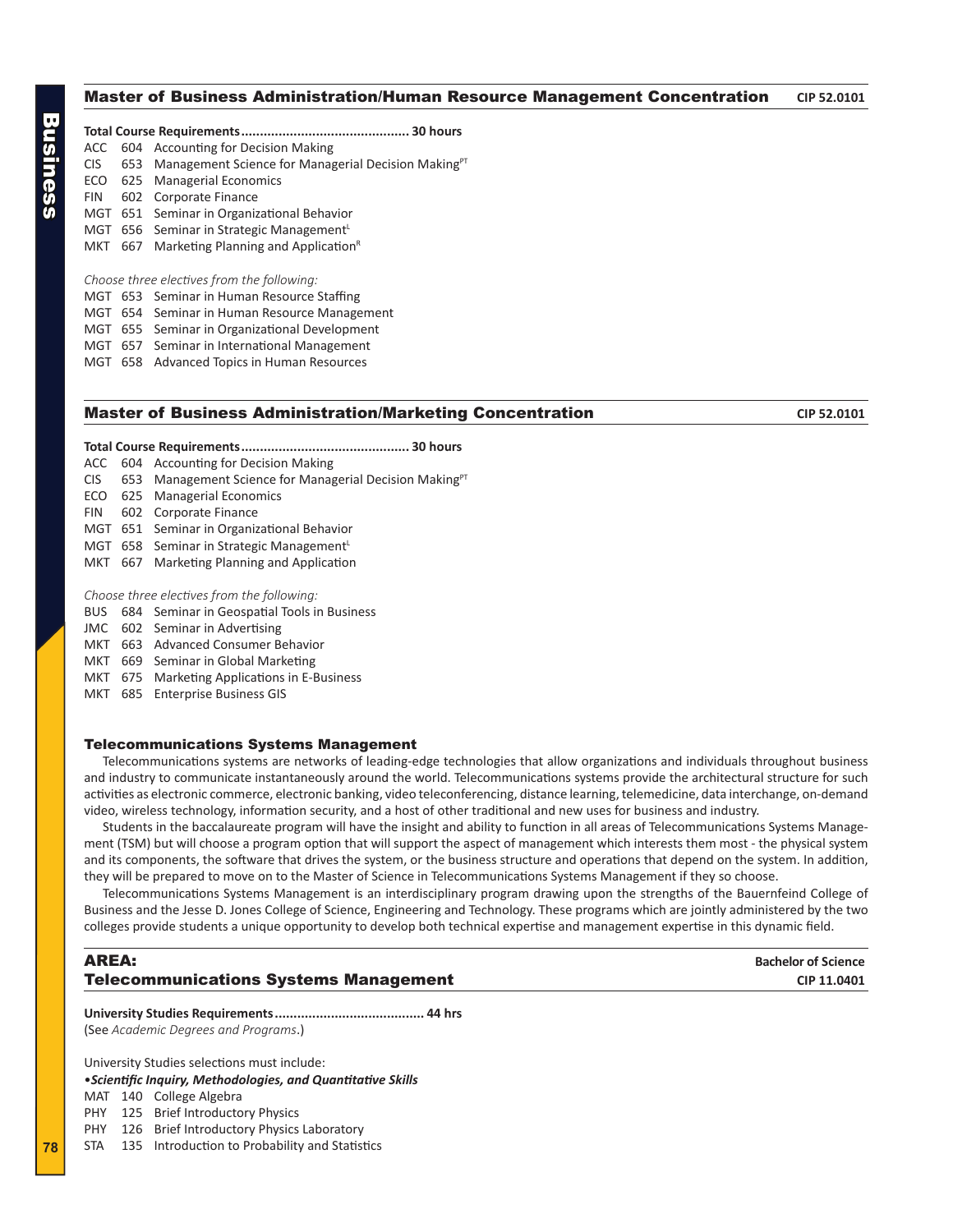#### <span id="page-8-0"></span>•*Social and Self-Awareness and Responsible Citizenship*

ECO 231 Principles of Microeconomics

#### •*University Studies Electives*

- CSC 101 Introduction to Problem Solving Using Computers
- CSC 199 Introduction to Information Technology

#### **Required Courses ............................................................... 59 hrs**

- ACC 200 Principles of Financial Accounting
- CIS 307 Decision Support Technologies

#### CIS 317 Principles of Information Systems Analysis and Design

- CSC 235 Programming in C++
- ECO 335 Economics and Public Policy of Telecommunications Industry
- FIN 330 Principles of Finance
- MGT 350 Fundamentals of Management
- MKT 360 Principles of Marketing
- TSM 100T Transitions
- TSM 133 Telecommunications Technology and Methods
- TSM 232 Operating Systems
- TSM 233 Network Services
- TSM 241 Networking Fundamentals
- TSM 320 Introduction to Wireless Technology
- TSM 343 Protocol Analysis
- TSM 351 Principles of Information Security
- TSM 411 Network Design, Operations and Management
- TSM 443 Telephone Technology
- TSM 488 Cooperative Education/Internship<sup>1</sup>

#### **Selected Emphasis.............................................................. 21 hrs**

*Choose any of the methods of completion below:*

- 1) Select specific classes;
- 2) Select one or more complete emphasis areas;
- 3) Select approved electives to total 21 hours.

**Note:** When selecting courses for an area of emphasis or as an elective, a maximum of nine hours may be selected from courses with a business prefix including: ACC, BUS, CIS, FIN, MGT, MKT, or OSY. Adherence to course prerequisites is critical.

#### *Wireless Communications Electronics*

- TSM 321 Wireless Communications
- TSM 322 Wireless Communications II
- TSM 323 Wireless Mobile Internet
- TSM 421 Mobile Satellite Communications

#### *Network Security*

- TSM 352 System Security
- TSM 353 Network Security
- TSM 440 Information Assurance Policy and Management
- TSM 441 Advanced Information Security

#### *System Administration*

- CSC 310 Database Administration
- CSC 360 Scripting Languages
- TSM 450 Telecommunications Policy and Management
- TSM 517 Systems Planning

#### *Approved Electives*

- CSC 370 Introduction to Artificial Intelligence
- ENG 324 Technical Writing
- LSC 443 Fundamentals of Operations and Technology
- MGT 358 Entrepreneurial Business Plan Development
- MKT 475 Marketing Strategies in E-Commerce
- TSM 444 Enterprise Networks

#### **Total Curriculum Requirements ........................................ 124 hrs**

<sup>1</sup>Maximum of three hours Internship or Cooperative Education counts toward a degree.

**Telecommunications Systems Minor................................... 21 hrs**

TSM 133, 232, 233, and 241. Nine hours of advisor approved electives. Six hours must be 300- or 400-level courses.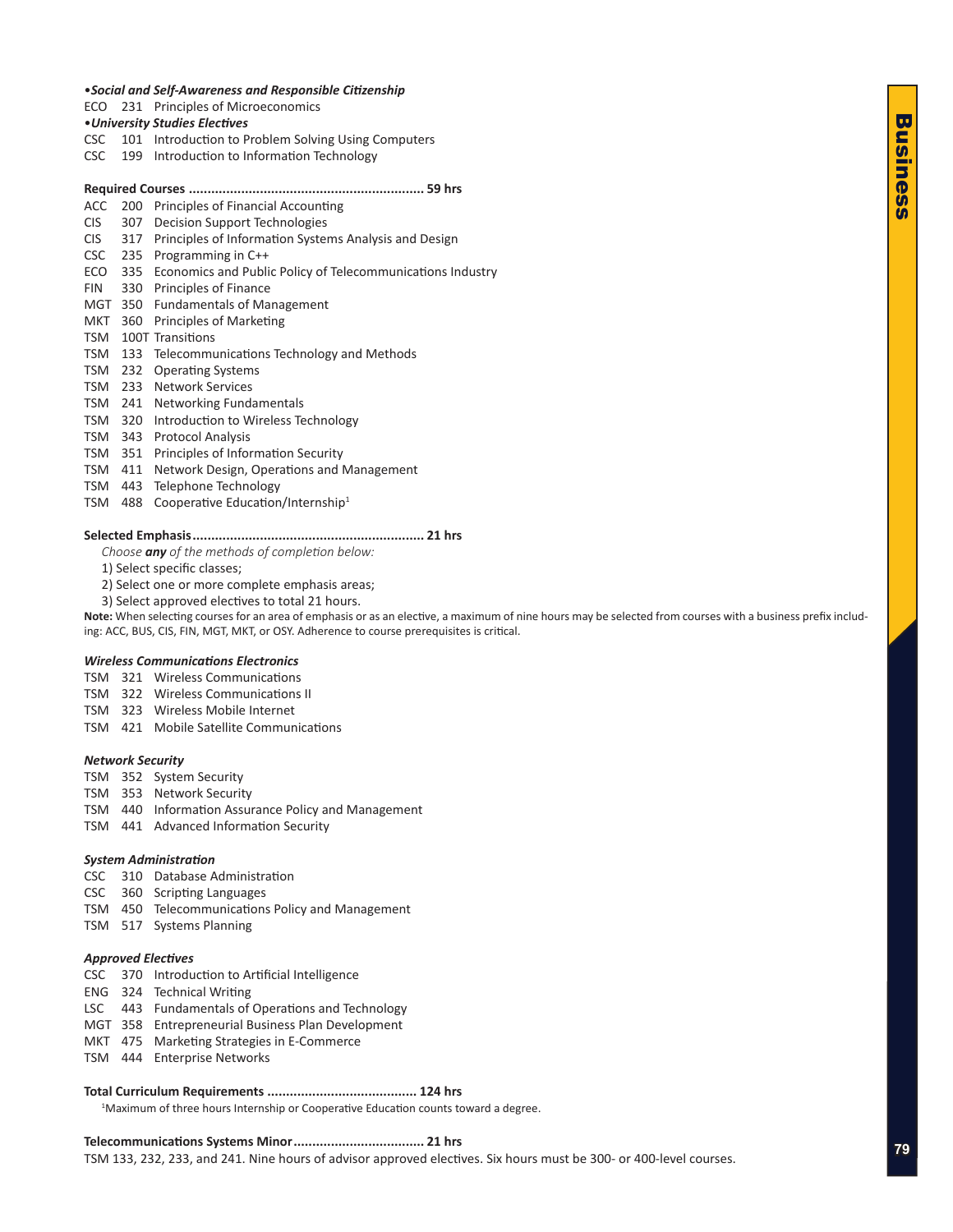### Graduate Program

#### Coordinator - Michael Bowman 270-809-6218

<span id="page-9-0"></span>The master's program in telecommunications systems management provides students a core of fundamental courses and the concentration of choosing a specialization within the curriculum. Although students in the master's program will have the insight and ability to manage all aspects of telecommunications systems, the program concentration choice will support the aspect of management which interests them most, the physical systems and its components or the business structure and operations that depend on the system.

#### **Requirements for Admission**

Applicants must meet the Murray State University requirements (see *Graduate Admissions*).

#### **Unconditional**

For a TSM applicant to be unconditionally admitted to the program, an applicant must satisfy one of two formulas: **GMAT Users:** (200 x UGPA) + GMAT  $\geq$  1,000 GRE Users: GRE  $\geq$  321 - (11.66 x GPA) - (Combined quantitative and verbal sections only.)

*Note: The GRE formula uses the combined score from the quantitative and verbal sections only. Ask the Educational Testing Service (ETS) to send scores directly to Murray State University using the institution code: 1494.*

In addition, candidates must take the TOEFL and score at least 550 on the paper-based exam (or 213 on the computerized version) if English is not their native language or they have not graduated from an accredited English speaking university.

#### **Conditional**

Applicants to the TSM graduate program may be admitted conditionally if their overall GPA is 2.75 or higher, or at least 3.0 for their last 60 hours of undergraduate study. Full admission to the program will be granted in one of only two ways, namely:

1) The applicant takes TSM 601, TSM 610, and one other core course (ACC 604, MGT 651, TSM 602, TSM 603, or TSM 630) as their first nine hours of the program and earns a GPA not less than 3.33 from the three core courses; or

2) the applicant takes the GMAT or GRE and meets the unconditional admission formula within their first semester in the program.

If neither of these two conditions is met, the student will be dropped from the program even if they have already taken graduate coursework.

#### **International Admission**

Applicants, from any country where English is a second language, will be required to demonstrate English language proficiency. This can be done by taking the Test of English as a Foreign Language (TOEFL) exam and score at least:

1) 550 pBT (paper-based test)

2) Minimum of 20 in each band iBT (internet-based test)

3) International English Language Testing System (IELTS) exam and score 6.0 on the academic test (with no band <5.5) to be fully admitted into the program.

| <b>Master of Science: Telecommunications Systems Management</b> | CIP 11.0401 |
|-----------------------------------------------------------------|-------------|
|                                                                 |             |

#### **Total Course Requirements............................................. 30 hours**

ACC 604 Accounting for Decision Making

- MGT 651 Seminar in Organizational Behavior
- TSM 601 Telecommunications Principles
- TSM 602 Telecommunications Systems
- TSM 603 Telecommunications Project Management
- TSM 610 Telecommunication Networks Management
- TSM 630 Telecommunications Legal Environment: Law, Policy and Regulations
- TSM 680 Telecommunications Solution Development

#### Electives (6 hrs)

*Only one elective can be an ACC, BUS, CIS, FIN MGT, or MKT prefix. Prefixes with no restrictions include: ECO, IET, and TSM. Other prefixes may be used with director's approval. Check course descriptions for prerequisites. Not all 600-level courses are offered online.*

#### CERTIFICATE: **CIP 11.0103** Professional Telecommunications Systems Management

The Certificate in Professional Telecommunications Systems Management is designed to complement traditional, disciplinary graduate and professional degree programs. The certificate program will provide professionals (e.g., medical administrators, corporate managers) with an overview of current terminology, practices and concepts related to the area of information technology and telecommunications systems. This certificate is an online delivery program.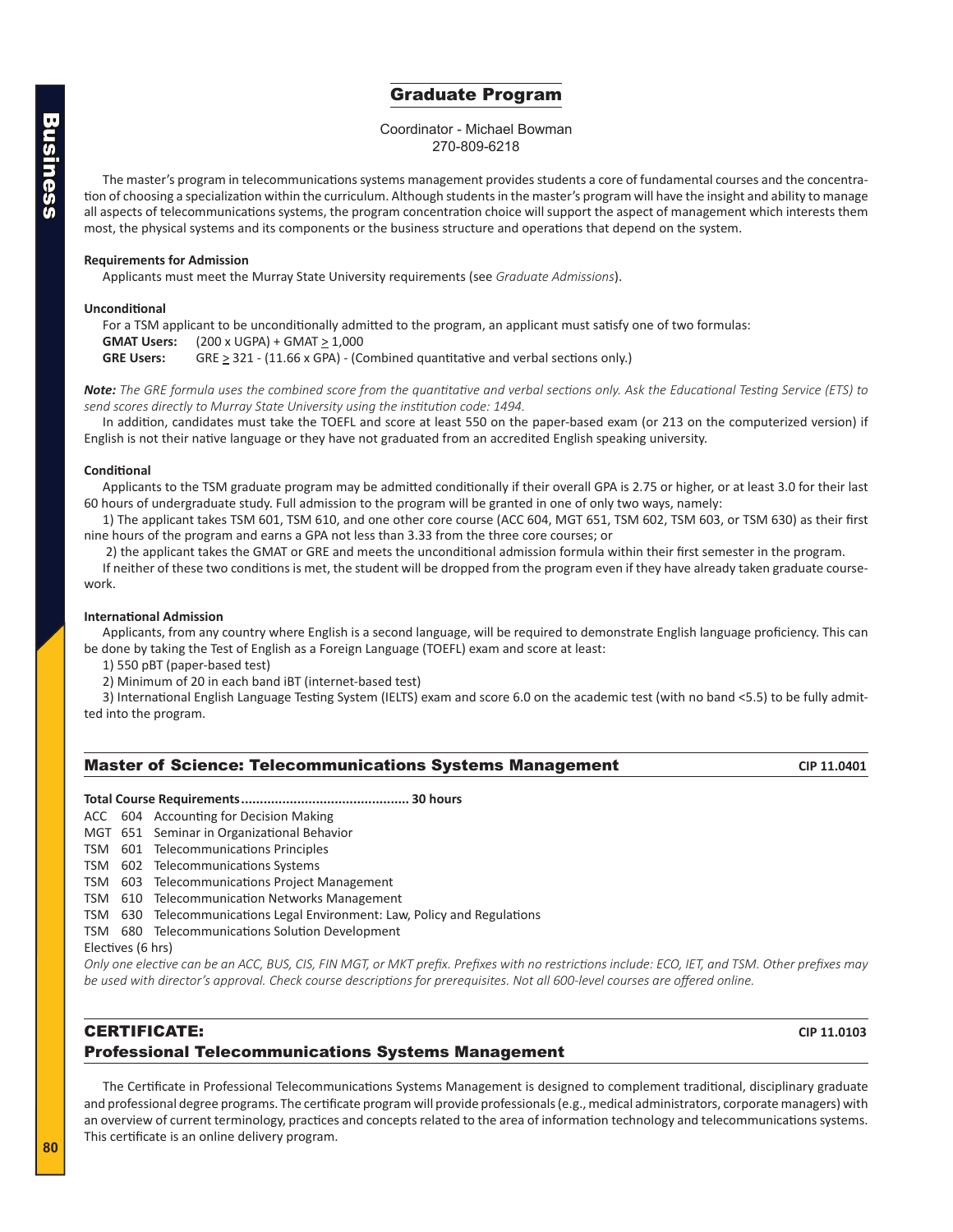#### <span id="page-10-0"></span>**Requirements for Admission**

Students who hold an undergraduate degree, graduate degree, or are currently enrolled in a graduate or professional degree program may apply for the Certificate in Professional Telecommunications Systems Management program.

Applicants must comply with the Murray State University requirements (see *Graduate Admissions*). Additional requirements for admission are as follows:

#### **Unconditional**

For a TSM applicant to be unconditionally admitted to the program, an applicant must satisfy on of two formulas:

**GMAT Users:** (200 x UGPA) + GMAT > 1,000

GRE Users: GRE  $\geq$  321 - (11.66 x GPA) - (Combined quantitative and verbal sections only.)

**Note:** The GRE formula uses the combined score from the quantitative and verbal sections only. Ask the Educational Testing Service (ETS) to send scores directly to Murray State University using the institution code: 1494.

#### **Conditional**

• an undergraduate GPA of 2.75 or higher, or at least 3.0 for their last 60 hours of undergraduate study.

Full admission to the program will be granted in one of only two ways, namely: 1) The applicant takes TSM 601, 610, and one other certificate course (TSM 602, 603, or 615) as their first nine hours of the program and earns a GPA not less than 3.33 from the three core courses; or 2) the applicant takes the GMAT or GRE and meets the unconditional admission formula within their first semester in the program.

#### **International Admission**

Applicants from any country where English is a second language will be required to demonstrate English language proficiency. This can be done by taking the Test of English as a Foreign Language (TOEFL) exam and score at least: 1) 550 pBT (paper-based test), 2) minimum of 20 in each band iBT (internet-based test), or 3) take the International English Language Testing System (IELTS) exam and score 6.0 on the academic test (with no band <5.5) to be fully admitted into the certificate program.

#### **Total Course Requirements............................................. 18 hours**

TSM 601 Telecommunications Principles

TSM 602 Telecommunications Systems

TSM 603 Telecommunications Project Management

TSM 610 Telecommunications Networks Management

TSM 615 Information System Security

Elective (3 hrs)

Students may transfer up to six credit hours of equivalent graduate courses into the program.

#### Department of Accounting

351 Business Building 270-809-4193 msu.acc@murraystate.edu

**Chair:** Don Chamberlain. **Faculty:** Bunker, Carpenter, Chamberlain, Grossman, Johnson, O'Shaughnessy, Rudolph, Smith, Stambaugh, Tervo.

#### Mission Statement

The Department of Accounting is committed to providing an excellent accounting education that enables graduates to compete effectively in an accounting or related business environment. Our goal is to provide high quality accounting instruction that encourages both accounting students and non-accounting majors to appreciate, understand, and use accounting information.

To achieve our goal, the department 1) offers responsive and innovative high quality accounting programs that foster student learning, bridge the gap between academia and business, and produce outstanding accounting graduates at both the undergraduate and graduate levels, 2) provides high quality accounting instruction that is contemporary, innovative, and responsive to student needs, and that instills the accounting knowledge, skills and competencies needed for successful careers, and 3) identifies, accumulates, and disseminates relevant accounting knowledge with a professional faculty through superior teaching, appropriate intellectual contributions, professional interaction, and university and community service.

The student specializing in accounting at Murray State is provided with a broad educational background during four years of study at the university. The first two years include University Studies courses which are oriented toward providing the student with a broad general education. The junior and senior years consist of technical and specialized courses in the area of accounting, complemented by supporting courses in management, statistics, computing technology, marketing, economics, law, and finance. These upper-division courses provide the student with a strong business background and an in-depth study of the field of accounting. The Department of Accounting offers an area program in accounting, with options available in information systems, finance, and financial planning. A minor in accounting is also available.

Students completing an area in accounting at Murray State meet the educational requirements to sit for the Certified Management Accountant (CMA), Certified Financial Manager (CFM), and Certified Internal Auditor (CIA) examinations.

Graduate courses offered in the Department of Accounting support the previously described M.B.A. and the M.B.A./Accounting and M.B.A./E-Business concentrations.

Most states require students to obtain 150 college credit hours and a baccalaureate degree to sit for the Certified Public Accountant (CPA) examination. While the state of Kentucky now allows students with a baccalaureate degree and 120 college credit hours to take the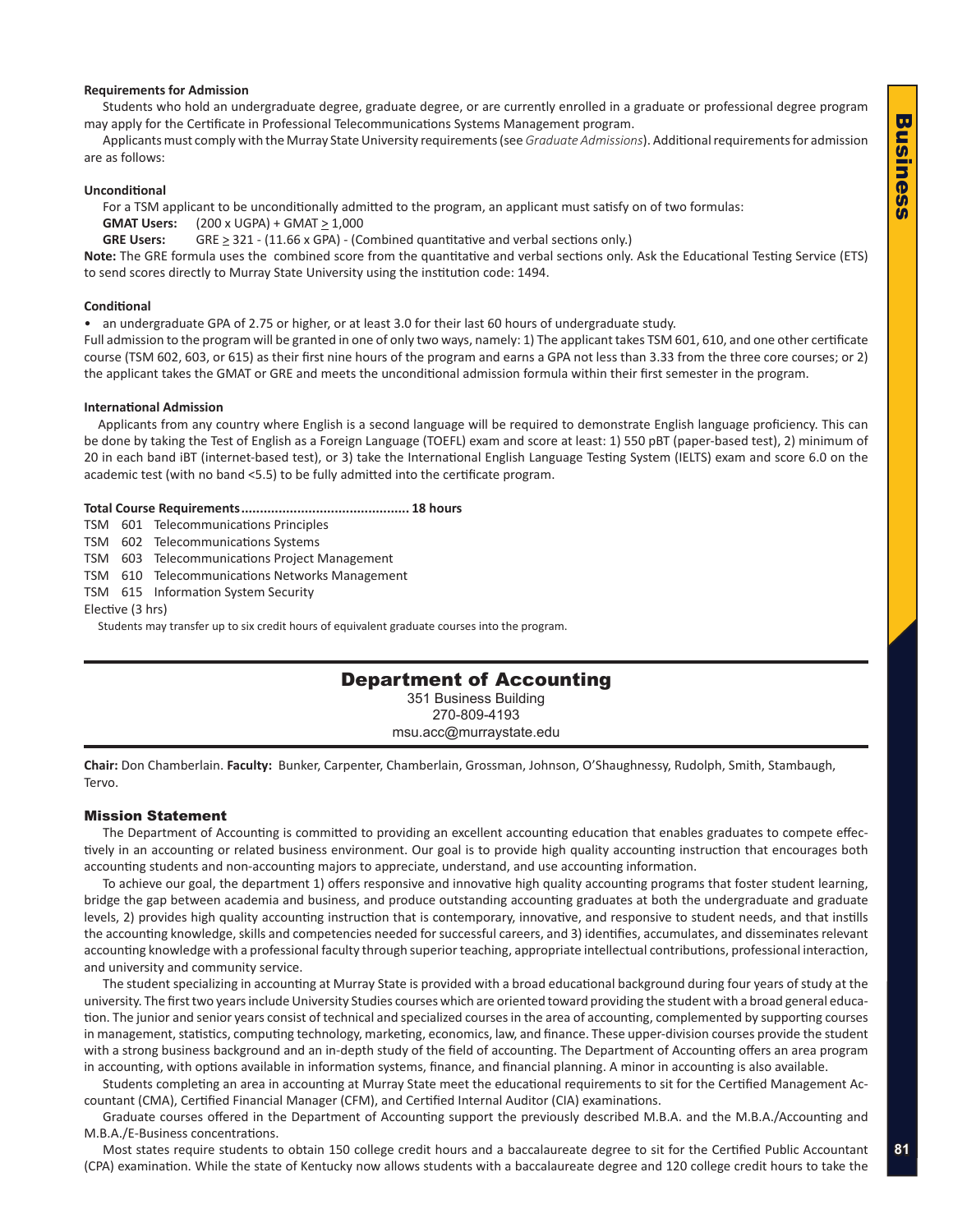<span id="page-11-0"></span>exam, 150 college credit hours must still be earned before a license to practice as a CPA will be granted. The M.B.A. and M.B.A./Accounting concentration enable students to meet this requirement and provide additional coursework that facilitates successful completion of the CPA licensure exam as well as other accounting certification examinations.

Accounting professionals are among the principal information specialists in the global economy. They work in public accounting, private industry, and government. An understanding of information systems and technology qualifies accountants to play critical roles as top-level decision makers, financial planners, and consultants, especially in today's e-business environments.

#### AREA: **Bachelor of Arts in Business/Bachelor of Science in Business Degree** Accounting **CIP 52.0301**

**Note: The courses, listed under** *Entrance Standards for Business Programs* **at the beginning of this chapter, are required for this area if not taken in University Studies or the Business Core.** 

**University Studies Requirements .................................. 38-49 hrs** (See *Academic Degrees and Programs.*)

**Business Core Requirements1 ............................................. 41 hrs** (See Core Requirements at beginning of this chapter.)

#### **Required Courses ............................................................... 26 hrs**

|  | ACC 202 Accounting Applications Laboratory <sup>2</sup>    |
|--|------------------------------------------------------------|
|  | ACC 300 Intermediate Accounting I                          |
|  | ACC 301 Intermediate Accounting II                         |
|  | ACC 302 Federal Income Tax                                 |
|  | ACC 303 Cost Accounting                                    |
|  | ACC 500 Advanced Accounting                                |
|  | ACC 506 Principles of Auditing and Assurance Services      |
|  | ACC 507 Professional Issues                                |
|  | and two of the following:                                  |
|  | ACC 501 Accounting for Governmental and Nonprofit Entities |
|  | ACC 502 Advanced Income Tax                                |
|  | ACC 503 Cost Management in the Global Economy              |

BUS 540 Legal Obligations of Business

#### **Upper-Level Business Electives (B.S.B. only) ......................... 3 hrs**

**Note:** ACC 304, 489, 490, and BUS 355 will not count as business electives. Students must have a cumulative grade point average of 2.50 or higher prior to enrolling in their first 300-level or above accounting course. Also, students must have a cumulative grade point average of 2.00 or higher in all 300-level and above accounting courses to meet graduation requirements.

**Unrestricted Electives...................................................... 4-12 hrs**

#### **Total Curriculum Requirements ....................................... 120 hrs3**

1 ACC 308 must be taken instead of BUS 355. A grade of *B* or higher is required in both ACC 200 and 201.

2 Requires a grade of *B* or better.

<sup>3</sup>Students completing both an undergraduate and a graduate degree in accounting may take only one international experience course for credit toward graduation.

**Note: The courses, listed under** *Entrance Standards for Business Programs* **at the beginning of this chapter, are required for this area if not taken in University Studies or the Business Core.** 

**University Studies Requirements .................................. 38-49 hrs** (See *Academic Degrees and Programs.*)

**Business Core Requirements**<sup>1</sup> **............................................. 41 hrs** (See Core Requirements at beginning of this chapter.)

#### **Required Courses ............................................................... 29 hrs**

- ACC 202 Accounting Applications Laboratory<sup>2</sup>
- ACC 300 Intermediate Accounting I
- ACC 301 Intermediate Accounting II
- ACC 302 Federal Income Tax
- ACC 303 Cost Accounting
- ACC 500 Advanced Accounting
- ACC 506 Principles of Auditing and Assurance Services

### **AREA: Bachelor of Arts in Business/Bachelor of Science in Business Degree** Accounting/Finance Track **CIP 52.0301**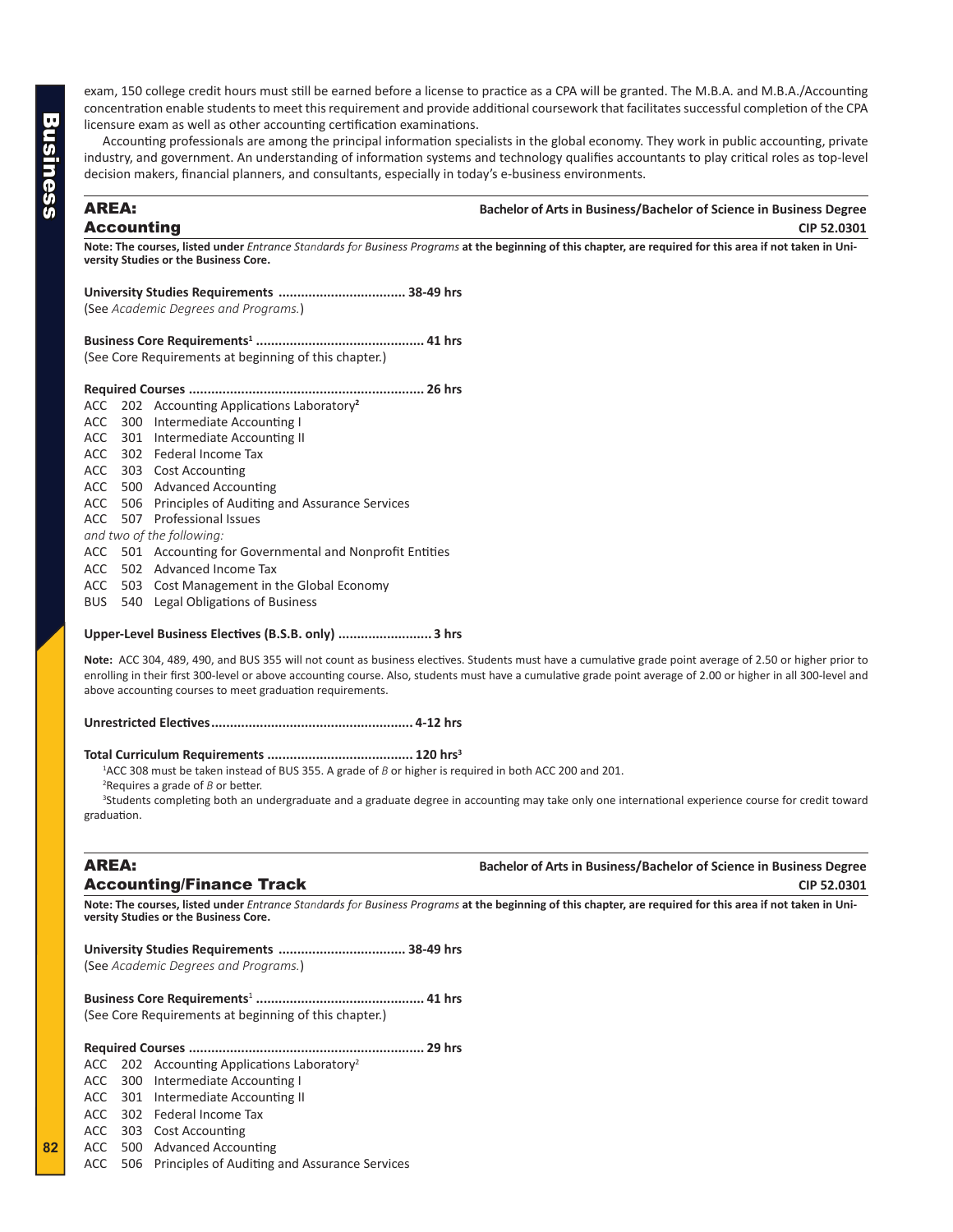ACC 507 Professional Issues FIN 332 Financial Management *and two of the following:* ACC 501 Accounting for Governmental and Nonprofit Entities ACC 502 Advanced Income Tax ACC 503 Cost Management in the Global Economy BUS 540 Legal Obligations of Business

#### **Required Limited Electives.................................................... 9 hrs**

**Note:** FIN electives must be 300 or above excluding FIN 488, 489, 505, and 595. Students must have a cumulative grade point average of 2.50 or higher prior to enrolling in their first 300-level or above accounting course. Also, students must have a cumulative grade point average of 2.00 or higher in all 300-level and above accounting courses to meet graduation requirements.

**Unrestricted Electives........................................................ 0-3 hrs**

#### **Total Curriculum Requirements ................................ 120-128 hrs3**

1 ACC 308 must be taken instead of BUS 355. A grade of *B* or higher is required in both ACC 200 and 201. 2 Requires a grade of *B* or better.

<sup>3</sup>Students completing both an undergraduate and a graduate degree in accounting may take only one international experience course for credit toward graduation.

AREA: **Bachelor of Arts in Business/Bachelor of Science in Business Degree Accounting/Financial Planning Track**  CIP 52.0301

**Note: The courses, listed under** *Entrance Standards for Business Programs* **at the beginning of this chapter, are required for this area if not taken in University Studies or the Business Core.** 

#### **University Studies Requirements .................................. 38-49 hrs**

(See *Academic Degrees and Programs.* Accounting students must also take ENG 224.)

#### **Business Core Requirements**<sup>1</sup> **............................................. 41 hrs**

(See Core Requirements at beginning of this chapter.)

#### **Required Courses ............................................................... 38 hrs**

- ACC 202 Accounting Applications Laboratory<sup>2</sup>
- ACC 300 Intermediate Accounting I
- ACC 301 Intermediate Accounting II
- ACC 302 Federal Income Tax
- ACC 303 Cost Accounting
- ACC 500 Advanced Accounting
- ACC 506 Principles of Auditing and Assurance Services
- ACC 507 Professional Issues
- FIN 331 Principles of Insurance
- FIN 333 Principles of Investment
- FIN 336 Employee Benefits and Retirements
- FIN 338 Estate Planning
- *and two of the following:*
- ACC 501 Accounting for Governmental and Nonprofit Entities
- ACC 502 Advanced Income Tax
- ACC 503 Cost Management in the Global Economy
- BUS 540 Legal Obligations of Business

**Note:** Students must have a cumulative grade point average of 2.50 or higher prior to enrolling in their first 300-level or above accounting course. Also, students must have a cumulative grade point average of 2.00 or higher in all 300-level and above accounting courses to meet graduation requirements.

#### **Unrestricted Electives........................................................ 0-3 hrs**

#### **Total Curriculum Requirements ................................ 120-128 hrs3**

1 ACC 308 must be taken instead of BUS 355. A grade of *B* or higher is required in both ACC 200 and 201.

2 Requires a grade of *B* or better.

<sup>3</sup>Students completing both an undergraduate and a graduate degree in accounting may take only one international experience course for credit toward graduation.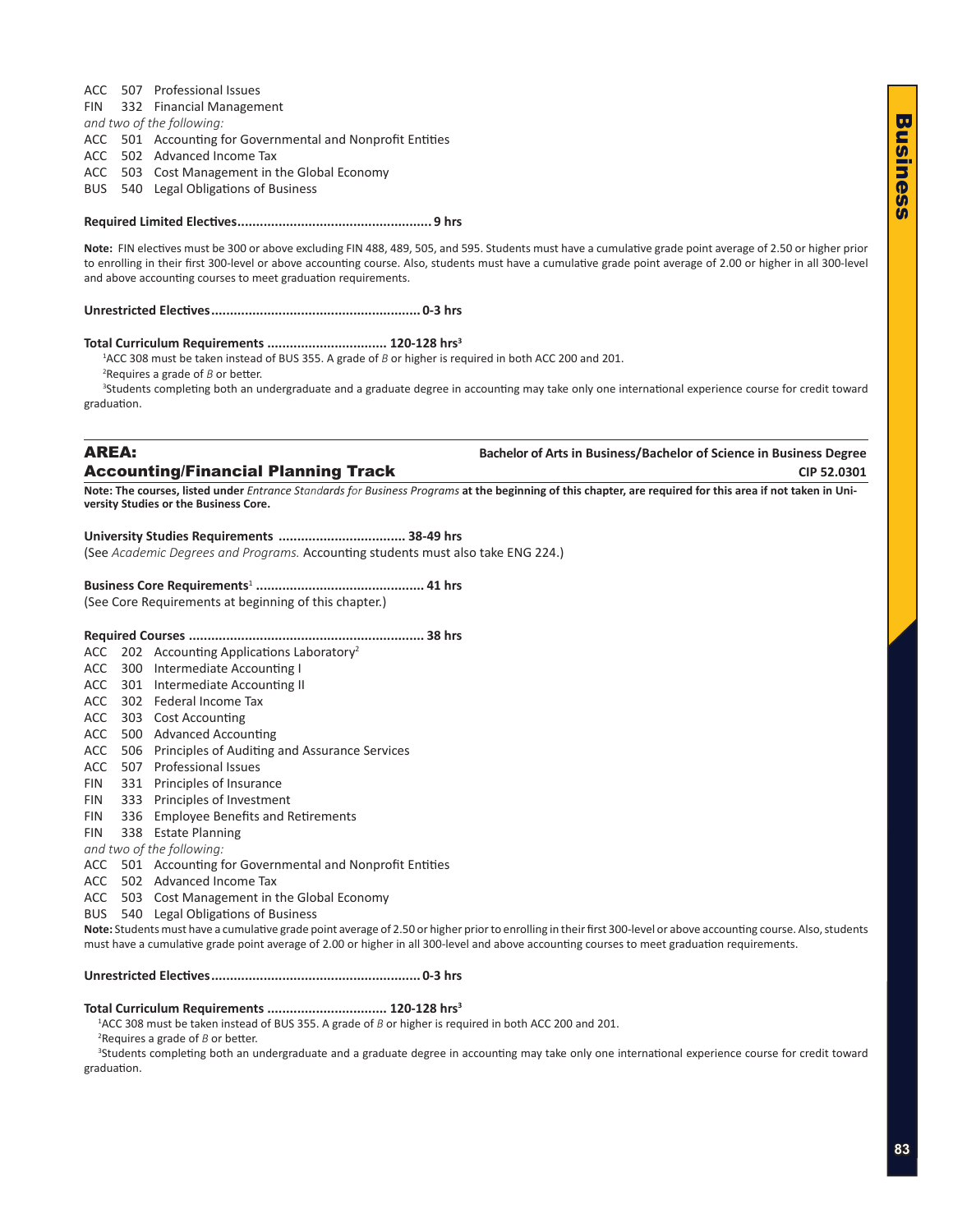<span id="page-13-0"></span>

| <b>AREA:</b><br><b>Accounting/Information Systems Track</b>                                                                                                                                         | Bachelor of Arts in Business/Bachelor of Science in Business Degree<br>CIP 52.0301 |
|-----------------------------------------------------------------------------------------------------------------------------------------------------------------------------------------------------|------------------------------------------------------------------------------------|
| Note: The courses, listed under Entrance Standards for Business Programs at the beginning of this chapter, are required for this area if not taken in Uni-<br>versity Studies or the Business Core. |                                                                                    |
| (See Academic Degrees and Programs.)                                                                                                                                                                |                                                                                    |
| (See Core Requirements at beginning of this chapter.)                                                                                                                                               |                                                                                    |
| $ACC$ 202 Accounting Applications Laboratory <sup>2</sup><br>ACC 300 Intermediate Accounting I                                                                                                      |                                                                                    |

- ACC 301 Intermediate Accounting II
- ACC 302 Federal Income Tax
- ACC 303 Cost Accounting
- ACC 500 Advanced Accounting
- ACC 506 Principles of Auditing and Assurance Services
- ACC 507 Professional Issues
- CIS 317 Principles of Information Systems Analysis and Design
- CSC 101 Introduction to Problem Solving Using Computers
- CSC 232 Introduction to Programming in C# I
- *and two of the following:*
- ACC 501 Accounting for Governmental and Nonprofit Entities
- ACC 502 Advanced Income Tax
- ACC 503 Cost Management in the Global Economy
- BUS 540 Legal Obligations of Business

#### **Required Limited Electives.................................................... 3 hrs**

- *Choose one of the following:*
- CIS 543 Data Analysis and Modeling
- CSC 125 Internet and Web Page Design
- CSC 260 Application Program Development-COBOL I
- CSC 332 Advanced Programming in C#
- FIN 421 Financial Models
- GSC 521 Geographic Information Systems
- MKT 475 Marketing Strategies for E-Commerce

**Note:** Students must have a cumulative grade point average of 2.50 or higher prior to enrolling in their first 300-level or above accounting course. Also, students must have a cumulative grade point average of 2.00 or higher in all 300-level and above accounting courses to meet graduation requirements.

**Unrestricted Electives........................................................ 0-3 hrs**

#### **Total Curriculum Requirements. . 120-128 hrs3**

1 ACC 308 must be taken instead of BUS 355. A grade of *B* or higher is required in both ACC 200 and 201.

2 Requires a grade of *B* or better.

<sup>3</sup>Students completing both an undergraduate and a graduate degree in accounting may take only one international experience course for credit toward graduation.

#### **Accounting Minor. 22 hrs**

ACC 200, 201, 202, 300 and nine hours of upper-level accounting courses, and a three-hour upper level business elective. Six hours must be upper-level courses. Students must have a cumulative grade point average of 2.50 or higher prior to enrolling in their first 300-level or above accounting course. Also, a grade of *B* or higher is required in ACC 200, 201, and 202. **Note:** ACC 304, 489, and 490 will not count toward this minor. Accounting courses cannot be used toward this minor and also in another business program. Students pursuing more than one degree option in business must substitute other business or accounting courses (approved by Accounting Department chair) for ACC 200 and 201 or any other common courses. Students must have a cumulative grade point average of 2.00 or higher in all 300-level and above accounting courses to meet graduation requirements.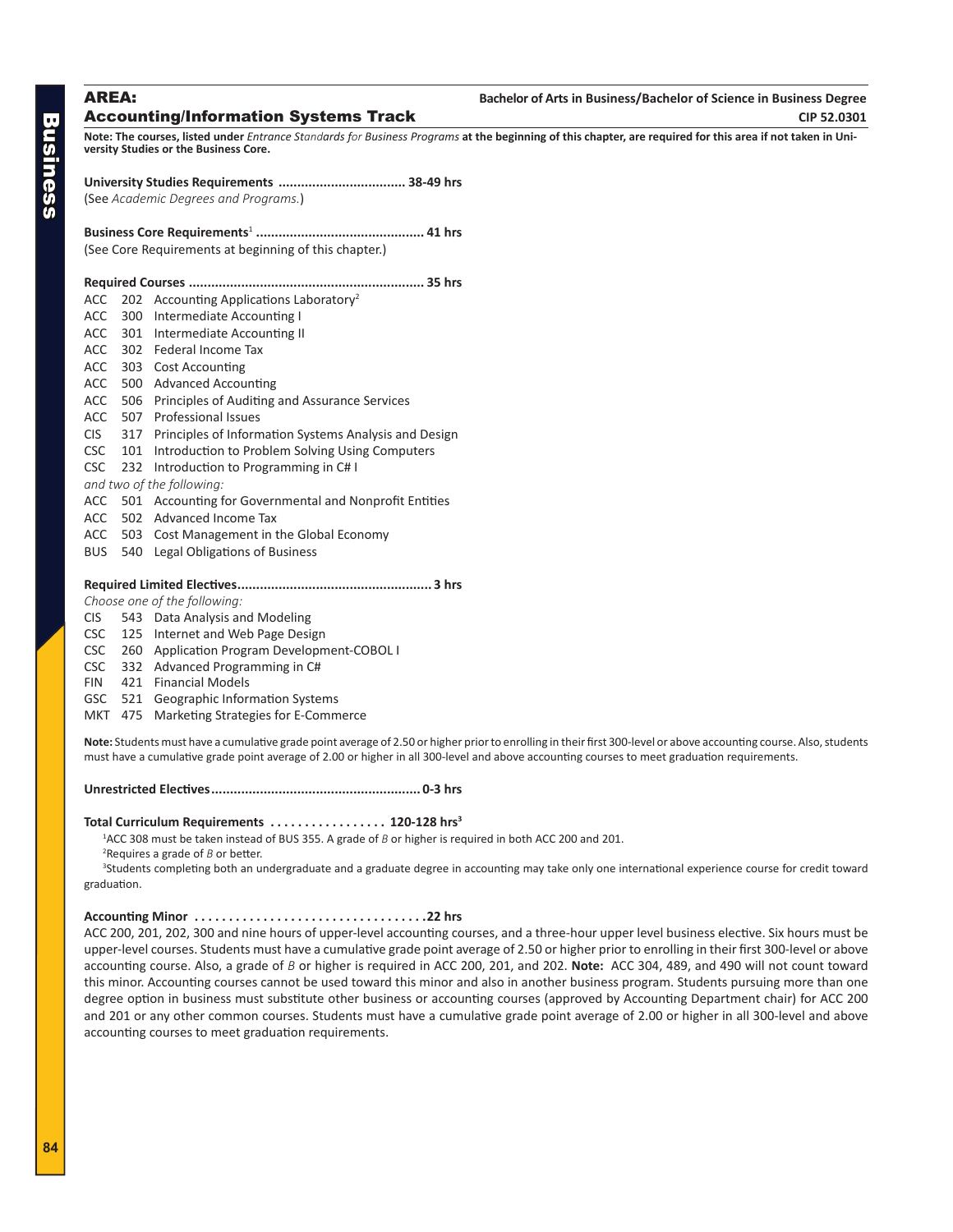### <span id="page-14-0"></span>Department of Computer Science and Information Systems

652 Business Building 270-809-2094

msu.csis@murraystate.edu

**Chair:** Victor Raj. **Faculty:** Antony, Beck, Bowman, Jointer, Pilgrim, Raj, Singh, Smith, Sutrick, Tennyson.

According to the Bureau of Labor and Statistics "computer systems design and related services industry in the professional and business services sector is among the top 10 industries with largest wage and salary, and employment growth through 2018." (www.bls.gov/news. release/ecopro.toc.htm).

The faculty is drawn from both academia and industry and is well-equipped to prepare students for careers that could span several decades. They are also nationally recognized for their research in a wide variety of areas from learning styles and knowledge management to robotics.

The department provides access to modern well-equipped computer laboratories with an extensive collection of state-of-the-art software to provide a rich practical experience with the latest in computer hardware and software. The learning environment and curricula are structured to give the student the theoretical background and practical experience necessary to successfully pursue a variety of professional and technical careers in the dynamic and rapidly changing computing fields.

Students may choose from two baccalaureate degree programs: computer science or computer information systems and a Masters in Information Systems (M.S.I.S.). For those seeking just a taste of this discipline, we also offer minors in computer information systems, computer science, and data analytics.

Those pursuing the area in computer information systems are well prepared for a variety of careers in business and industry. As this program provides a strong foundation in business with an equally strong immersion in the technology that drives modern businesses, typical career paths include management of people, assets and technologies. They are also equipped with a skill set that makes them effective communicators between the technology in all its complexity and the user who needs the technology to operate efficiently. Students earn a Bachelor of Science or Bachelor of Arts in Business (B.S.B. or B.A.B.). This program is amenable to a 2+2 format where the first two years are completed at a local community college. Please contact the department for specifics.

Students pursuing a major (or area) in computer science may choose to specialize in *"threads of emphasis"*. In the beginning of their third year, students are encouraged to pick one of four *threads* – graphics and visual computing, net-centric computing, embedded system programming, or applications programming – and develop their expertise in the form of project enhancements as they learn new concepts in various classes. By their senior year they have a substantial software product worthy of two years' focused effort. This gives our students an opportunity to put into practice the theoretical constructs developed in the classroom. For those electing to go with a major, we require them to broaden their horizons by selecting a minor program of study, such as math, business, art, or telecommunications. The area has the same required courses as the major. The remaining hours are courses chosen from multiple disciplines with the approval of his/her advisor.

**AREA: Bachelor of Arts in Business/Bachelor of Science in Business Degree Computer Information Systems**   $\blacksquare$ 

**Note: The courses, listed under** *Entrance Standards for Business Programs* **at the beginning of this chapter, are required for this area if not taken in University Studies or the Business Core.**

**University Studies Requirements................................... 38-49 hrs** (See *Academic Degrees and Programs.*)

**Business Core Requirements1 ............................................. 41 hrs** (See Core Requirements at beginning of this chapter.)

- **Core Courses ..................................................................... 25 hrs**
- CIS 317 Principles of Information Systems Analysis and Design
- CIS 399 Topics in Information Systems
- CIS 407 Advanced Database Management Systems
- CIS 420 Senior Capstone Project
- CSC 101 Introduction to Problem Solving Using Computers
- CSC 125 Internet and Web Page Design
- TSM 133 Telecommunications Technology and Methods
- *One of the following:*
- CSC 145 Introduction to Programming
- CSC 232 Introduction to Programming in C#
- *One of the following:*
- CIS 325 E-Business Programming
- CSC 332 Advanced Programming in C#
- CSC 345 Data Structures

#### **Restricted Electives**<sup>2</sup> **............................................................. 9 hrs**

CIS 325 E-Business Programming CIS 417 Software Development Technologies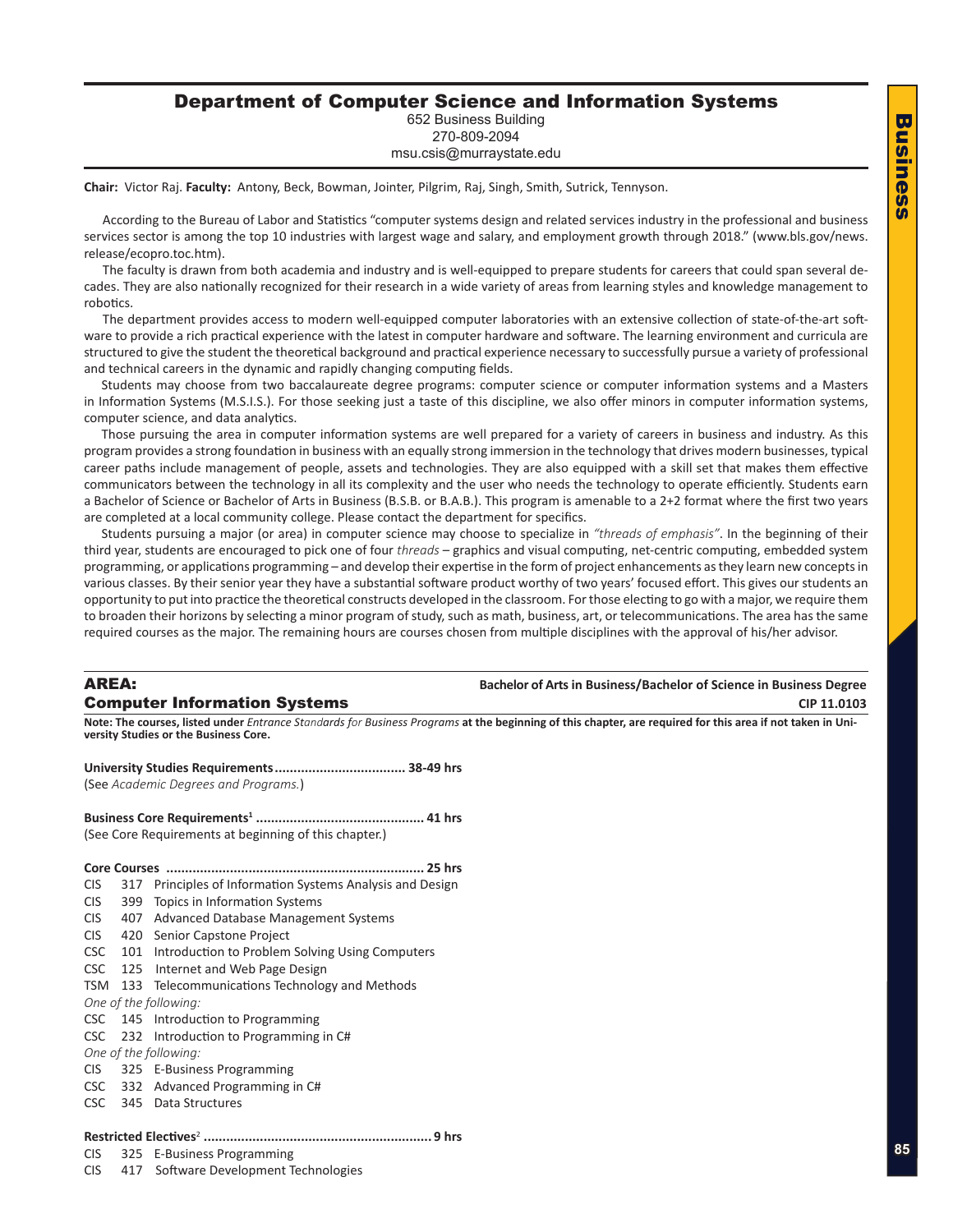<span id="page-15-0"></span>

| <b>CIS</b> | 425 | Building E-Business with Web Design          |
|------------|-----|----------------------------------------------|
| <b>CIS</b> | 488 | Cooperative Education/Internship             |
| <b>CIS</b> | 509 | Data Warehousing and Business Intelligence   |
| <b>CIS</b> | 525 | Overview of E-Business Technologies          |
| <b>CIS</b> | 543 | Data Analysis and Modeling                   |
| <b>CIS</b> | 548 | <b>Enterprise Resource Planning</b>          |
| <b>CSC</b> | 235 | Programming in C++                           |
| <b>CSC</b> | 260 | Application Program Development in COBOL I   |
| <b>CSC</b> | 310 | Database Administration                      |
| <b>CSC</b> | 332 | Advanced Programming in C#                   |
| <b>CSC</b> | 345 | Data Structures                              |
| <b>CSC</b> | 360 | <b>Scripting Languages</b>                   |
| TSM        | 351 | Principles of Information Security           |
| TSM 440    |     | Information Assurance Policy and Management  |
| <b>TSM</b> | 517 | <b>Systems Planning</b>                      |
|            |     | Not more than one course from the following: |
| <b>FIN</b> | 332 | <b>Financial Management</b>                  |
| <b>FIN</b> | 333 | Principles of Investment                     |
| <b>FIN</b> | 421 | <b>Financial Models</b>                      |
| <b>FIN</b> | 520 | <b>Risk Management</b>                       |
| <b>LSC</b> | 452 | <b>Process Management</b>                    |
| <b>LSC</b> | 470 | Introduction to Quantitative Decision Making |
| <b>LSC</b> | 480 | Supply Chain Management Strategy             |
| <b>MGT</b> | 490 | <b>Entrepreneurial Consulting</b>            |
| MGT        | 550 | Human Resource Management                    |
| <b>MGT</b> | 551 | Organizational Behavior                      |
| MKT 475    |     | Marketing Strategies for E-Commerce          |
| MKT        | 485 | <b>Business GIS in Marketing</b>             |
| TSM        | 232 | <b>Operating Systems</b>                     |
| <b>TSM</b> | 241 | <b>Networking Fundamentals</b>               |

### **Unrestricted Electives........................................................ 0-7 hrs**

#### **Total Curriculum Requirements ................................. 120-124 hrs**

1 CIS 307 should be taken in lieu of BUS 355.

2 A maximum of one cooperative education/internship course is allowed. A minimum of three hours of restricted electives must be upper-level.

### AREA: **Bachelor of Arts/Bachelor of Science Degree** Computer Science **COMPUTER CIP 11.0701**

**University Studies Requirements................................... 38-44 hrs** (See *Academic Degrees and Programs.* See required courses below before selecting mathematics and science University Studies electives.)

| <b>FTR</b> |     | 100T Transitions                                                       |
|------------|-----|------------------------------------------------------------------------|
| <b>CSC</b> |     | 101 Introduction to Problem Solving Using Computers                    |
| <b>CSC</b> | 145 | Introduction to Programming I                                          |
| CSC        |     | 235 Programming in C++                                                 |
| CSC        | 300 | <b>Discrete Structures</b>                                             |
| <b>CSC</b> |     | 325 Advanced Object-Oriented Programming                               |
| CSC        | 345 | Data Structures                                                        |
| CSC.       |     | 405 Computer Architecture                                              |
| CIS.       |     | 407 Advanced Database Management Systems                               |
| <b>CSC</b> |     | 410 Parallel and Distributed Computing                                 |
|            |     | Must be taken with one course from: CSC 411, CSC 412, CSC 413, CSC 414 |
| CSC.       |     | 415 Programming Languages                                              |
| CSC        |     | 425 Mobile and Web Programming                                         |
| CSC        |     | 430 Software Construction                                              |
| CSC        |     | 445 Computer Algorithms                                                |
|            |     | Must be taken with one course from: CSC 446, CSC 447, CSC 448, CSC 449 |
| <b>CIS</b> |     | 420 Senior Capstone Project                                            |
|            | or  |                                                                        |
| <b>CSC</b> |     | 530 Senior Software Project                                            |
|            |     | Must be taken with one course from: CSC 531, CSC 532, CSC 533, CSC 534 |
| CSC        |     | 540 Social, Ethical and Professional Issues in the Information Age     |

**86**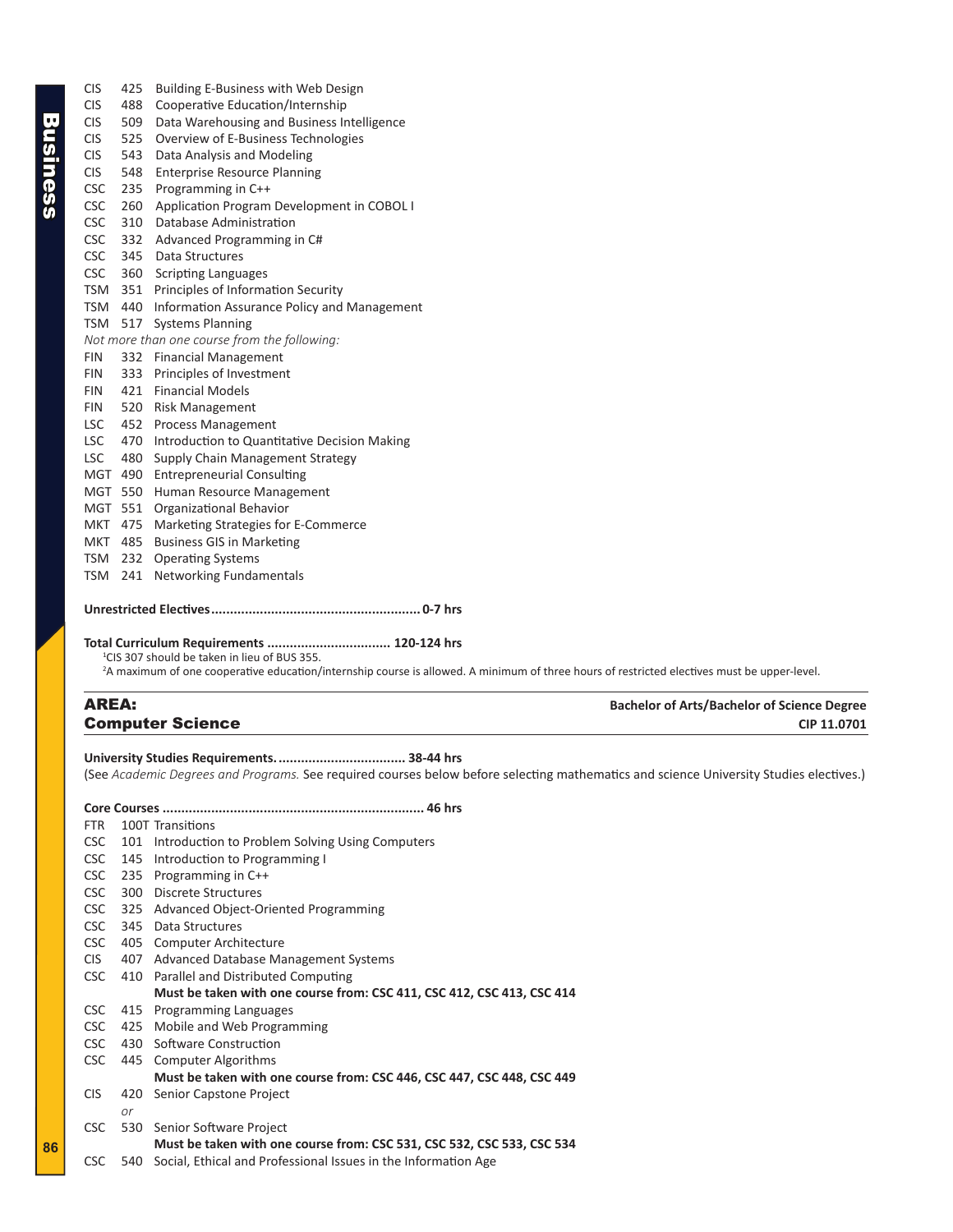<span id="page-16-0"></span>

|                          |               | MAT 250 Calculus and Analytic Geometry I                                                                                                                                             |                                                    |
|--------------------------|---------------|--------------------------------------------------------------------------------------------------------------------------------------------------------------------------------------|----------------------------------------------------|
| <b>STA</b>               | or            | 135 Introduction to Probability and Statistics                                                                                                                                       |                                                    |
| <b>CIS</b>               | or            | 243 and 343 Business Statistics   & II                                                                                                                                               |                                                    |
| <b>STA</b>               |               | 540 Mathematical Statistics I                                                                                                                                                        |                                                    |
|                          |               | Select from CIS/CSC/TSM courses at the 300-level or above.                                                                                                                           |                                                    |
|                          |               |                                                                                                                                                                                      |                                                    |
|                          |               |                                                                                                                                                                                      |                                                    |
|                          |               | <sup>1</sup> Required for area if not taken as University Studies elective.                                                                                                          |                                                    |
|                          | <b>MAJOR:</b> |                                                                                                                                                                                      | <b>Bachelor of Arts/Bachelor of Science Degree</b> |
|                          |               | <b>Computer Science</b>                                                                                                                                                              | CIP 11.0701                                        |
|                          |               |                                                                                                                                                                                      |                                                    |
|                          |               | (See Academic Degrees and Programs. See required courses before selecting mathematics and science University Studies electives.)                                                     |                                                    |
|                          |               |                                                                                                                                                                                      |                                                    |
|                          |               |                                                                                                                                                                                      |                                                    |
| FTR.                     |               | 100T Transitions                                                                                                                                                                     |                                                    |
| <b>CSC</b>               |               | 101 Introduction to Problem Solving Using Computers                                                                                                                                  |                                                    |
| <b>CSC</b>               |               | 145 Introduction to Programming I                                                                                                                                                    |                                                    |
| <b>CSC</b>               |               | 235 Programming in C++                                                                                                                                                               |                                                    |
| <b>CSC</b>               |               | 300 Discrete Structures                                                                                                                                                              |                                                    |
| CSC                      |               | 325 Advanced Object-Oriented Programming                                                                                                                                             |                                                    |
| <b>CSC</b>               |               | 345 Data Structures                                                                                                                                                                  |                                                    |
| <b>CSC</b><br><b>CIS</b> |               | 405 Computer Architecture<br>407 Advanced Database Management Systems                                                                                                                |                                                    |
| <b>CSC</b>               |               | 410 Parallel and Distributed Computing - Must be taken with one course from: CSC 411, CSC 412, CSC 413, CSC 414                                                                      |                                                    |
| <b>CSC</b>               |               | 415 Programming Languages                                                                                                                                                            |                                                    |
| CSC                      |               | 425 Mobile and Web Programming                                                                                                                                                       |                                                    |
| <b>CSC</b>               |               | 430 Software Construction                                                                                                                                                            |                                                    |
| <b>CSC</b>               |               | 445 Computer Algorithms - Must be taken with one course from: CSC 446, CSC 447, CSC 448, CSC 449                                                                                     |                                                    |
| <b>CIS</b>               | or            | 420 Senior Capstone Project                                                                                                                                                          |                                                    |
| <b>CSC</b><br>CSC        |               | 530 Senior Software Project - Must be take with one course from: CSC 531, CSC 532, CSC 533, CSC 534<br>540 Social, Ethical and Professional Issues in the Information Age            |                                                    |
|                          |               |                                                                                                                                                                                      |                                                    |
|                          |               | MAT 250 Calculus and Analytic Geometry I                                                                                                                                             |                                                    |
| <b>STA</b>               | or            | 135 Introduction to Probability and Statistics                                                                                                                                       |                                                    |
| <b>CIS</b>               | or            | 243 and 343 Business Statistics I & II                                                                                                                                               |                                                    |
| <b>STA</b>               |               | 540 Mathematical Statistics I                                                                                                                                                        |                                                    |
|                          |               |                                                                                                                                                                                      |                                                    |
|                          |               |                                                                                                                                                                                      |                                                    |
|                          |               | <sup>1</sup> Required for major if not taken as University Studies Elective.                                                                                                         |                                                    |
|                          |               | Computer Information Systems Minor 22 hrs<br>CIS 307, 317; CSC 101, 125, 199, 232, and one of the following: CIS 407, 525, 543, 548, CSC 310, 332, or TSM 517. Six hours must be up- |                                                    |
|                          |               | per-level courses.                                                                                                                                                                   |                                                    |

Business

**Business**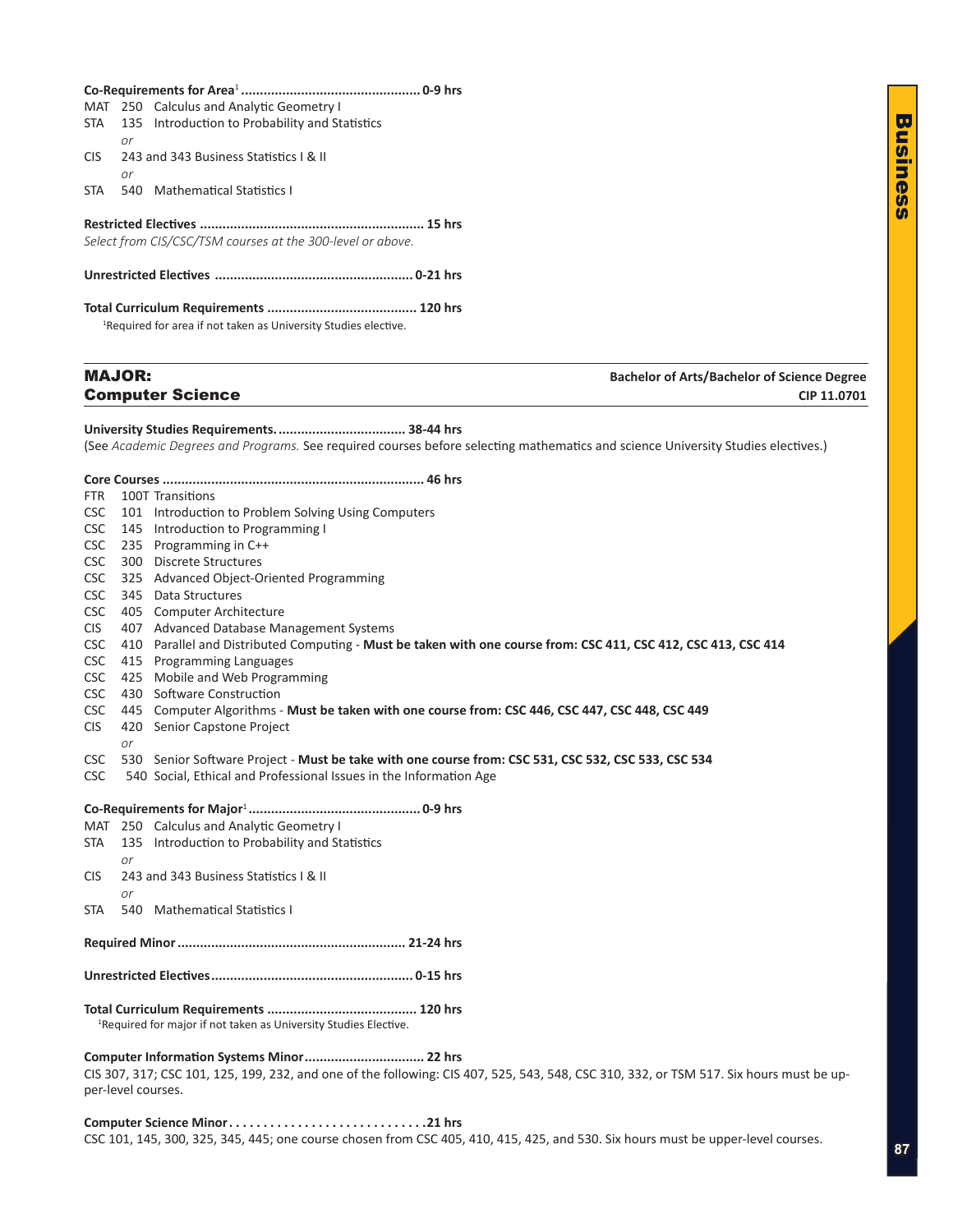#### <span id="page-17-0"></span>**Data Analytics Minor. 22 hrs**

CIS 243, 343, 407, 443, 509, 543; CSC 101 and 145. STA 135 may be substituted for CIS 243 and CIS 343. Six hours must be upper-level courses.

#### Graduate Program

Director - Solomon Antony santony@murraystate.edu

#### **Master of Science in Information Systems CIP 11.0103** CIP 11.0103

The Master of Science in Information Systems (M.S.I.S.) program prepares individuals for management careers in the vast and growing field of information systems. This field includes such diverse areas as software development, information management, data analysis, information security, information systems architecture, system planning, data warehousing, and business intelligence to name a few.

The curriculum consists of seven core courses and three elective courses. This structure prepares the student for both depth and breadth in the information systems field. A sound foundation in business and information systems is expected prior to beginning the program. (See Foundation Courses and Skills requirements below.)

Upon successful completion, graduates can move into careers such as information systems managers, business analysts, software architects, college-level instructors, information systems auditors, project managers, consultants etc. based on individual strengths, skills and inclination.

#### **Requirements for Admission**

Students with an undergraduate degree may apply for the program. Applicants must meet the Murray State University requirements (see *Graduate Admissions*). Completed application packets from domestic students must be received by December 1st for spring admission, and by June 1st for fall admission. Applications from international students must be received by October 15th for spring admission, and May 31st for fall admission. A complete application packet includes 1) official undergraduate transcript; 2) official and valid GRE or GMAT score report (MSU Institution Code = 1494); and 3) a current resume. Additionally, international students whose native language is not English must submit evidence of English proficiency; we accept TOEFL or IELTS scores as evidence.

#### **Unconditional**

An applicant may be granted unconditional admission in the program if he/she 1) has achieved a combined score of 288 or higher in the verbal and quantitative sections of the GRE's Revised General Test (or 980 or better in the verbal and quantitative sections of the old GRE or 490 or better in GMAT), 2) has a cumulative GPA of 3.00 or better in his/her undergraduate program, and 3) has no more than three failing grades in the undergraduate transcript. International student must also have met the University's English proficiency requirements for being fully admitted without conditions in Graduate Admissions.

#### **Conditional**

Domestic applicants (or international students who are already in the United States), who have not taken the GRE (or GMAT) may be granted conditional admission provided 1) the applicant has a cumulative GPA of 3.00 or higher in his/her undergraduate program and 2) no more than three failing grades in the undergraduate transcript. To convert to fully-admitted status, the student must submit an official GRE (or GMAT) score report before the end of their first semester in the graduate program. The test requirements are the same as in regular admission requirements.

For both regular admission and conditional admission, International students must also have met the University's English proficiency requirements.

#### **Foundation Courses and Skills**

Upon review of the student's academic qualifications and work experience, the program director will decide on foundation courses the student must take. If the student is lacking in business knowledge, he/she will be required to complete one or two foundation courses. If the student is lacking in information systems knowledge, he/she will be required to complete up to three foundation courses. The applicant will be informed of the required foundation courses on the admission letter and during the time of advising.

- ACC 490 Survey of Accounting<sup>1</sup>
- CIS 343 Business Statistics II<sup>2</sup>
- CIS 480 Foundations of Information Systems and Design<sup>3</sup>
- CSC 332 Advanced Programming in C#4

*(The student may need to complete foundation prerequisite courses also.)*

#### **NON-THESIS REQUIREMENTS ONLY**

**Total Course Requirements............................................. 30 hours**

- ACC 604 Accounting for Decision Making
- CIS 601 Telecommunications Principles
- CIS 603 Telecommunications Project Management
- CIS 609 Data Warehouses and Business Intelligence

CIS 650 Software Methodologies $L, R$ 

**88**

CIS 645 Decision Support and Expert Systems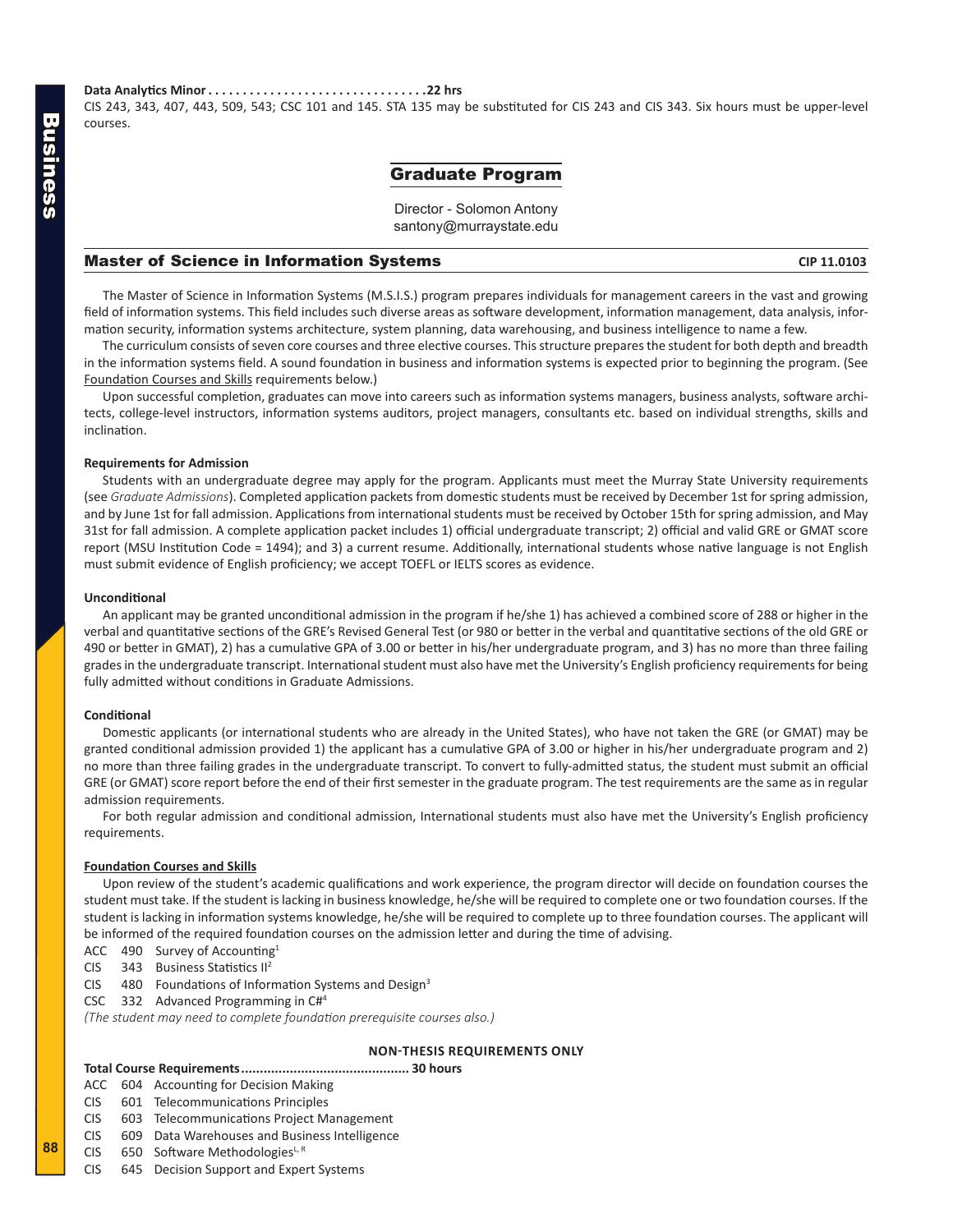<span id="page-18-0"></span>CIS 688 Graduate Internship in Information Systems

*or*

CIS 695 Comprehensive Project in Computer Information Systems

Approved electives (9 hrs)

Electives may be chosen from graduate level courses in CIS, TSM or other business disciplines. All electives must be approved by the program director.

<sup>1</sup>Or ACC 200 and ACC 201. 2 Or STA 135. 3 Or CIS 317 and CIS 407.

4 Or equivalent programming knowledge in another object-oriented language.

#### **Other Degree Requirements**

In order to receive the degree, a candidate must earn a minimum grade point average of 3.00 on all graduate courses taken at Murray State University. Repeating a graduate course does not cancel a previous grade in the course.

A minimum grade of *C* is required to receive credit for a graduate course. No more than one *C* will be accepted in fulfillment of the seven core courses. For additional information, please contact the program's graduate coordinator.

### Department of Economics and Finance 307 Business Building 270-809-4188

msu.ecofin@murraystate.edu

**Chair:** David Eaton. **Faculty:** Acharya, Badasyan, Brasfield, Broker, Dunn, Durr, Eaton, Guse, Hassan, Lacewell, McCoy, Milkman, Reed, Silva, Xu.

Students in the Department of Economics and Finance have a wide choice of curricula offered by highly qualified faculty members, most of whom hold the doctorate degree. The department offers a major in economics for those students who wish to pursue a traditional liberal arts education containing a mixture of business and non-business classes outside the Bauernfeind College of Business. This option may be especially attractive for pre-law students. The flexibility of the economics major allows students to tailor the program to their career goals or for further graduate study. It is also one of the approved majors for teaching the social sciences. In such cases the required minor and non-economics electives should be carefully selected in consultation with a departmental advisor. The department offers minors in economics, business economics, and international economics. The department also supports a minor in secondary social studies for those students seeking secondary certification in social studies (grades 8-12). This minor combined with the economics major, increases the probability for success on the PRAXIS examination. In addition to supporting the M.B.A. program and other graduate programs, the Department of Economics and Finance offers the Master of Science in Economics.

The department offers an area in finance that prepares a student to operate in a variety of career paths, including banking, corporate finance, investments, securities analysis, and financial services. Students successfully completing requirements for the area in finance are prepared to successfully transition into a business environment or to continue on to graduate studies in finance or other areas of business. In addition to the area in finance, the department offers an area with a financial planning option. The financial planning option is an area in which many career opportunities exist, is approved by the Certified Financial Planning Board of Standards, and provides students with the background necessary to be allowed to take the test for CFP certification. The department also offers a minor in finance for non-business students. Each area of specialization provides preparation for a variety of employment opportunities or serves as a basis for graduate study. Electives are available to prepare qualified students for positions calling for skills in financial analysis in both the private and public sectors of the economy.

The **State Farm Financial Services Resource Center**, on the first floor of the Arthur J. Bauernfeind College of Business, focuses on career development and education for students interested in banking, financial planning, financial analysis and economic education. Students gain hands-on experience working with commercial-grade financial planning software and have live-feeds and historic information on bonds, equities, commodities and currencies used by financial professionals around the world. The suite features a state-of-the-art LCD video wall comprised of four 46-inch monitors. The center allows professors to take students beyond the theory and applications in textbooks into a more practical learning environment.

MAJOR: **Bachelor of Arts/Bachelor of Science Degree** Economics **CIP 45.0601**

**Note:** This program is recommended for pre-law. The total number of credit hours earned in business courses (ACC, BUS, CIS, FIN, MGT, MKT, RES, LST 240 and 540) cannot exceed 25 percent of total curriculum requirements.

**University Studies Requirements...................................38-47 hrs** (See *Academic Degrees and Programs.*)

University Studies selections must include: •*Scientific Inquiry, Methodologies, and Quantitative Skills* MAT 220 Business Calculus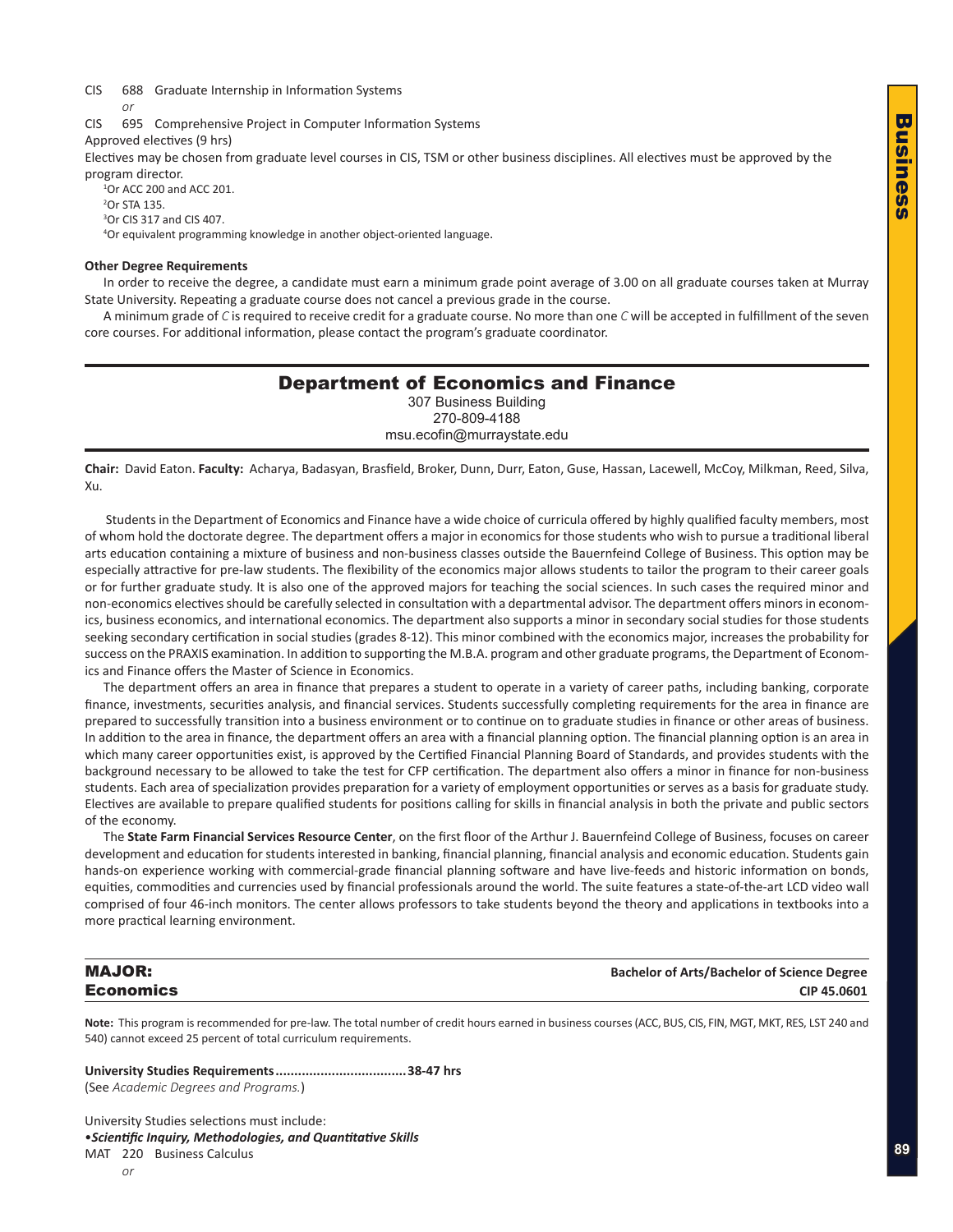MAT 250 Calculus and Analytic Geometry I •*Social and Self-Awareness and Responsible Citizenship* ECO 230 Principles of Macroeconomics •*University Studies Electives* CSC 199 Introduction to Information Technology ECO 231 Principles of Microeconomics **Required Courses ............................................................... 26 hrs** ACC 200 Principles of Financial Accounting<sup>1</sup> ECO 100T Transitions ECO 305 Money and Banking ECO 330 Intermediate Macroeconomics ECO 331 Intermediate Microeconomics ECO 460 International Trade and Finance ECO 498 Research Methods in Economics ECO 499 Senior Seminar in Economics STA 135 Introduction to Probability and Statistics *or* CIS 243 Business Statistics I *and* CIS 343 Business Statistics II **Required Limited Electives ................................................... 9 hrs** *300 -level or higher (except ECO 310), ECO electives approved by advisor.* 

#### **Required Minor.................................................................. 21 hrs**

**Note:** Economics majors may select a minor from any business *or* non-business discipline, excluding any economics minor. If any course is required in the major and minor, a substitute course must be approved by an advisor to gain the total degree program hours.

| <sup>1</sup> Required for BS only. |  |
|------------------------------------|--|

### MAJOR: **Bachelor of Arts/Bachelor of Science Degree Economics/Social Studies Certification (Grades 8-12) Track CIP 45.0601** CIP 45.0601

**Note:** The total number of credit hours earned in business courses (ACC, BUS, CIS, FIN, MGT, MKT, RES, LST 240 and 540) cannot exceed 25 percent of total curriculum requirements.

#### **University Studies Requirements................................... 38-47 hrs**

(See *Academic Degrees and Programs*.)

University Studies selections must include:

#### •*Scientific Inquiry, Methodologies, and Quantitative Skills*

MAT 220 Business Calculus

*or*

MAT 250 Calculus and Analytic Geometry I

#### •*Social and Self-Awareness and Responsible Citizenship*

ECO 230 Principles of Macroeconomics

#### •*University Studies Electives*

CSC 199 Introduction to Information Technology<sup>1</sup>

ECO 231 Principles of Microeconomics

**Note:** Certification requires a grade of *B* or better in one English composition course and a *C* or better in a University Studies math course, public speaking, and EDU 103 or equivalent course. Additional requirements for admission to teacher education and student teaching must be met. See advisor and/or Office of Teacher Education Services for details.

#### **Required Courses ............................................................... 26 hrs**

- ACC 200 Principles of Financial Accounting<sup>2</sup>
- ECO 100T Transitions

ECO 305 Money and Banking

- ECO 330 Intermediate Macroeconomics
- ECO 331 Intermediate Microeconomics

ECO 460 International Trade and Finance

ECO 498 Research Methods in Economics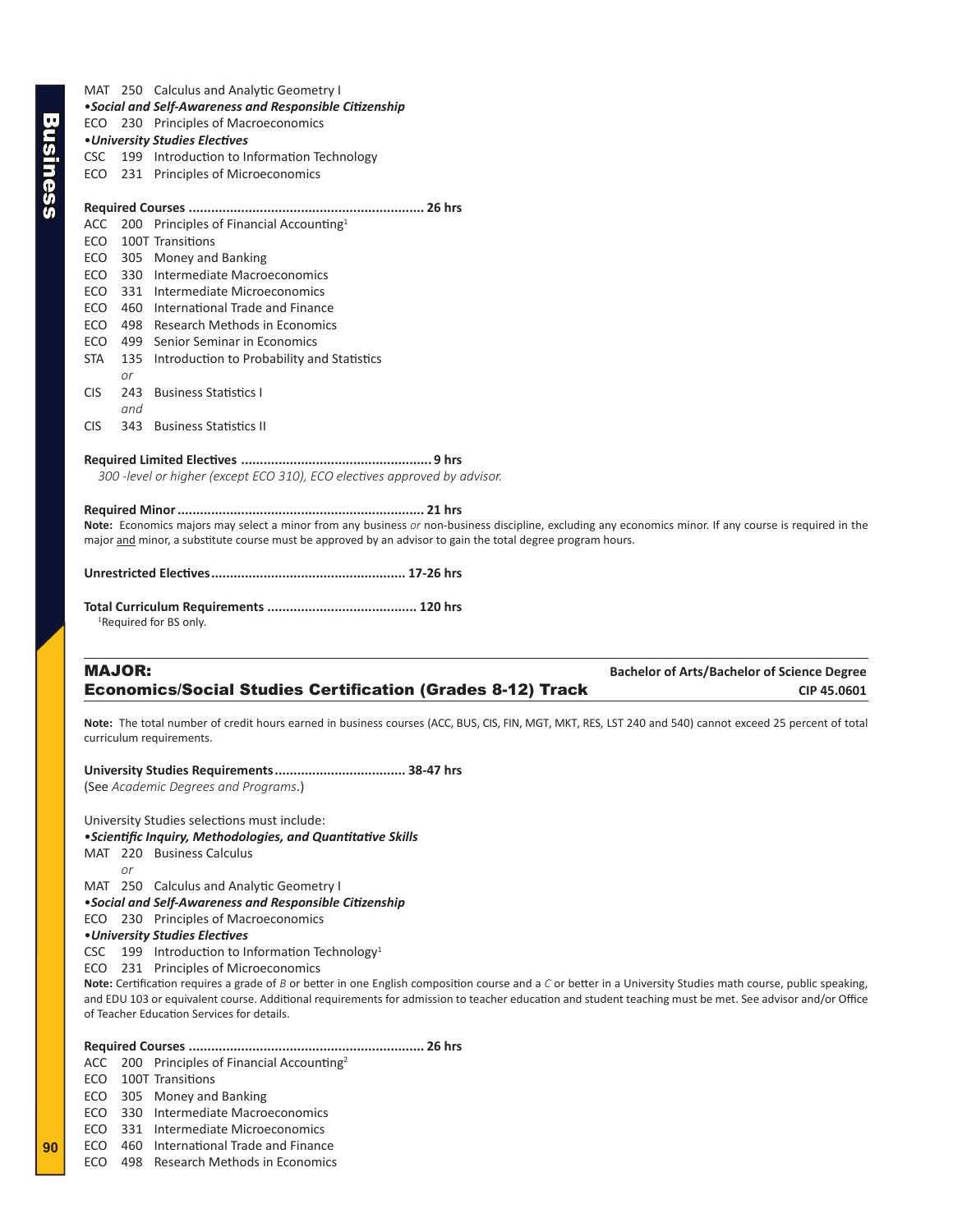- <span id="page-20-0"></span>ECO 499 Senior Seminar in Economics
- STA 135 Introduction to Probability and Statistics
- *or*
- CIS 243 Business Statistics I *and*
- CIS 343 Business Statistics II

#### **Required Limited Electives ................................................... 9 hrs**

*300 -level or higher (except ECO 310), ECO electives approved by advisor.* 

#### **Required Courses for Certification ...................................... 39 hrs**

- EDP 260 Psychology of Human Development<sup>2</sup>
- EDU 103 Issues and Practices of American Education
- EDU 303 Strategies of Teaching
- EDU 403 Structures and Foundations of Education
- EDU  $405$  Evaluation and Measurement in Education<sup>3</sup>
- REA 427 Teaching Content Area Literacy in the Secondary School
- SEC 420 Practicum in Secondary Schools<sup>3</sup>
- SEC 421 Student Teaching in the Secondary School
- SEC 422 Extended Practicum<sup>4</sup>
- SED 300 Educating Students with Disabilities

#### **Required Minor............................................................. 21-24 hrs**

*Choose either geography, history, political science, or social science minor. Social science minor is strongly recommended.* Note: If any course is required in the major and minor, a substitute course must be approved by an advisor to gain the total degree program hours.

#### **Total Curriculum Requirements ................................. 133-143 hrs**

1 With a grade of *C* or better.

<sup>2</sup>May be used as a University Studies elective for B.S.

<sup>3</sup>Must be taken together and two semesters before student teaching. 4 Must be taken one semester before student teaching.

#### **Economics Minor . 21 hrs**

ECO 230, 231, 305, 330, 331; and six hours of business electives (may include ECO and FIN) approved by advisor. Six hours must be upperlevel courses.

#### **Business Economics Minor . 22 hrs**

ACC 200, CIS 243, 343; ECO 230, 231, 305, 330, 331. Six hours must be upper-level courses.

#### **International Economics Minor. 21 hrs**

ECO 230, 231, 315, 410, 460; and six hours of closely related upper-level electives, with a significant international dimension, as approved by advisor. Six hours must be upper-level courses.

#### **Social Science Minor. 24 hrs**

*Open only to majors in economics, geography, history, or political science who seek secondary certification in social studies.* ECO 231, GSC 110, HIS 221, 222, POL 140, SOC 133; and six hours of upper level courses (300 or above) from the social science disciplines with approval of advisor. Courses required for a major may not be counted toward the minor; substitutions must be from a social science discipline other than the major and be approved by the advisor; and requirements for certification for teaching secondary school social studies, grades 8 through 12 through the College of Education and Human Services must also be met.

### Economics Graduate Programs

Graduate Coordinator - Martin Milkman mmilkman@murraystate.edu

The department offers the Master of Science in Economics with two unique concentrations. The first has a traditional economics curriculum under which the student, subject to the judgment of the graduate coordinator, has a relatively wide choice of electives. The second concentration allows the student to take a concentration of courses in finance. Both concentrations are designed to prepare a student for further study at the doctoral level, or to qualify a student for a variety of career positions in business, government, and private agencies, or to prepare students for teaching at the community and junior college level.

#### **Requirements for Admission**

Applicants must meet the Murray State University requirements (see *Graduate Admissions*) and have a minimum total score on the Internet-based TOEFL of 76. Additional information about unconditional and conditional admission is following.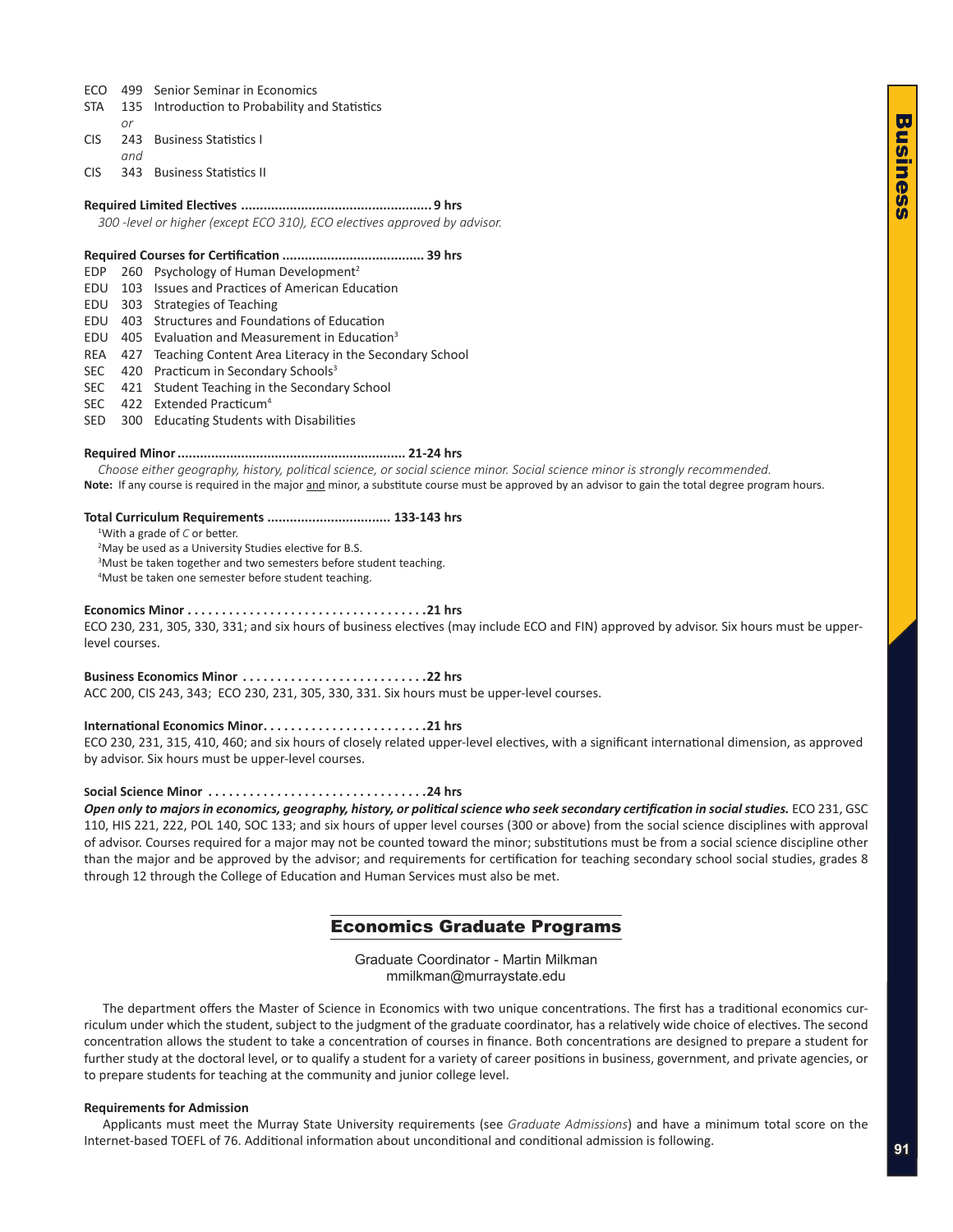#### <span id="page-21-0"></span>**Unconditional**

Admission into the M.S. in economics program is open to persons with (1) an acceptable undergraduate grade point average (normally 2.75 on a 4.00 scale), and (2) an acceptable score on the Graduate Management Admission Test (GMAT) or on the Graduate Record Examination (GRE) (normally at least 50<sup>th</sup> percentile on the quantitative portion and 10<sup>th</sup> percentile on the verbal section), and (3) an undergraduate minor in economics or its equivalent.

The applicant's overall record, including undergraduate training, experience, and GMAT or GRE score, will be evaluated by the department graduate coordinator to determine the prospective student's suitability for graduate work in economics.

#### **Conditional**

Admission into the M.S. in economics program may be granted to an individual not qualifying for unconditional admission if the individual demonstrates the potential to succeed. A conditional student may be admitted to full standing after completion of one semester (nine hours) of satisfactory work including prerequisites, with the recommendation of the M.S. graduate coordinator.

#### **Master of Science: Economics CIP 45.0601 CIP 45.0601**

#### **NON-THESIS REQUIREMENTS**

|    | ECO 630 Macroeconomic Theory                           |
|----|--------------------------------------------------------|
|    | ECO 631 Microeconomic Theory                           |
|    | ECO 680 Quantitative Methods of Economics and Business |
|    | ECO 685 Econometrics <sup>L, R</sup>                   |
| or |                                                        |
|    | ECO 690 Forecasting for Business and Government $k1$ R |
|    |                                                        |

ECO elective, 600-level (9 hrs) Approved electives, 600-level<sup>1</sup> (9 hrs)

#### **Other Degree Requirements**

Minimum grade of *B* in both ECO 630 and ECO 631.

#### **THESIS REQUIREMENTS**

**Total Course Requirements............................................. 30 hours**

Same as above with the following substitutions:

ECO 698-699 Thesis

ECO elective, 600-level..................................decrease to 3 hrs

#### **Other Degree Requirements**

Oral exam over the thesis.

Minimum grade of *B* in both ECO 630 and ECO 631.

<sup>1</sup> No more than one elective (3 hrs) may be taken in any one of the following disciplines: accounting, computer and information systems, management, or marketing.

#### **Master of Science: Economics/Finance Concentration CIP 45.0601** CIP 45.0601

#### **NON-THESIS REQUIREMENTS**

#### **Total Course Requirements............................................. 30 hours**

ECO 630 Macroeconomic Theory

- ECO 631 Microeconomic Theory
- ECO 680 Quantitative Methods of Economics and Business
- ECO  $685$  Econometrics<sup>L, R</sup>

*or*

ECO 690 Forecasting for Business and Government $L, R$ ECO electives, 600-level (6 hrs) Approved FIN electives, 600-level (12 hrs)

#### **Other Degree Requirements**

Minimum grade of *B* in both ECO 630 and ECO 631.

**THESIS REQUIREMENTS**

**Total Course Requirements............................................. 30 hours** Same as above with the following substitution:

ECO 698-699 Thesis Delete ECO electives, 600-level (6 hrs)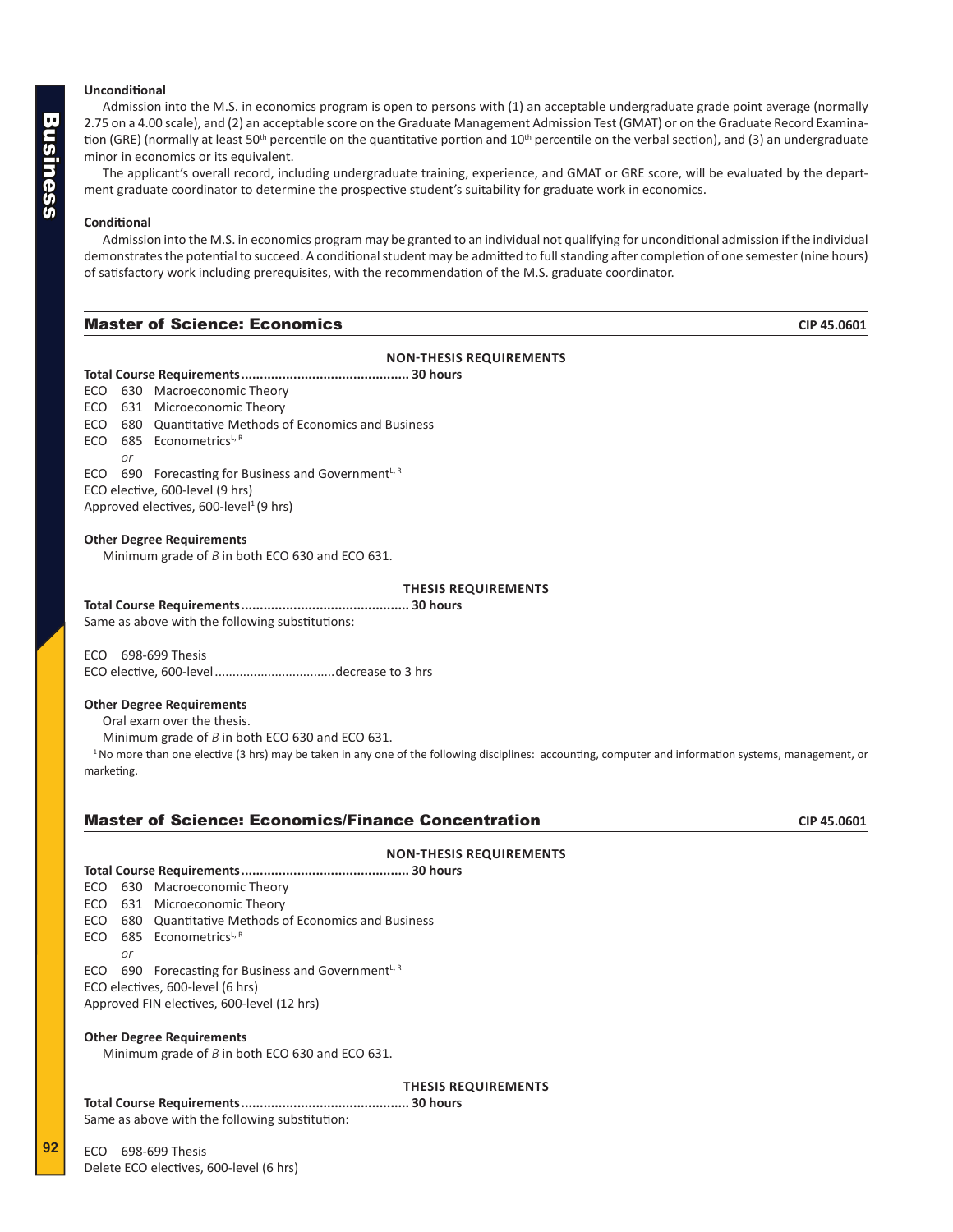#### <span id="page-22-0"></span>**Master of Arts in Education: Secondary Teacher Leader with CIP 13.1205** CIP 13.1205 Economics Concentration

The Department of Economics and Finance provides instruction in support of the M.A.Ed. in Secondary Teacher Leader with a concentration in economics. Prospective students should contact the graduate coordinator in the academic subject department and the College of Education and Human Services for details on advising and graduate program design.

#### Master of Science: Economic Development **CIP 45.0601**

The M.S. in Economic Development will prepare students to work in the field of local and regional economic development. The curriculum is designed to give students both classroom and practical training in the methods of economic development in the United States. Students who graduate from this program should have the equivalent of two years of experience working in an economic development agency. In addition students should have the ability to lead a small economic development agency. It is our desire that students from this program pursue certification with the IEDC and become certified economic development professionals.

#### **Requirements for Admission**

The program will be a cohort based program running from August to August. Students will be required to have a Bachelor's degree from an accredited college or University with a minimum GPA of 2.75 for their undergraduate work. Applicants with a 2.75 GPA also need a 450 on the GMAT or a 289 on the GRE. Applicants with an undergraduate GPA of at least 3.0 must score 400 on the GMAT or 286 on the GRE. It is recommended that students have basic courses in accounting, principles of economics and principles of finance prior to enrolling in the program.

#### **NON-THESIS REQUIREMENTS**

**Total Course Requirements............................................. 21 hours**

- ECO 610 Introduction to Economic Development
- ECO 611 Economic Development Methods
- ECO 615 Directed Study in Economic Development
- ECO 617 Capstone in Economic Development
- ECO 618 Internship in Economic Development
- ECO 655 Cost Benefit Analysis
- FIN 610 Economic Development Finance
- Approved electives, 600-level (9 hrs)

#### **Other Degree Requirements**

Minimum overall grade point average of 3.00.

**AREA: Bachelor of Arts in Business/Bachelor of Science in Business Degree** Finance **CIP 52.0801**

**Note: The courses, listed under** *Entrance Standards for Business Programs* **at the beginning of this chapter, are required for this area if not taken in University Studies or the Business Core.**

| (See Academic Dearees and Proarams.)                  |  |
|-------------------------------------------------------|--|
| (See Core Requirements at beginning of this chapter.) |  |

**University Studies Requirements ................................. 38-49 hrs**

#### **Required Courses ............................................................... 15 hrs**

ECO 305 Money and Banking

- FIN 332 Financial Management
- FIN 333 Principles of Investment
- FIN 334 Banking and Financial Institutions
- FIN 480 Senior Seminar in Finance

### **Required Limited Electives.................................................. 12 hrs**

*Twelve hours of 300-level or higher FIN electives approved by advisor.*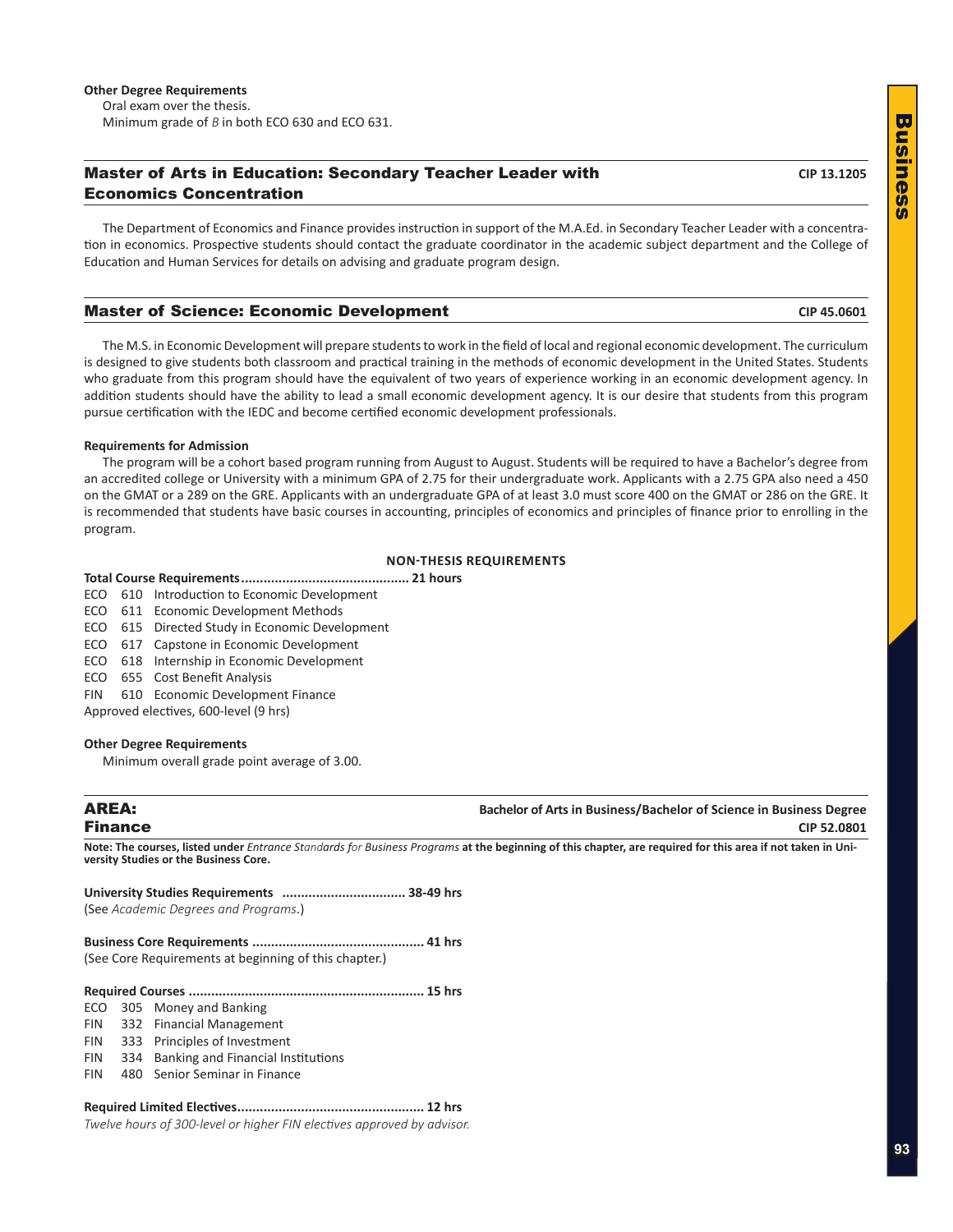| <b>Finance/Commercial Banking Track</b> | CIP 52,0801                                                         |
|-----------------------------------------|---------------------------------------------------------------------|
| AREA:                                   | Bachelor of Arts in Business/Bachelor of Science in Business Degree |
|                                         |                                                                     |
|                                         |                                                                     |
|                                         |                                                                     |

## **Bachelor of Arts in Business/Bachelor of Science in Business Degree**

**Note: The courses, listed under** *Entrance Standards for Business Programs* **at the beginning of this chapter, are required for this area if not taken in University Studies or the Business Core.**

**University Studies Requirements ................................. 38-49 hrs** (See *Academic Degrees and Programs*.)

**Business Core Requirements .............................................. 41 hrs** (See Core Requirements at beginning of this chapter.)

|  | ECO 305 Money and Banking    |
|--|------------------------------|
|  | FIN 332 Financial Management |

- FIN 333 Principles of Investment
- FIN 334 Banking and Financial Institutions
- FIN 480 Senior Seminar in Finance

#### **Required Specialty Courses................................................. 12 hrs**

- FIN 344 Principles of Lending and Financial Statements
- FIN 350 Introduction to Counter Threat Financing Methodologies
- FIN 354 Bank Compliance Issues
- FIN 537 Commercial Bank Management

**Required Limited Electives.................................................... 3 hrs** *Three hours of 300-level or higher FIN electives approved by advisor.*

**Total Curriculum Requirements ........................................ 120 hrs**

**AREA: Bachelor of Arts in Business/Bachelor of Science in Business Degree Finance/Financial Planning Track** CIP 52.0801

**Note: The courses, listed under** *Entrance Standards for Business Programs* **at the beginning of this chapter, are required for this area if not taken in University Studies or the Business Core.**

**University Studies Requirements ................................. 38-49 hrs** (See *Academic Degrees and Programs*.)

**Business Core Requirements .............................................. 41 hrs** (See Core Requirements at beginning of this chapter.)

| ECO        | 305 | Money and Banking                      |  |
|------------|-----|----------------------------------------|--|
| <b>FIN</b> |     | 332 Financial Management               |  |
| <b>FIN</b> |     | 333 Principles of Investment           |  |
| FIN        |     | 334 Banking and Financial Institutions |  |
| <b>FIN</b> | 480 | Senior Seminar in Finance              |  |
|            |     |                                        |  |
|            |     |                                        |  |
| ACC.       |     | 302 Federal Income Tax                 |  |
| FIN        |     | 331 Principles of Insurance            |  |
| FIN        |     | 336 Employee Benefits and Retirement   |  |
| FIN        |     | 338 Estate Planning                    |  |
|            |     |                                        |  |
|            |     |                                        |  |
|            |     |                                        |  |

*Three hours of 300-level or higher FIN electives approved by advisor.*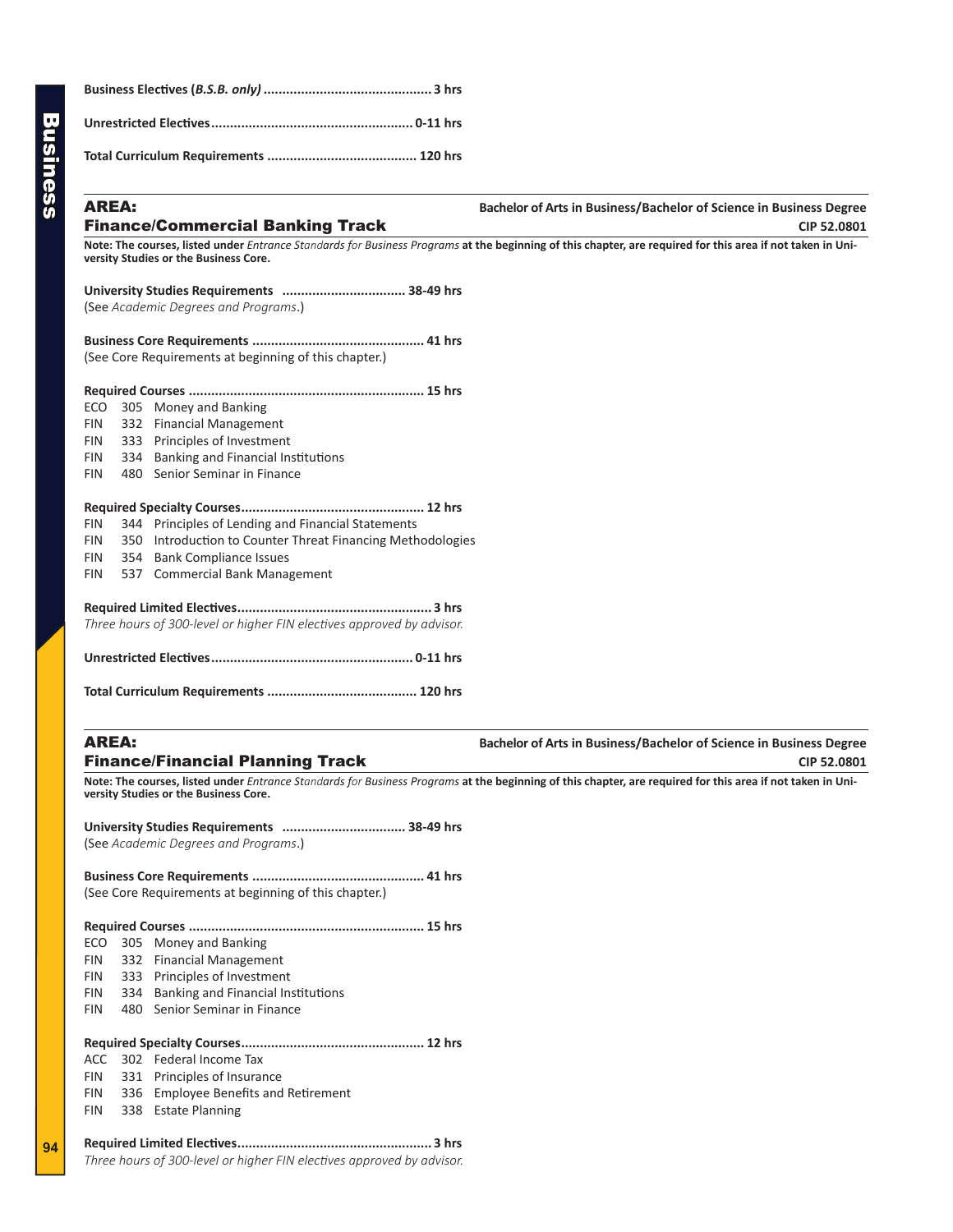#### <span id="page-24-0"></span>**Unrestricted Electives...................................................... 0-11 hrs**

**Total Curriculum Requirements ........................................ 120 hrs**

**Finance Minor . 21 hrs**

ACC 200, 201; FIN 330, 332, 333; three hours of FIN or ECO electives; three hours of business electives (may include FIN or ECO). Six hours must be upper-level courses.

### Department of Journalism and Mass Communications

114 Wilson Hall 270-809-2387 msu.jmc@murraystate.edu

**Interim Chair:** Debbie Owens. **Faculty:** Ezumah, Hedges, Hinton, Magee, Norsworthy, Owens, Qualls, Shemberger, Thomas, Valentine, Welsch, White, Wright.

The Department of Journalism and Mass Communications, established July 1975, offers five majors leading to a bachelor's degree: advertising, graphic communications media, journalism, public relations, and television production. The department offers four minor programs: advertising, graphic communications technology, journalism and mass communications, and photography. Additionally, a Master of Arts or a Master of Science degree is offered in mass communications.

The mission of the Department of Journalism and Mass Communications is to prepare our graduates to be successful professionals at the beginning of and throughout all phases of their chosen careers in mass communications.

We expect our graduates to achieve the following learning objectives as outcomes of their education in our majors and programs:

- Understand and apply the principles and laws of freedom of speech and press as stated in the 1st Amendment to the United States Constitution and understand the meaning of freedom of expression around the world, including the right to dissent, to monitor and criticize power, and to assemble and petition for redress of grievances;
- Demonstrate an understanding of the history and role of professionals and institutions in shaping communications;
- Demonstrate an understanding of gender, race, ethnicity, sexual orientation and, as appropriate, other forms of diversity in domestic society in relation to mass communications;
- Demonstrate an understanding of the diversity of peoples and cultures and of the significance and impact of mass communications in a global society;
- Understand concepts and apply theories in the use and presentation of images and information;
- Demonstrate an understanding of professional ethical principles and work ethically in pursuit of truth, accuracy, fairness and diversity;
- Think critically, creatively and independently;
- Conduct research and evaluate information by methods appropriate to the communications professions in which they work;
- Write correctly and clearly in forms and styles appropriate for the communications professions, audiences and purposes they serve;
- Critically evaluate their own work and that of others for accuracy and fairness, clarity, appropriate style and grammatical correctness;
- Apply basic numerical and statistical concepts;
- Apply current tools and technologies appropriate for the communications professions in which they work, and to understand the digital world.

Murray State University's Department of Journalism and Mass Communications is one of only 119 programs accredited by the Accrediting Council on Education in Journalism and Mass Communications (ACEJMC). The undergraduate programs in advertising, journalism, public relations, and television production have been accredited since 1987 and were reaccredited May 2016 for a six-year period.

ACEJMC has established the following curriculum requirements: (1) a student must earn at least 72 hours of credit (of the 120 required for graduation) outside the department; (2) a student must complete all University Studies requirements; (3) a student may count no more than six semester hours of practicums, internships or cooperative education toward the major; (4) a student must complete a minor.

Students must pass ENG 105 or 150 with a grade of *B* or better and have basic keyboarding skills to be eligible for the department's basic courses, JMC 194, JMC 270, JMC 391, and JMC 394.

For more information contact the department at (270) 809-2387 or write to Chair, Department of Journalism and Mass Communications, Murray State University, 114 Wilson Hall, Murray, KY 42071-3311, email msu.jmc@murraystate.edu.

For information about the graduate program contact the graduate coordinator at (270) 809-2387 or write to Graduate Coordinator, Department of Journalism and Mass Communications, 114 Wilson Hall, Murray, KY 42071-3311, email msu.jmc@murraystate.edu.

Historic Wilson Hall, the second-oldest building on the campus, houses the main classrooms and offices for Journalism and Mass Communications, as well as *The Murray State News*, a national award-winning student newspaper and its companion website TheNews.org. The department also publishes three magazines a year and a biannual alumni newsletter. Television production facilities are located on the 8<sup>th</sup> floor of the Price Doyle Fine Arts Center, and include MSU-TV 11 student cable access channel. The department is affiliated with such organizations as the Association for Education in Journalism and Mass Communication (AEJMC), the Association of Schools of Journalism and Mass Communication, Kentucky Intercollegiate Press Association, College Media Advisers, American Advertising Federation, and the Public Relations Society of America. Broadcast affiliations include the Broadcast Education Association, Radio-Television News Directors, and the Kentucky Broadcasters Association. There are active student chapters of the American Advertising Federation, the Public Relations Student Society of America, and Kappa Tau Alpha, honorary journalism fraternity.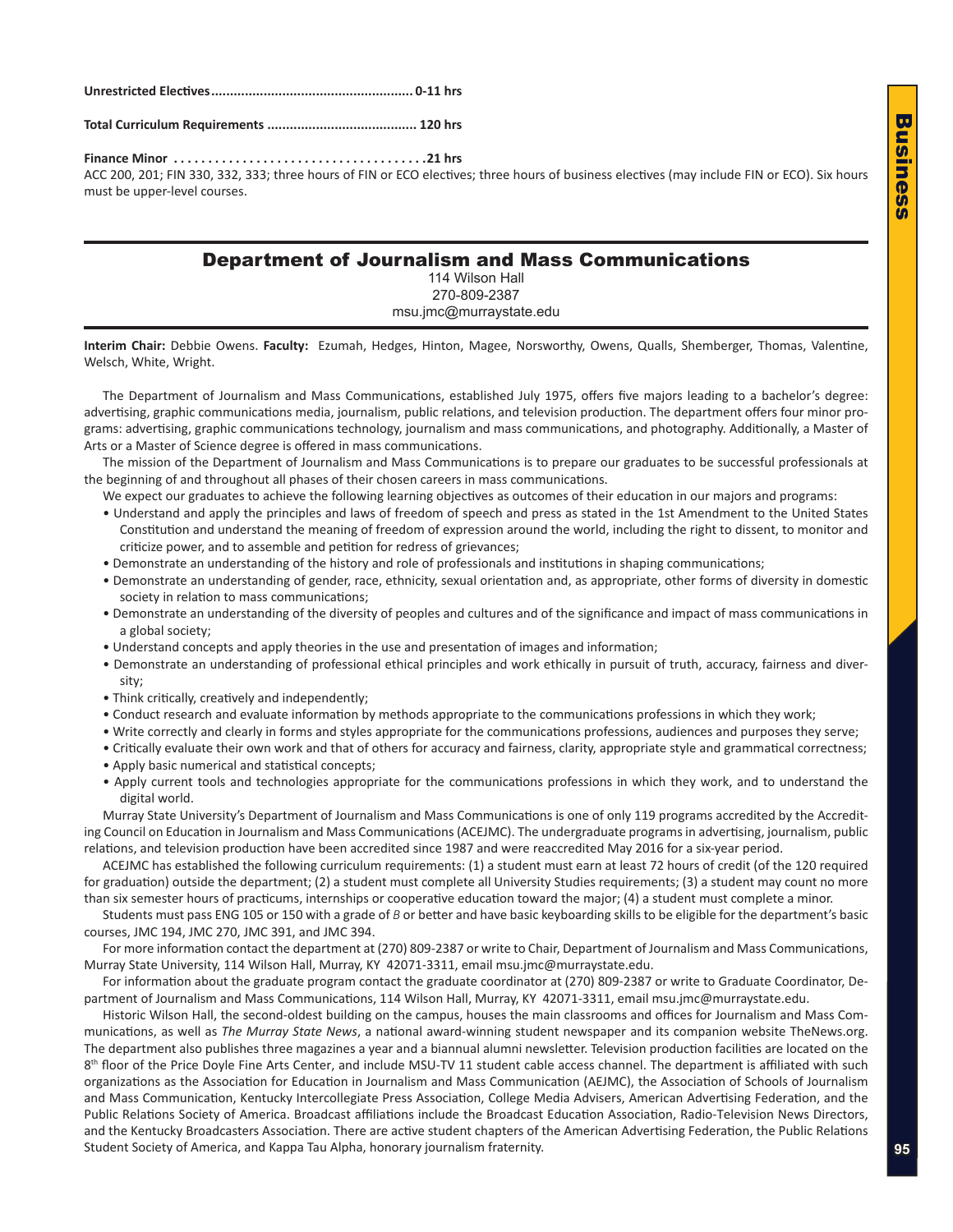#### <span id="page-25-0"></span>Scholarships and Awards

The department offers scholarships, internships, graduate assistantships, and special awards in journalism and mass communications. For additional information, contact the Department of Journalism and Mass Communications, msu.jmc@murraystate.edu.

| <b>MAJOR:</b>      | <b>Bachelor of Science/Bachelor of Arts Degree</b> |
|--------------------|----------------------------------------------------|
| <b>Advertising</b> | CIP 09.0903                                        |

ACCREDITED BY: Accrediting Council on Education in Journalism and Mass Communications (ACEJMC)

#### **University Studies Requirements................................... 38-44 hrs**

(See *Academic Degrees and Programs*.)

| <b>JMC</b> |     | 100T Transitions                      |
|------------|-----|---------------------------------------|
| <b>JMC</b> | 168 | <b>Contemporary Mass Media</b>        |
| JMC        | 270 | Basic Audio/Video Production          |
| JMC.       | 330 | <b>Mass Media Effects</b>             |
| JMC.       |     | 394 Introduction to Advertising       |
| JMC        | 417 | Advertising Copywriting and Layout    |
| JMC        | 426 | <b>Advertising Media Sales</b>        |
| JMC.       | 439 | <b>Advertising Media Planning</b>     |
| JMC 456    |     | <b>Advertising Campaigns</b>          |
| JMC        | 499 | Senior Seminar                        |
| JMC.       | 590 | <b>Mass Communication Law</b>         |
|            |     |                                       |
|            |     | Choose from the following:            |
| JMC.       |     | 194 Newswriting                       |
| JMC.       |     | 322 Mass Media Study Abroad           |
|            |     | JMC 336 Script Writing                |
| JMC        |     | 384 Sports Media                      |
| JMC        | 385 | Directed Individual Study             |
| JMC.       | 391 | <b>Public Relations Principles</b>    |
| JMC        | 400 | International Mass Communications     |
| JMC        | 440 | Research Methods for Public Relations |
| JMC 586    |     | <b>Special Topics</b>                 |
|            |     | JMC 596 Internship                    |
|            |     | MKT 360 Principles of Marketing       |
|            |     | MKT 463 Consumer Behavior             |
|            |     | Upper level MKT elective or MGT 350   |
|            |     |                                       |
| <b>CSC</b> | 125 | Internet and Web Page Design          |
| GCM        | 153 | <b>Electronic Imaging</b>             |
|            |     |                                       |
|            |     |                                       |
|            |     | <sup>1</sup> Or approved equivalent.  |

MAJOR: **Bachelor of Science/Bachelor of Arts Degree** Journalism **CIP 09.0401**

ACCREDITED BY: Accrediting Council on Education in Journalism and Mass Communications (ACEJMC)

**University Studies Requirements................................... 38-44 hrs** (See *Academic Degrees and Programs*.)

**Core Courses ...................................................................... 32 hrs** JMC 100T Transitions JMC 168 Contemporary Mass Media

JMC 194 Newswriting

**96**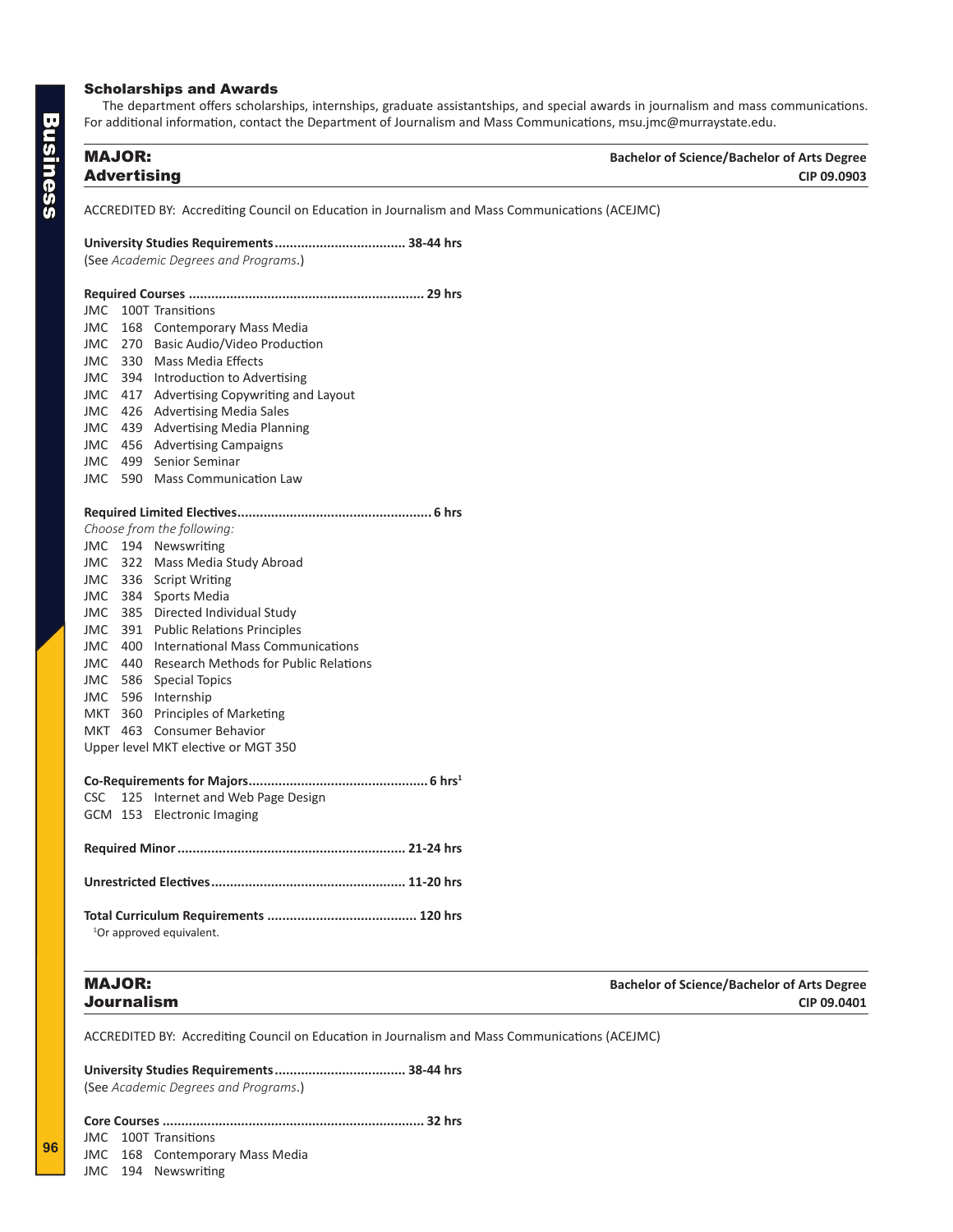| <b>JMC</b><br>305<br>Copyediting<br>Mass Media Effects<br>330<br>JMC<br><b>Reporting for Print Media</b><br>JMC<br>397<br>Reporting for Broadcast and Online Media<br><b>JMC</b><br>398<br>Senior Seminar<br>499<br>JMC<br><b>Mass Communication Law</b><br>JMC<br>590 |
|------------------------------------------------------------------------------------------------------------------------------------------------------------------------------------------------------------------------------------------------------------------------|
|                                                                                                                                                                                                                                                                        |
|                                                                                                                                                                                                                                                                        |
|                                                                                                                                                                                                                                                                        |
|                                                                                                                                                                                                                                                                        |
|                                                                                                                                                                                                                                                                        |
|                                                                                                                                                                                                                                                                        |
| 597<br><b>Advanced Reporting</b><br>JMC                                                                                                                                                                                                                                |
|                                                                                                                                                                                                                                                                        |
|                                                                                                                                                                                                                                                                        |
| Choose from the following:                                                                                                                                                                                                                                             |
| GCM 250 Fundamentals of Photography and Photojournalism                                                                                                                                                                                                                |
| 322 Mass Media Study Abroad<br>JMC.                                                                                                                                                                                                                                    |
| <b>JMC</b><br>336 Script Writing                                                                                                                                                                                                                                       |
| 384 Sports Media<br>JMC                                                                                                                                                                                                                                                |
| 385 Directed Individual Study<br><b>JMC</b>                                                                                                                                                                                                                            |
| 396<br><b>Publication Design</b><br>JMC                                                                                                                                                                                                                                |
| International Mass Communication<br>JMC<br>400                                                                                                                                                                                                                         |
| JMC<br>445<br>Community Journalism                                                                                                                                                                                                                                     |
| 466<br>Advanced Electronic New Reporting and Production<br>JMC                                                                                                                                                                                                         |
| 492<br><b>Feature Writing</b><br>JMC                                                                                                                                                                                                                                   |
| 586<br><b>Special Topics</b><br><b>JMC</b>                                                                                                                                                                                                                             |
| <b>Opinion Writing</b><br>593<br>JMC                                                                                                                                                                                                                                   |
| Internship<br><b>JMC</b><br>596                                                                                                                                                                                                                                        |
|                                                                                                                                                                                                                                                                        |
| <b>CSC</b><br>125 Internet and Web Page Design                                                                                                                                                                                                                         |
| GCM 153 Electronic Imaging                                                                                                                                                                                                                                             |
|                                                                                                                                                                                                                                                                        |
|                                                                                                                                                                                                                                                                        |
|                                                                                                                                                                                                                                                                        |
|                                                                                                                                                                                                                                                                        |
| <sup>1</sup> Or approved equivalent.                                                                                                                                                                                                                                   |

<span id="page-26-0"></span>JMC 270 Basic Audio/Video Production

MAJOR: **Bachelor of Science/Bachelor of Arts Degree Public Relations CIP 09.0902** 

ACCREDITED BY: Accrediting Council on Education in Journalism and Mass Communications (ACEJMC)

**University Studies Requirements................................... 38-44 hrs** (See *Academic Degrees and Programs*.)

| JMC.  |     | 100T Transitions                                     |  |
|-------|-----|------------------------------------------------------|--|
| JMC   | 168 | <b>Contemporary Mass Media</b>                       |  |
| JMC.  | 194 | Newswriting                                          |  |
| JMC   | 270 | Basic Audio/Video Production                         |  |
| JMC.  | 330 | Mass Media Effects                                   |  |
| JMC.  | 391 | <b>Public Relations Principles</b>                   |  |
| JMC.  | 412 | <b>Writing for Public Relations</b>                  |  |
| JMC.  | 440 | Research Methods for Public Relations                |  |
| JMC.  | 444 | <b>Public Relations Strategies: Tools and Trends</b> |  |
| JMC.  | 491 | <b>Advanced Public Relations</b>                     |  |
| JMC.  | 499 | Senior Seminar                                       |  |
| JMC.  | 590 | <b>Mass Communication Law</b>                        |  |
|       |     |                                                      |  |
| 3 hrs |     |                                                      |  |

*Choose from the following:*

BUS 140 Foundations of Business GCM 250 Fundamentals of Photography and Photojournalism

JMC 305 Copyediting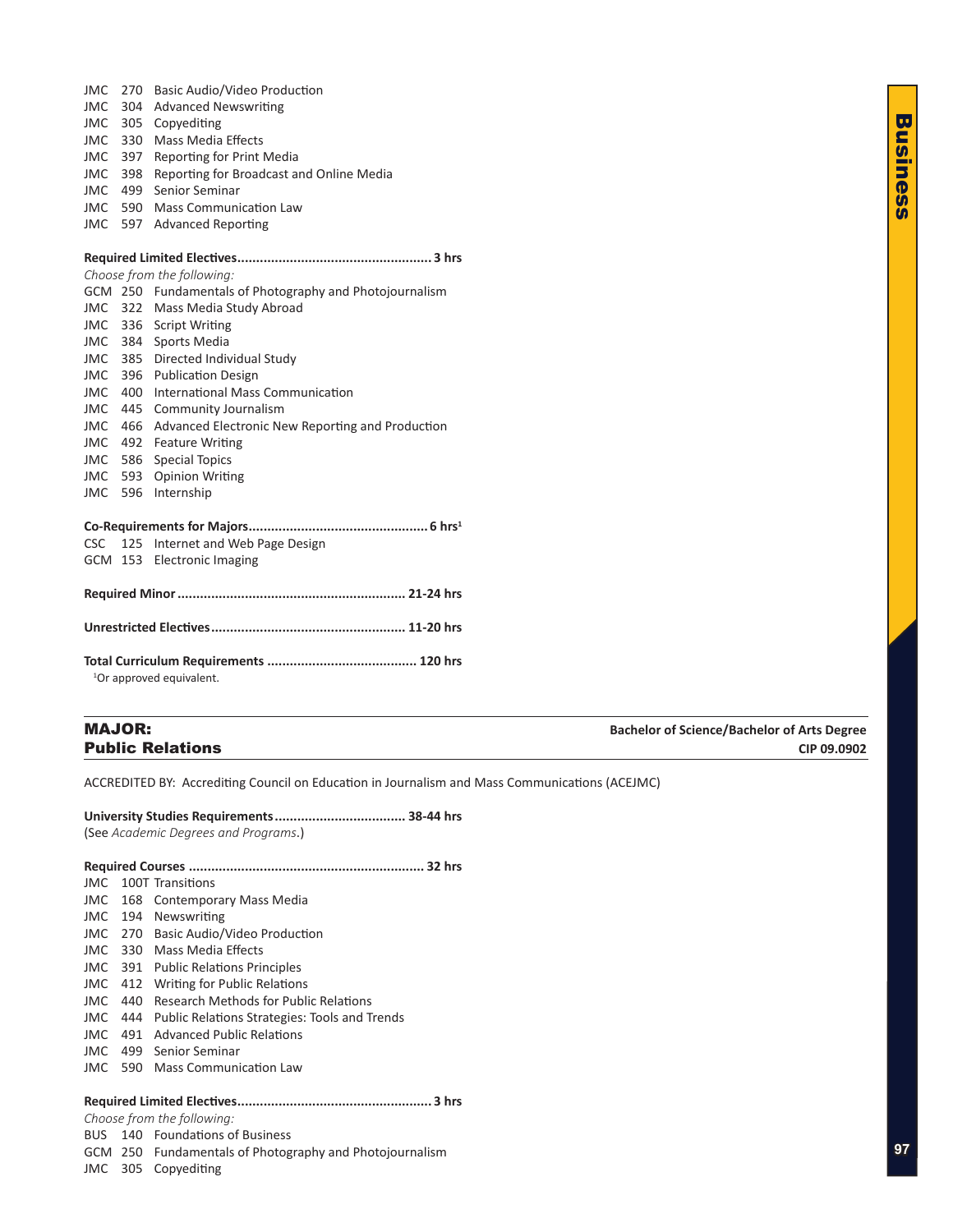<span id="page-27-0"></span>

| <b>JMC</b> |     | 322 Mass Media Study Abroad              |  |  |
|------------|-----|------------------------------------------|--|--|
| <b>JMC</b> | 336 | <b>Script Writing</b>                    |  |  |
|            |     | JMC 384 Sports Media                     |  |  |
| JMC        |     | 385 Directed Individual Study            |  |  |
| JMC 394    |     | Introduction to Advertising              |  |  |
| JMC        | 396 | <b>Publication Design</b>                |  |  |
| JMC 397    |     | Reporting for Print Media                |  |  |
| JMC        | 398 | Reporting for Broadcast and Online Media |  |  |
| JMC 400    |     | International Mass Communications        |  |  |
|            |     | JMC 492 Feature Writing                  |  |  |
|            |     | JMC 586 Special Topics                   |  |  |
|            |     | JMC 596 Internship                       |  |  |
|            |     | MGT 350 Fundamentals of Management       |  |  |
| MKT        | 360 | Principles of Marketing                  |  |  |
|            |     |                                          |  |  |
|            |     |                                          |  |  |
|            |     | CSC 125 Internet and Web Page Design     |  |  |
|            |     | GCM 153 Electronic Imaging               |  |  |
|            |     |                                          |  |  |
|            |     |                                          |  |  |
|            |     |                                          |  |  |
|            |     |                                          |  |  |
|            |     |                                          |  |  |
|            |     |                                          |  |  |
|            |     | <sup>1</sup> Or approved equivalent.     |  |  |

ACCREDITED BY: Accrediting Council on Education in Journalism and Mass Communications (ACEJMC)

#### **University Studies Requirements................................... 38-44 hrs**

(See *Academic Degrees and Programs*.)

| <b>JMC</b> |     | 100T Transitions                         |
|------------|-----|------------------------------------------|
| <b>JMC</b> | 168 | <b>Contemporary Mass Media</b>           |
| JMC.       | 270 | Basic Audio/Video Production             |
|            |     | JMC 330 Mass Media Effects               |
| <b>JMC</b> |     | 336 Script Writing                       |
| <b>JMC</b> | 358 | <b>Television Studio Production</b>      |
| JMC        | 369 | Audio/Video Post Production              |
| <b>JMC</b> | 448 | <b>Television Production Operations</b>  |
| <b>JMC</b> | 451 | Television Field Production              |
| <b>JMC</b> | 455 | <b>Television Program Development</b>    |
| <b>JMC</b> | 499 | Senior Seminar                           |
| <b>JMC</b> | 590 | <b>Mass Communication Law</b>            |
|            |     |                                          |
|            |     |                                          |
|            |     | Choose from the following:               |
|            |     | JMC 322 Mass Media Study Abroad          |
|            |     | JMC 384 Sports Media                     |
| JMC        | 385 | Directed Individual Study                |
| <b>JMC</b> | 400 | International Mass Communications        |
| <b>JMC</b> | 391 | <b>Public Relations Principles</b>       |
| <b>JMC</b> | 394 | Introduction to Advertising              |
| <b>JMC</b> | 398 | Reporting for Broadcast and Online Media |
| <b>JMC</b> | 426 | <b>Advertising Media Sales</b>           |
| <b>JMC</b> | 440 | Research Methods for Public Relations    |
| <b>JMC</b> | 586 | <b>Special Topics</b>                    |
| <b>JMC</b> | 596 | Internship                               |
|            |     |                                          |

CSC 125 Internet and Web Page Design

GCM 153 Electronic Imaging

**98**

MAJOR: **Bachelor of Science/Bachelor of Arts Degree Television Production CIP 09.0701**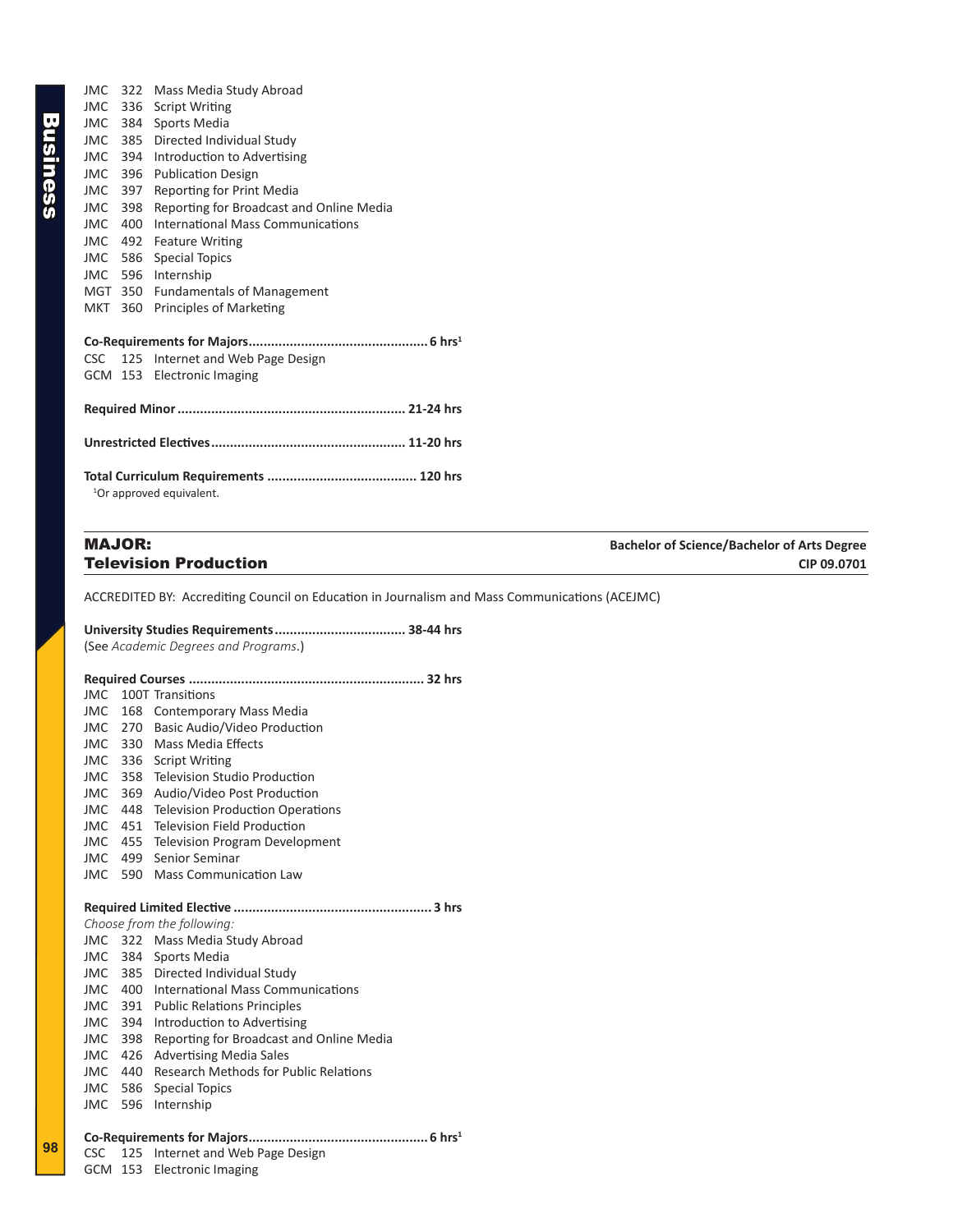<span id="page-28-0"></span>

**Total Curriculum Requirements ........................................ 120 hrs** <sup>1</sup>Or approved equivalent.

**Advertising Minor............................................................... 24 hrs** JMC 394, 417, 426, 439, 456; MKT 360, 463, upper-level MKT course or MGT 350. Six hours must be upper-level courses.

#### **Journalism Minor ............................................................... 24 hrs**

JMC 194, 270, 304, 305, 397, 398, 590, and 597 and corequisites CSC 125 and GCM 153. Advertising, Public Relations, and Television Production majors may substitute GCM 250 for JMC 270 and any upper-level JMC course for JMC 590. Public Relations majors may substitute JMC 336 for JMC 194.

#### **Mass Communications Minor............................................. 24 hrs**

JMC 168, 194, 330, 590 and 12 hours of approved JMC electives. Six hours must be upper-level courses. Students cannot minor in mass communications if they have a major in the department. They can, however, minor in advertising.

### Graduate Program

Interim Graduate Coordinator - Marcie Hinton 270-809-5308

The objectives of the Master of Arts and the Master of Science in Mass Communications are: 1) to prepare graduate students for positions in mass communications and research; 2) to provide a foundation for study at the doctoral level; and 3) to prepare graduate students for teaching mass communications at the college level.

#### **Requirements for Admission**

Applicants must meet the Murray State University requirements (see *Graduate Admissions*). Additional requirements follow.

#### **Unconditional**

Unconditional admission is granted to applicants who have a bachelor's degree from an ACEJMC-accredited, or similarly rigorous, program in any mass communications field and whose undergraduate GPA is 2.75 or higher. International students must also submit minimum TOEFL scores of 213 on the computer-based test, with at least 21 on each of the three verbal areas, or 20 in each of the four areas of the Internet-based test, or 550 on the paper-based test. Students must submit IELTS scores of a minimum of 5.5 or higher in each of the four bands and the total band.

#### **Conditional**

Conditional admission may be granted to applicants who have a bachelor's degree from an accredited college or university in fields other than mass communications or whose undergraduate GPA is between 2.50 and 2.74. The graduate coordinator may require up to nine hours of additional prerequisite courses, including JMC 168, for any student admitted conditionally. Conditional students are admitted to full standing after completion of nine hours of graduate course with a 3.0 GPA or better and no single grade below a *B*.

International students entering the JMC program from the Murray State University English as Second Language program (ESL) must complete Level 6, AND students must submit TOEFL scores of at least 497 paper-based or at of at 213 computer-based test, including at least 21 on each of the three verbal areas, or 18 in each of the four areas of the Internet-based test in addition to the above requirements. Students entering the mass communications program from the Academic English for Non-Native Speakers (AEP) must submit a TOEFL score of at least 523.

#### **Master of Arts or Master of Science: Mass Communications CIP 09.0101** CIP 09.0101

#### **NON-THESIS REQUIREMENTS ONLY**

**Total Course Requirements ............................................ 31 hours**

- JMC 600 Seminar in International Mass Communications
- *or*
- JMC 615 American Media History *and*
- JMC 630 Theories of Mass Communications
- JMC 610 Introduction to Graduate Studies
- JMC 648 Mass Media Industries<sup>PT</sup>
- JMC  $660$  Methods of Communications Research<sup>R</sup>
- JMC 670 Philosophical and Ethical Concepts of the Mass Media<sup>L</sup>
- JMC 690 Comprehensive Project

*Three courses chosen from the following:*

JMC 600 Seminar in International Mass Communications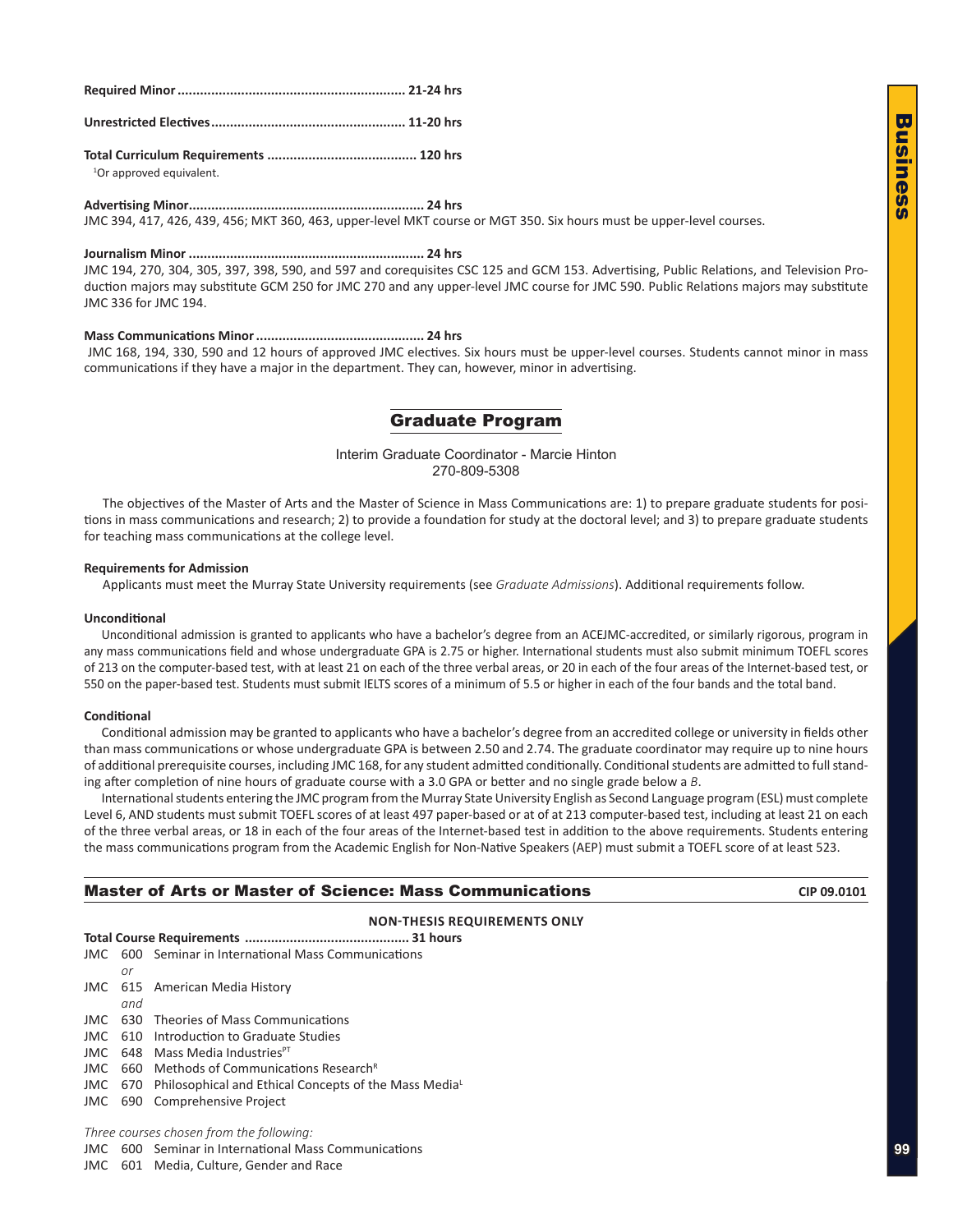- <span id="page-29-0"></span>JMC 602 Seminar in Advertising
- JMC 603 Seminar in Public Relations
- JMC 615 American Media History
- JMC 616 Professional Internship in Mass Communications
- JMC 620 Strategic Communications
- JMC 622 JMC Study Abroad
- JMC 658 New Technologies
- JMC 677 Directed Individual Study
- JMC 685 Specialized Mass Communications
- JMC 686 Special Topics

Elective (600-level, approved by graduate coordinator)

### **Other Degree Requirements**

- The semester before enrolling in JMC 690, the student must meet with the graduate coordinator, present a proposal for the project, and gain approval of the proposal.
- For the Master of Arts degree only, the candidate must demonstrate competency in an approved foreign language.

### Master of Arts or Master of Science: Mass Communications/ **CIP 09.0101** Public Relations Concentration

#### **NON-THESIS REQUIREMENTS ONLY**

#### **Total Course Requirements ............................................ 31 hours**

- JMC 601 Media, Culture, Gender and Race
- JMC 602 Seminar in Advertising
- JMC 603 Seminar in Public Relations
- JMC 610 Introduction to Graduate Studies
- JMC 620 Strategic Communications
- JMC 630 Theories of Mass Communications
- JMC 658 New Technologies
- JMC  $660$  Methods of Communications Research<sup>R</sup>
- JMC 670 Philosophical and Ethical Concepts of the Mass Media<sup>L</sup>
- JMC 690 Comprehensive Project

#### *One course chosen from the following:*

- COM 682 Crisis Communication
- JMC 616 Professional Internship in Mass Communications
- MKT 667 Marketing Planning and Application
- NLS 675 Social Entrepreneurship

#### **Other Degree Requirements**

- JMC 391 is required for students without an undergraduate degree in Public Relations or closely-related discipline. JMC 391 may not be used for graduate credit; may be taken concurrently with JMC 610.
- The semester before enrolling in JMC 690, the student must meet with the graduate coordinator, present a proposal for the project, and gain approval of the proposal.
- For the Master of Arts degree only, the candidate must demonstrate competency in an approved foreign language.

### **CERTIFICATE:** CIP 09.0101 Public Relations Practice

|  | JMC 601 Media, Culture, Gender and Race                |  |
|--|--------------------------------------------------------|--|
|  | JMC 602 Seminar in Advertising                         |  |
|  | JMC 603 Seminar in Public Relations                    |  |
|  | JMC 620 Strategic Communications                       |  |
|  | JMC 658 New Technologies                               |  |
|  | One course chosen from the following:                  |  |
|  | COM 682 Crisis Communication                           |  |
|  | JMC 616 Professional Internship in Mass Communications |  |
|  | MKT 667 Marketing Planning and Application             |  |
|  | NLS 675 Social Entrepreneurship                        |  |
|  |                                                        |  |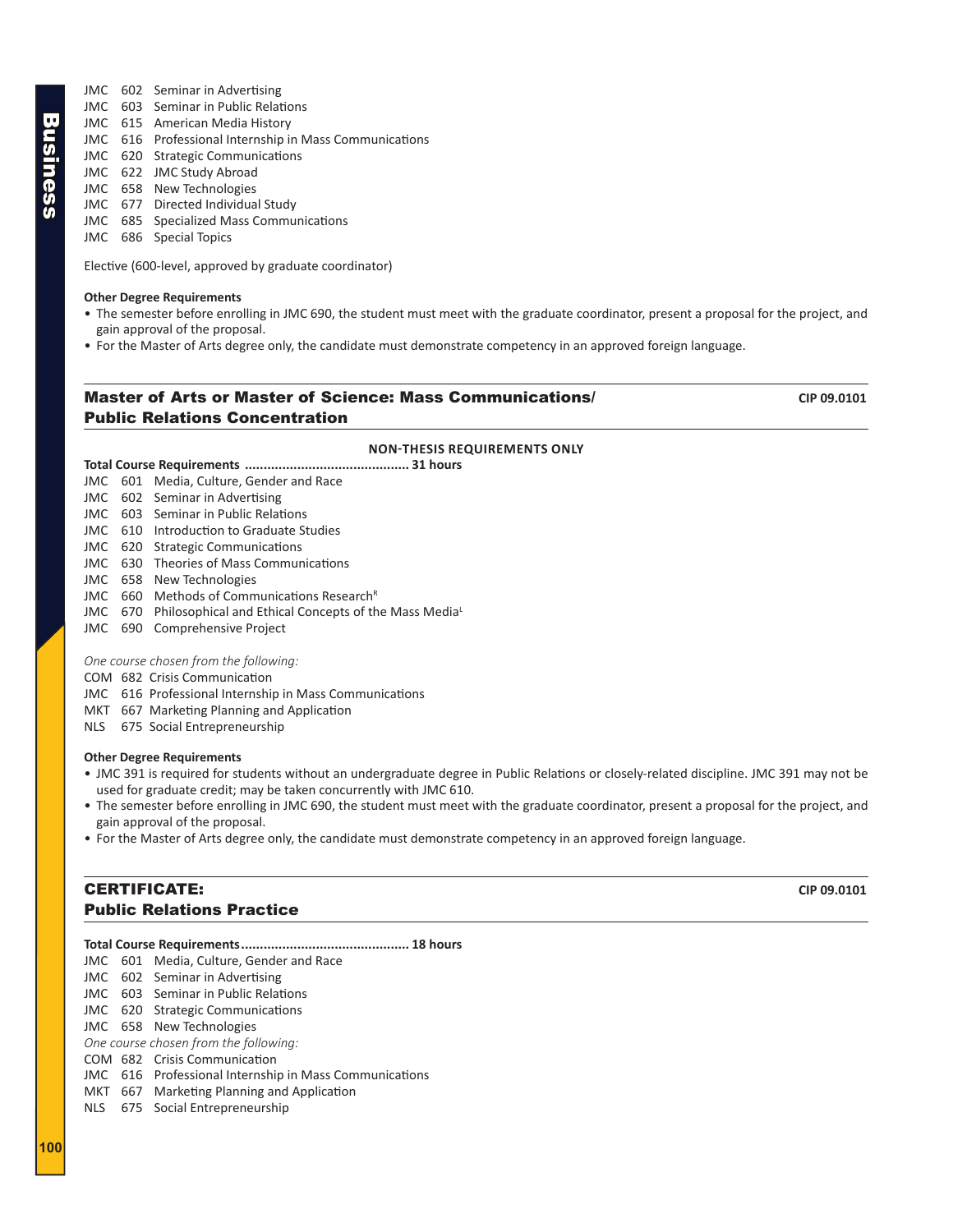### <span id="page-30-0"></span>Graphic Communications Media

This program is designed to prepare individuals for employment at the supervisory and management levels in the printing and graphic communications industries.

Graduates of this program will be qualified to function as entry level managers, production planners, quality control specialists, production control expeditors, estimators, sales representatives, or customer service representatives.

- We expect our Graphic Communications media students to learn how to:
- 1. Write clearly and accurately
- 2. Use media technology appropriate to the task
- 3. Understand data and statisitics
- 4. Think creatively
- 5. Exhibit professional career-related behavior

### MAJOR: **Bachelor of Science Degree Graphic Communications Media**  CIP 10.0301

| (See Academic Degrees and Programs.) |         |                                                              |  |  |
|--------------------------------------|---------|--------------------------------------------------------------|--|--|
|                                      |         | University Studies selections must include:                  |  |  |
|                                      |         | • Scientific Inquiry, Methodologies, and Quantitative Skills |  |  |
| STA                                  | 135     | Introduction to Probability and Statistics                   |  |  |
|                                      |         | •Social and Self-Awareness and Responsible Citizenship       |  |  |
| ECO                                  |         | 140 Contemporary Economics                                   |  |  |
|                                      | or      |                                                              |  |  |
| ECO                                  |         | 230 Principles of Macroeconomics                             |  |  |
|                                      | or      |                                                              |  |  |
| ECO                                  | 231     | Principles of Microeconomics                                 |  |  |
|                                      |         | • University Studies Electives                               |  |  |
| <b>CSC</b>                           | 125     | Internet and Web Page Design                                 |  |  |
|                                      | or      |                                                              |  |  |
| CSC.                                 | 199     | Introduction to Information Technology                       |  |  |
|                                      |         |                                                              |  |  |
|                                      |         | JMC 100T Transitions                                         |  |  |
|                                      |         | GCM 151 Introduction to Graphic Communications               |  |  |
|                                      |         | GCM 153 Electronic Imaging                                   |  |  |
|                                      |         | GCM 250 Fundamentals of Photography and Photojournalism      |  |  |
|                                      |         | GCM 252 Digital Image Conversion                             |  |  |
|                                      | GCM 351 | <b>Graphic Communication Processes</b>                       |  |  |
|                                      |         | GCM 354 Principles of Estimating                             |  |  |
|                                      | GCM 365 | <b>Customer Service in Print Media</b>                       |  |  |
|                                      | GCM 441 | Desktop Multimedia                                           |  |  |
|                                      | GCM 442 | Digital Interactive Technology                               |  |  |
|                                      | GCM 454 | <b>Color Management and Quality Control</b>                  |  |  |
|                                      |         | GCM 558 Trends in Graphic Communications                     |  |  |
| JMC 499                              |         | Senior Seminar                                               |  |  |
|                                      |         |                                                              |  |  |
|                                      |         | Choose from the following:                                   |  |  |
|                                      |         | ACC 200 Principles of Financial Accounting                   |  |  |
|                                      |         | ART 353 Web Design                                           |  |  |
|                                      |         | JMC 394 Introduction to Advertising                          |  |  |
|                                      |         | JMC 596 Internship                                           |  |  |
|                                      |         | MGT 350 Fundamentals of Management                           |  |  |
| MKT                                  |         | 360 Principles of Marketing                                  |  |  |
|                                      |         |                                                              |  |  |
|                                      |         |                                                              |  |  |
|                                      |         | ART 111 Two-Dimensional Design                               |  |  |
|                                      |         | ENG 324 Technical Writing                                    |  |  |
|                                      |         |                                                              |  |  |
|                                      |         |                                                              |  |  |
|                                      |         |                                                              |  |  |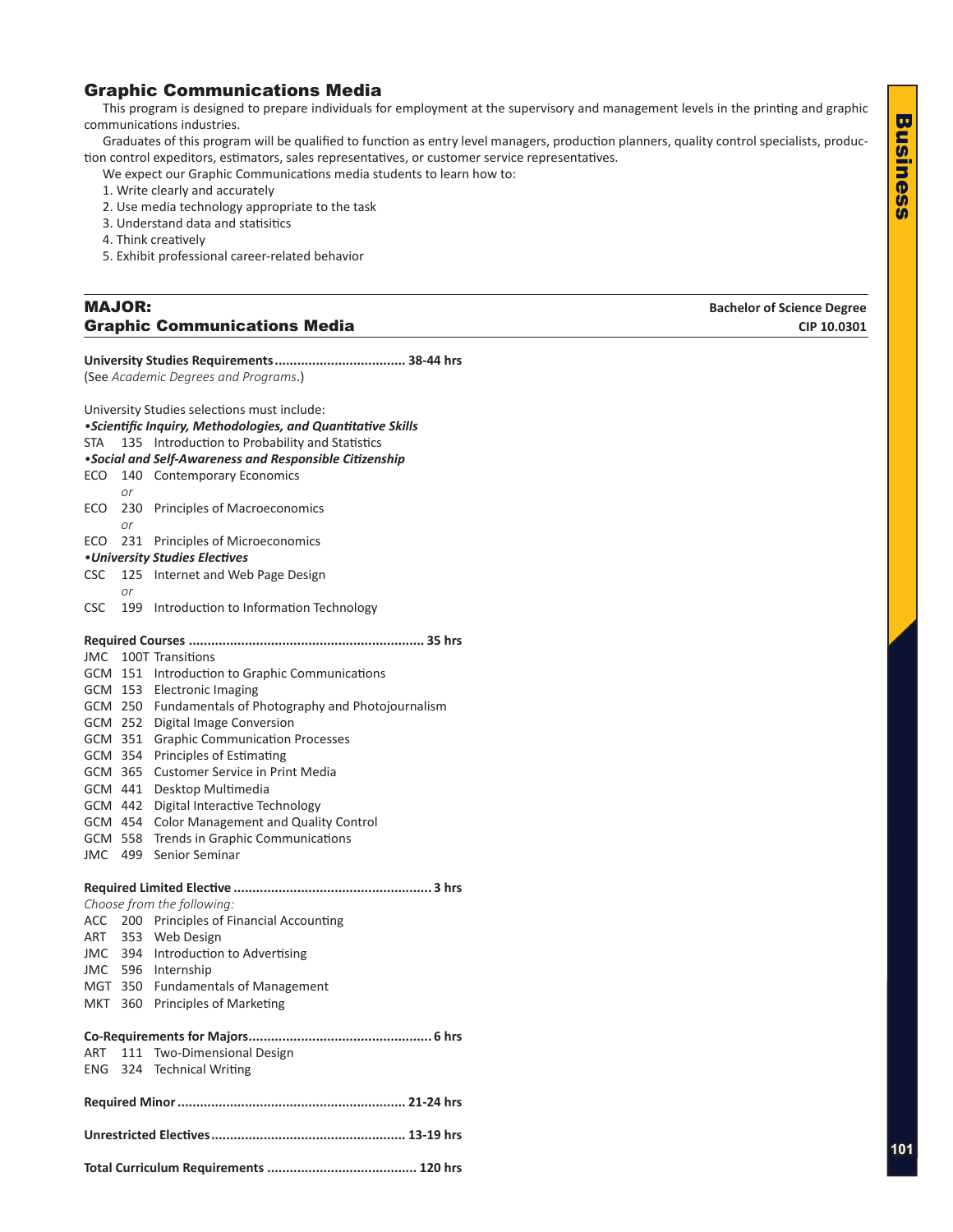#### <span id="page-31-0"></span>**Graphic Communications Technology Minor ...................... 24 hrs**

GCM 151, 153 and 18 hours selected from the following courses: GCM 250, 252, 351, 365, 441, 442, or 454. Six hours must be upper-level courses. Graphic Communications Media majors may not choose this minor.

**Photography Minor ........................................................... 21 hrs**

GCM 153, 250 and 15 hours selected from the following courses: ART 350, 382; GCM 350, 357, 358, 359, 360, 440, 454; JMC 270. GCM majors may substitute an elective from this list for GCM 153 and GCM 250. Six hours must be upper-level courses.

#### Department of Management, Marketing and Business Administration

451 Business Building 270-809-6196 msu.mgtmkt@murraystate.edu

**Chair:** Joy Roach Humphreys. **Faculty:** Andonova, Betts, Dublin, Holmes, Huang, Johnston, Keller, Linnhoff, Mangold, Miles, Muuka, North, Ray, Humphreys, Rose, Seaton, Sheets, Smith, Super.

The Department of Management, Marketing and Business Administration offers many curriculum alternatives for students. Students completing an area in management, marketing, or business administration meet the strongest requirements for each of these fields. Students may also focus on a major in business administration and then choose a minor outside the Bauernfeind College of Business to broaden their expertise in another field of interest. Additionally, a student may pursue a minor in business administration, entrepreneurship, golf course management, management, marketing, or real estate.

 Within the management area, two tracks are offered which permit students to direct their studies toward specific management fields: entrepreneurship or human resources. These programs prepare students for both beginning work experiences and for graduate study in business. Today's manager must combine sophisticated decision-making ability with the ability to lead and direct others. The curriculum in management is designed to provide professional training and to develop the competency of students for careers in the management of the business and economic affairs of modern organizations.

Logistics and supply chain management area students will be educated in core business disciplines; utilization of problem-solving and decision-making skills in business, ethics, and information technology; and the multicultural dimensions of the modern business environment. Students will also develop competencies in transportation and logistics, organizational behavior, supply chain management, and data analysis to prepare them for employment within the many transportation and logistics firms within the region and the state.

Marketing graduates are involved in the development of creative solutions to marketing problems that arise in the link between production of goods and services and their final use. The marketing degree prepares students for careers in a wide range of fields including retailing, sales management, advertising, and two of the fastest growing and most exciting fields – international marketing and e-business.

Within the business administration area, the business administration program prepares students for a variety of career opportunities. It provides students with a broad overall understanding of the different functional disciplines of business and prepares them for positions of responsibility in business organizations. A major in business administration is offered for those students wishing to minor in an area outside of business.

The Real Estate Program provides the credits needed to meet the educational requirements for a Kentucky real estate salesperson or broker license. A minor in real estate can be earned by taking offered real estate courses and approved electives.

#### ASSOCIATE: **Associate of Arts Degree Business Administration CIP 52.0101**

**University Studies Requirements................................... 38-43 hrs** (See *Academic Degrees and Programs*.) University Studies selections must include: •*Scientific Inquiry, Methodologies, and Quantitative Skills* MAT 220 Business Calculus *or* MAT 250 Calculus and Analystic Geometry I One University Studies science course with lab One University Studies science or mathematics course •*Social and Self-Awareness and Responsible Citizenship* ECO 230 Principles of Macroeconomics One Ethics, Social Responsibility and Civic Engagement course **•***World's Historical, Literary, and Philosophical Traditions* CIV 201 World Civilizations I *or* CIV 202 World Civilizations II HUM 211 The Western Humanities Tradition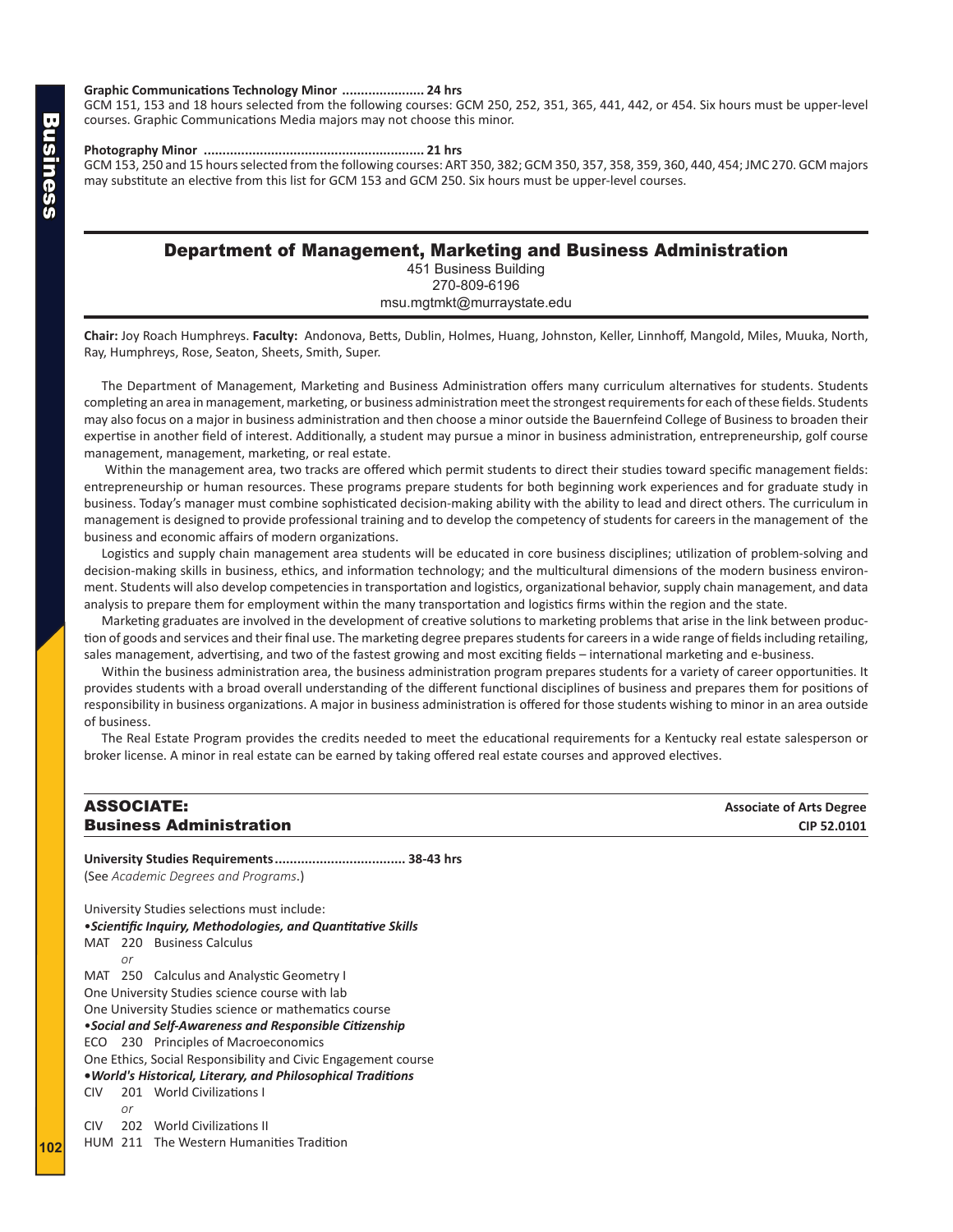#### <span id="page-32-0"></span>•*University Studies Electives*

- CSC 199 Introduction to Information Technology
- ECO 231 Principles of Microeconomics

|                  |  | ACC 200 Principles of Financial Accounting                 |  |
|------------------|--|------------------------------------------------------------|--|
|                  |  | ACC 201 Principles of Managerial Accounting                |  |
| <b>FTR</b>       |  | 100T Transitions                                           |  |
|                  |  | BUS 215 Business Communication                             |  |
| CIS <sup>-</sup> |  | 243 Business Statistics L                                  |  |
| <b>LST</b>       |  | 240 Legal Environment of Business                          |  |
|                  |  |                                                            |  |
|                  |  |                                                            |  |
|                  |  |                                                            |  |
|                  |  |                                                            |  |
|                  |  |                                                            |  |
|                  |  |                                                            |  |
|                  |  | <sup>1</sup> Elective choices must be approved by advisor. |  |
|                  |  |                                                            |  |
|                  |  |                                                            |  |

**AREA: Bachelor of Arts in Business/Bachelor of Science in Business Degree Business Administration CIP 52.0101** 

**Note: The courses, listed under** *Entrance Standards for Business Programs* **at the beginning of this chapter, are required for this area if not taken in University Studies or the Business Core.**

| (See Academic Degrees and Programs.) |  |
|--------------------------------------|--|

| (See Core Requirements at beginning of this chapter.) |  |
|-------------------------------------------------------|--|

#### **Required Courses ................................................................. 3 hrs**

*Select from the following international business courses:*

BUS 396 International Business Seminar

- BUS 515 Communicating in an International Business Environment
- COM 340 Intercultural Communication
- ECO 315 Comparative Economic Systems
- ECO 410 Economic Development
- ECO 460 International Trade and Finance
- FIN 461 International Financial Management
- MGT 557 International Management
- MKT 568 Global Marketing Management

**Business Electives1** ............................................................ **21-27 hrs**

*B.S.B. only:* 27 hours of business electives, not to exceed nine hours in any one prefix, with at least 18 hours at the 300-level or above. *B.A.B. only:* 21 hours of business electives, not to exceed nine hours in any one prefix, with at least 12 hours at the 300-level or above.

**Unrestricted Electives...................................................... 6-11 hrs** 

**Total Curriculum Requirements ........................................ 120 hrs** <sup>1</sup>A maximum of three hours of cooperative education credit counts toward the degree.

| <b>AREA:</b>                                                | Bachelor of Arts in Business/Bachelor of Science in Business Degree |             |
|-------------------------------------------------------------|---------------------------------------------------------------------|-------------|
| <b>Business Administration/International Business Track</b> |                                                                     | CIP 52.0101 |

**Note: The courses, listed under** *Entrance Standards for Business Programs* **at the beginning of this chapter, are required for this area if not taken in University Studies or the Business Core.**

**University Studies Requirements .................................. 38-49 hrs** (See *Academic Degrees and Programs*.)

**Business Core Requirements............................................... 41 hrs** (See Core Requirements at beginning of this chapter.)

**Business Electives1......................................................... 21-27 hrs**

*B.S.B. only: 27 hours of business electives, not to exceed nine hours in any one prefix, with at least 15 hours at the 300-level or above.*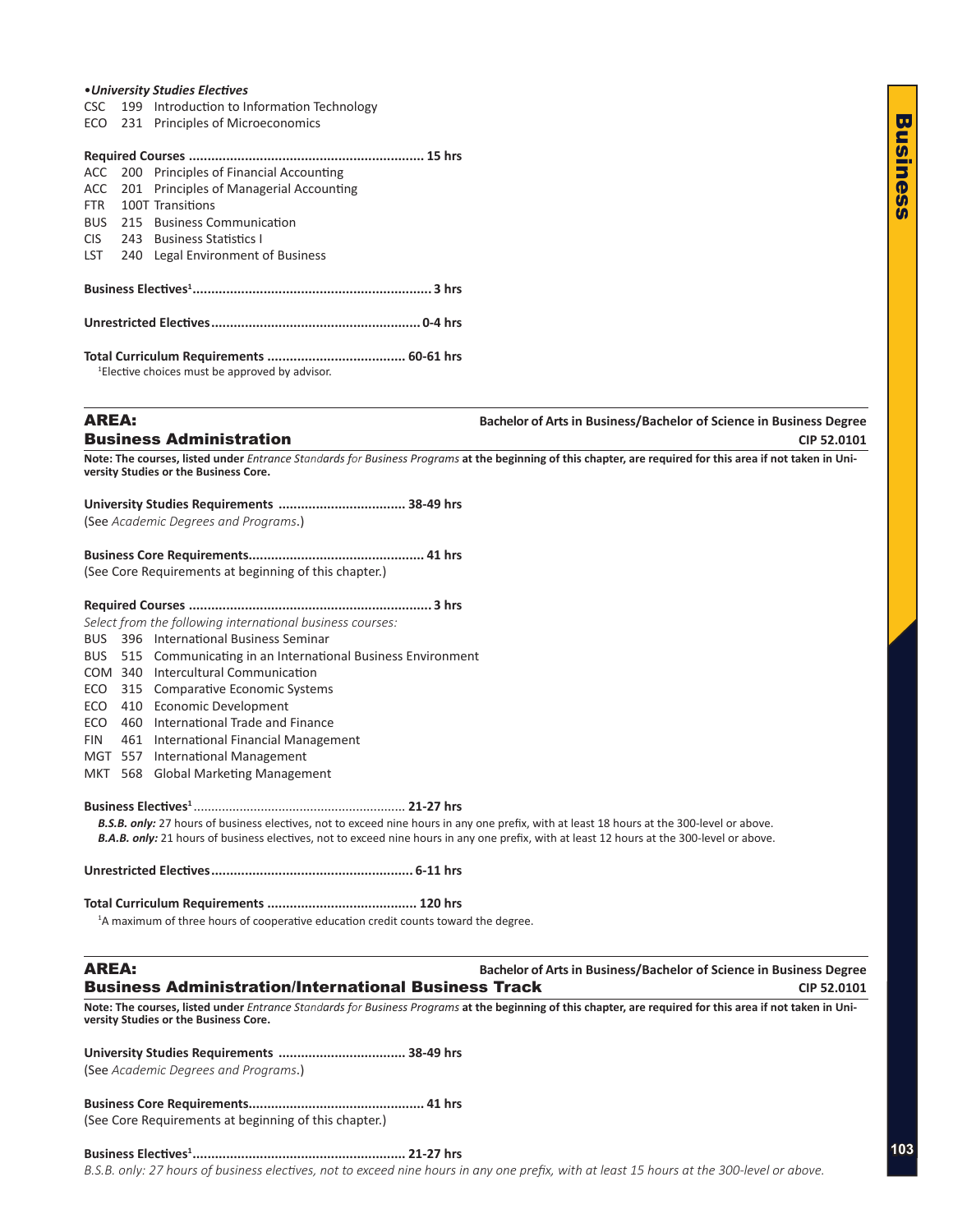*B.A.B. only: 21 hours of business electives, not to exceed nine hours in any one prefix, with at least 15 hours at the 300-level or above.*

- BUS 396 International Business Seminar
- BUS 515 Communicating in an International Business Environment
- ECO 311 European Economic History
- ECO 315 Comparative Economic Systems
- ECO 320 Women in the Global Economy
- ECO 325 Economics of Corruption in Transition and Developing Countries
- ECO 410 Economic Development
- ECO 460 International Trade and Finance
- LSC 475 International Transportation and Logistics
- MGT 557 International Management
- MKT 568 Global Marketing Management

#### **Required International Electives**..............................................**9 hrs**

Nine hours of electives, with at least three hours at the 300-level or above. Select from among AGR 533, ANT 311, ARC 325, COM 340, CRJ 575, ENG 250, ENG 303-308, ENG 315, GSC 330, HIS 331, HIS 352, HIS 401-415, HIS 478, HIS 479, HIS 481, JMC 400, POL 450-459, SOC 250, SOC 440, SOC 465, SPA 311, SWK 346, SWK 442, or any courses which satisfy the University Studies Global Awareness requirement.

**Unrestricted Electives........................................................ 0-5 hrs** 

**Total Curriculum Requirements ........................................ 120 hrs** 

<sup>1</sup>A maximum of three hours of cooperative education credit counts toward the degree.

| <b>MAJOR:</b>                                                                                                                                                                                             | Bachelor of Arts in Business/Bachelor of Science in Business Degree |
|-----------------------------------------------------------------------------------------------------------------------------------------------------------------------------------------------------------|---------------------------------------------------------------------|
| <b>Business Administration</b>                                                                                                                                                                            | CIP 52.0101                                                         |
| Note: The courses, listed under <i>Entrance Standards for Business Programs</i> at the beginning of this chapter, are required for this major if not taken in<br>University Studies or the Business Core. |                                                                     |

**University Studies Requirements .................................. 38-49 hrs** (See *Academic Degrees and Programs*.)

**Business Core Requirements............................................... 41 hrs** (See Core Requirements at beginning of this chapter.)

| Select one from the following international business courses: |     |                                                                |  |
|---------------------------------------------------------------|-----|----------------------------------------------------------------|--|
| BUS 396                                                       |     | International Business Seminar                                 |  |
|                                                               |     | BUS 515 Communicating in an International Business Environment |  |
| COM 340                                                       |     | Intercultural Communication                                    |  |
|                                                               |     | ECO 315 Comparative Economic Systems                           |  |
| ECO                                                           | 410 | Economic Development                                           |  |
| ECO                                                           | 460 | International Trade and Finance                                |  |
| FIN                                                           | 461 | International Financial Management                             |  |
| MGT 557                                                       |     | International Management                                       |  |
| MKT                                                           | 568 | <b>Global Marketing Management</b>                             |  |
|                                                               |     |                                                                |  |
|                                                               |     |                                                                |  |
|                                                               |     |                                                                |  |
|                                                               |     |                                                                |  |
|                                                               |     |                                                                |  |

<sup>1</sup>A maximum of three hours of cooperative education credit counts toward the degree.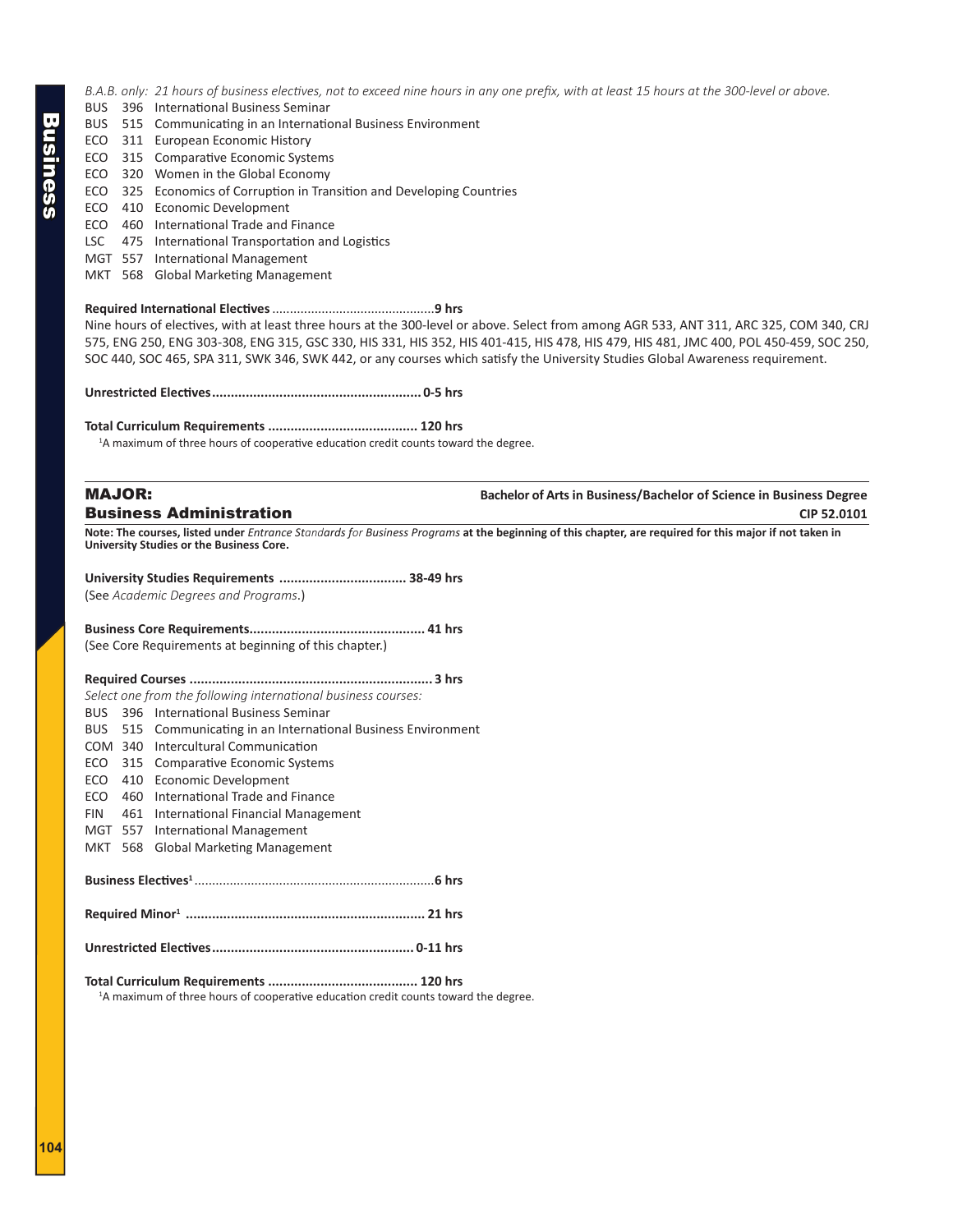#### <span id="page-34-0"></span>AREA: **Bachelor of Arts in Business/Bachelor of Science in Business Degree Management** CIP 52.0201

**Note: The courses, listed under** *Entrance Standards for Business Programs* **at the beginning of this chapter, are required for this area if not taken in University Studies or the Business Core.**

**University Studies Requirements .................................. 38-49 hrs** (See *Academic Degrees and Programs*.)

**Business Core Requirements............................................... 41 hrs** (See Core Requirements at beginning of this chapter.)

|                       |  | LSC 452 Process Management         |  |  |
|-----------------------|--|------------------------------------|--|--|
|                       |  | MGT 550 Human Resources Management |  |  |
|                       |  | MGT 551 Organizational Behavior    |  |  |
|                       |  | MGT 557 International Management   |  |  |
| MGT electives (9 hrs) |  |                                    |  |  |
|                       |  |                                    |  |  |
|                       |  |                                    |  |  |
|                       |  |                                    |  |  |
|                       |  |                                    |  |  |
|                       |  |                                    |  |  |
|                       |  |                                    |  |  |

**Total Curriculum Requirements ........................................ 120 hrs**

<sup>1</sup>A maximum of three hours of cooperative education credit counts toward the degree.

**AREA: Bachelor of Arts in Business/Bachelor of Science in Business Degree Management/Entrepreneurship Track CIP 52.0201** CIP 52.0201

**Note: The courses, listed under** *Entrance Standards for Business Programs* **at the beginning of this chapter, are required for this area if not taken in University Studies or the Business Core.**

**University Studies Requirements .................................. 38-49 hrs** (See *Academic Degrees and Programs*.) **Business Core Requirements............................................... 41 hrs** (See Core Requirements at beginning of this chapter.) **Required Courses ............................................................... 12 hrs** LSC 452 Process Management MGT 550 Human Resources Management MGT 551 Organizational Behavior MGT 557 International Management **Entrepreneurship Track ...................................................... 12 hrs** *Choose from the following:* ECO 521 Seminar in Economic Thought: Rand's Objectivism MGT 358 Entrepreneurial Business Plan Development MGT 420 Entrepreneurial Strategic Growth MGT 440 Entrepreneurial Innovation and Creativity MGT 445 New Product Development MGT 488 Cooperative Education/Internship MGT 490 Entrepreneurial Consulting MGT 595 Special Problems MKT 390 Entrepreneurial Marketing

**Note:** A maximum of three hours of cooperative education credit counts toward the degree.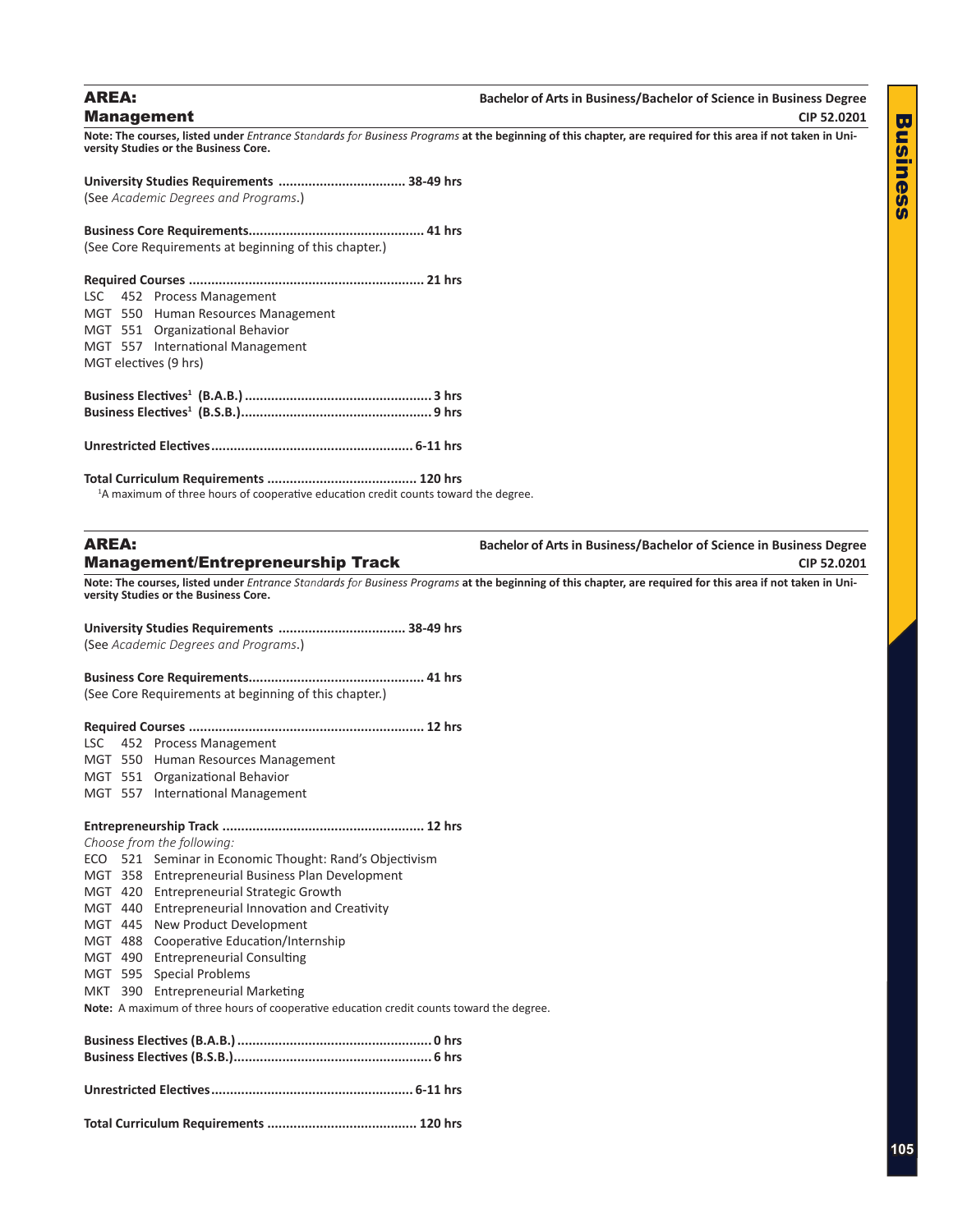<span id="page-35-0"></span>AREA: **Bachelor of Arts in Business/Bachelor of Science in Business Degree Management/Human Resources Track**  CIP 52.0201

**Note: The courses, listed under** *Entrance Standards for Business Programs* **at the beginning of this chapter, are required for this area if not taken in University Studies or the Business Core.**

**University Studies Requirements .................................. 38-49 hrs** (See *Academic Degrees and Programs*.)

**Business Core Requirements............................................... 41 hrs** (See Core Requirements at beginning of this chapter.)

**Required Courses ............................................................... 12 hrs**

- MGT 550 Human Resources Management
- MGT 551 Organizational Behavior
- MGT 557 International Management
- MGT 558 Advanced Topics in Human Resource Management

#### **Human Resource Track ....................................................... 12 hrs**

|                                     | MGT 553 Human Resource Selection                                                        |  |  |  |
|-------------------------------------|-----------------------------------------------------------------------------------------|--|--|--|
|                                     | MGT 559 Compensation Management                                                         |  |  |  |
| And two courses from the following: |                                                                                         |  |  |  |
|                                     | MGT 488 Cooperative Education/Internship                                                |  |  |  |
|                                     | MGT 555 Training and Development                                                        |  |  |  |
|                                     | MGT 572 Organization Development                                                        |  |  |  |
|                                     | MGT 575 Labor-Management Relations                                                      |  |  |  |
|                                     | MGT 577 Labor Law and Public Policy                                                     |  |  |  |
|                                     | OSH 192 Introduction to Occupational Safety and Health                                  |  |  |  |
|                                     | OSH 550 Safety and Health Program Management and Training                               |  |  |  |
|                                     | Note: A maximum of three hours of cooperative education credit counts toward the degree |  |  |  |

**Note:** A maximum of three hours of cooperative education credit counts toward the degree.

**Total Curriculum Requirements ........................................ 120 hrs**

AREA: **Bachelor of Arts in Business/Bachelor of Science in Business Degree Marketing** CIP 52.1401

**Note: The courses, listed under** *Entrance Standards for Business Programs* **at the beginning of this chapter, are required for this area if not taken in University Studies or the Business Core.**

**University Studies Requirements .................................. 38-49 hrs** (See *Academic Degrees and Programs*.)

**Business Core Requirements............................................... 41 hrs** (See Core Requirements at beginning of this chapter.)

| .21 hrs                                  |    |                                                                                          |  |  |
|------------------------------------------|----|------------------------------------------------------------------------------------------|--|--|
|                                          |    | JMC 394 Introduction to Advertising <sup>1</sup>                                         |  |  |
|                                          | or |                                                                                          |  |  |
|                                          |    | MKT 460 Integrated Marketing Communications                                              |  |  |
|                                          |    | MKT 463 Consumer Behavior                                                                |  |  |
|                                          |    | MKT 565 Marketing Research                                                               |  |  |
|                                          |    | MKT 568 Global Marketing Management                                                      |  |  |
| MKT electives (9 hrs)                    |    |                                                                                          |  |  |
| (Six hours must be 300-level or higher.) |    |                                                                                          |  |  |
|                                          |    | Note: A maximum of three hours of cooperative education credit counts toward the degree. |  |  |
|                                          |    |                                                                                          |  |  |
|                                          |    |                                                                                          |  |  |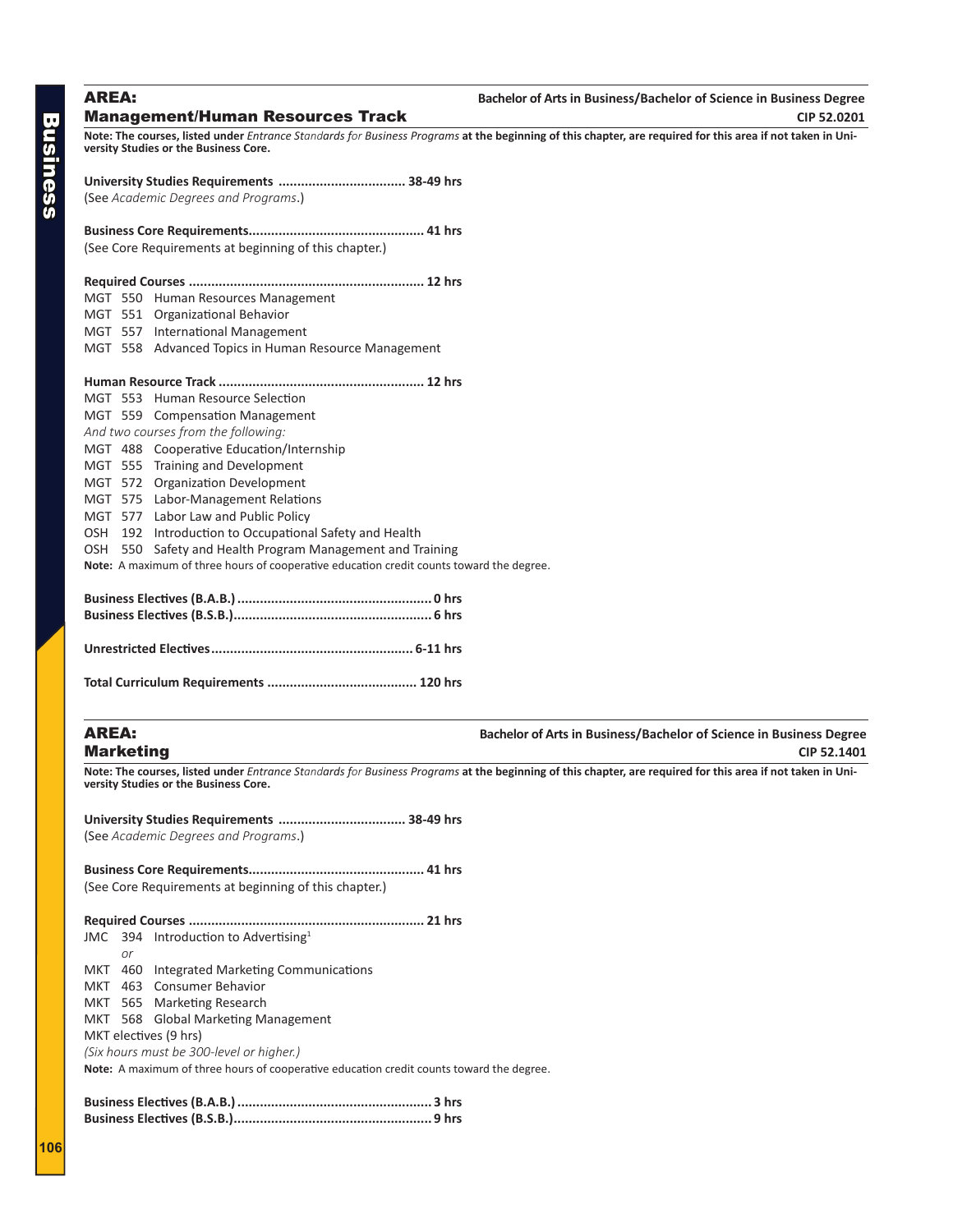<span id="page-36-0"></span>

|--|--|--|

**Total Curriculum Requirements ........................................ 120 hrs**

<sup>1</sup>MKT 360 must be taken as a prerequisite by all business program students.

#### **Bachelor of Arts in Business/Bachelor of Science in Business Degree Marketing/Entrepreneurship Track**  CIP 52.1401

**Note: The courses, listed under** *Entrance Standards for Business Programs* **at the beginning of this chapter, are required for this area if not taken in University Studies or the Business Core.**

| (See Academic Degrees and Programs.) |  |
|--------------------------------------|--|
|                                      |  |

**Business Core Requirements............................................... 41 hrs** (See Core Requirements at beginning of this chapter.)

|    | JMC 394 Introduction to Advertising <sup>1</sup> |  |
|----|--------------------------------------------------|--|
| or |                                                  |  |
|    | MKT 460 Integrated Marketing Communications      |  |
|    | MKT 463 Consumer Behavior                        |  |
|    | MKT 565 Marketing Research                       |  |
|    | MKT 568 Global Marketing Management              |  |
|    |                                                  |  |
|    |                                                  |  |
|    |                                                  |  |

#### *Choose from the following:*

|  |  | Choose from the following:                                                               |  |
|--|--|------------------------------------------------------------------------------------------|--|
|  |  | ECO 521 Seminar in Economic Thought: Rand's Objectivism                                  |  |
|  |  | MGT 358 Entrepreneurial Business Plan Development                                        |  |
|  |  | MGT 420 Entrepreneurial Strategic Growth                                                 |  |
|  |  | MGT 440 Entrepreneurial Innovation and Creativity                                        |  |
|  |  | MGT 445 New Product Development                                                          |  |
|  |  | MGT 490 Entrepreneurial Consulting                                                       |  |
|  |  | MKT 390 Entrepreneurial Marketing                                                        |  |
|  |  | MKT 488 Cooperative Education/Internship                                                 |  |
|  |  | MKT 595 Special Problems                                                                 |  |
|  |  | Note: A maximum of three hours of cooperative education credit counts toward the degree. |  |
|  |  |                                                                                          |  |
|  |  |                                                                                          |  |

**Total Curriculum Requirements ........................................ 120 hrs**

**Unrestricted Electives...................................................... 6-11 hrs** 

<sup>1</sup>MKT 360 must be taken as a prerequisite by all business program students.

#### Logistics and Supply Chain Management

The Logistics and Supply Chain Management program prepares individuals to manage and coordinate all logistical functions in an enterprise, ranging from acquisitions to receiving and handling, through internal allocation of resources to operations units, to the handling and delivery of output. It includes instruction in acquisitions and purchasing, inventory control, storage and handling, just-in-time manufacturing, logistics planning, shipping and delivery management, transportation, quality control, resource estimation and allocation, and budgeting.

### AREA: **Bachelor of Arts in Business/Bachelor of Science in Business Degree Logistics and Supply Chain Management CIP 52.0203** CIP 52.0203

**Note: The courses, listed under** *Entrance Standards for Business Programs* **at the beginning of this chapter, are required for this area if not taken in University Studies or the Business Core.**

**University Studies Requirements .................................. 38-49 hrs** (See *Academic Degrees and Programs*.)

**Business Core Requirements............................................... 41 hrs** (See Core Requirements at beginning of this chapter.)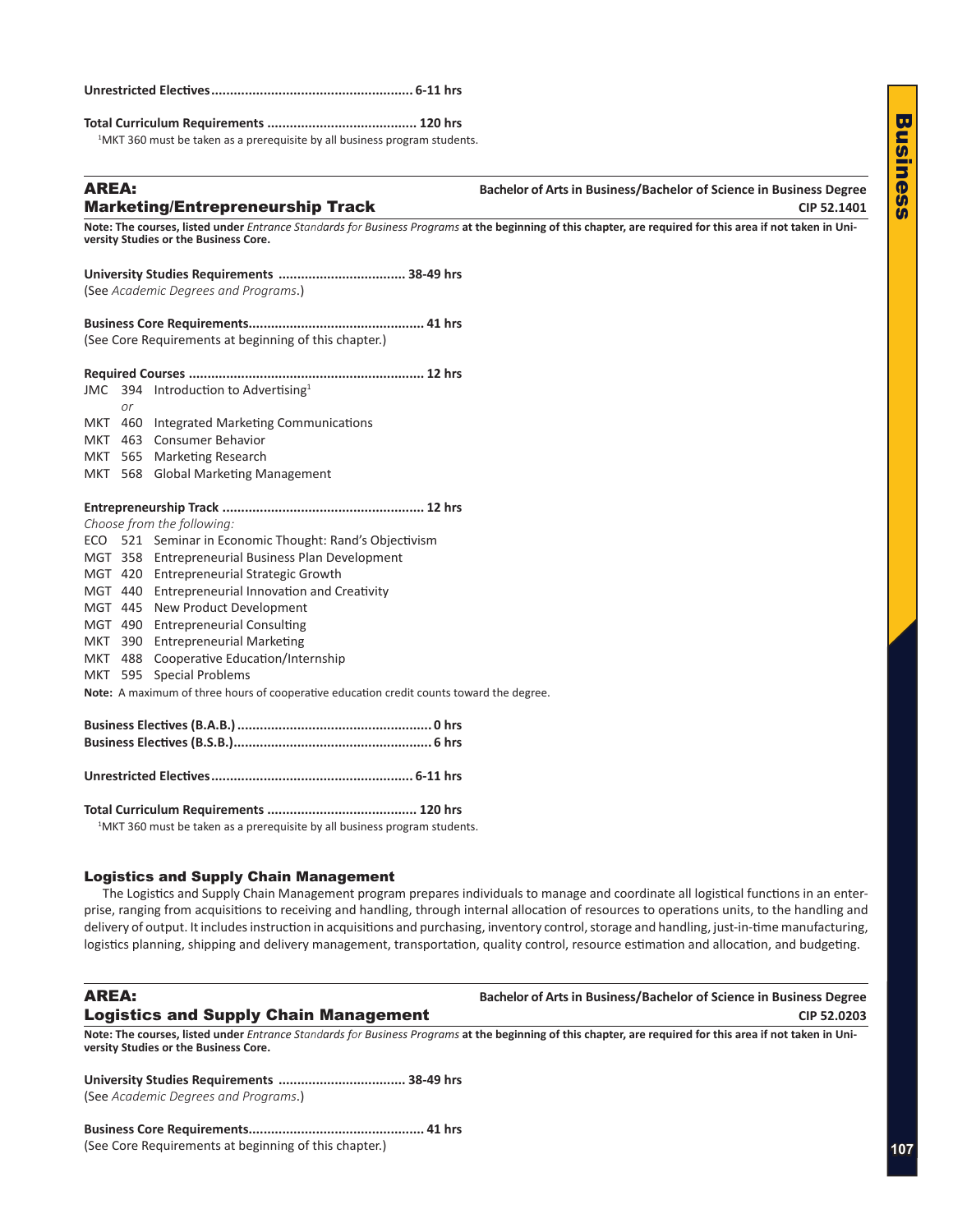| Note: Students must maintain a cumulative GPA of 2.50 or higher in the following courses.                                                        |  |  |  |  |
|--------------------------------------------------------------------------------------------------------------------------------------------------|--|--|--|--|
| LSC<br>452 Process Management                                                                                                                    |  |  |  |  |
| 461 Purchasing and Supply Management<br>LSC.                                                                                                     |  |  |  |  |
| LSC<br>470 Logistics Management                                                                                                                  |  |  |  |  |
| 475 International Transportation and Logistics<br>LSC.                                                                                           |  |  |  |  |
| 480 Supply Chain Management Strategy<br>LSC                                                                                                      |  |  |  |  |
| MGT 550 Human Resource Management                                                                                                                |  |  |  |  |
| MGT 551 Organizational Behavior                                                                                                                  |  |  |  |  |
|                                                                                                                                                  |  |  |  |  |
|                                                                                                                                                  |  |  |  |  |
|                                                                                                                                                  |  |  |  |  |
| Choose electives from the following:                                                                                                             |  |  |  |  |
| 543 Data Analysis and Modeling<br><b>CIS</b>                                                                                                     |  |  |  |  |
| 548 Enterprise Resource Planning<br><b>CIS</b>                                                                                                   |  |  |  |  |
| 587 Quality Control<br>IET.                                                                                                                      |  |  |  |  |
| 591 Materials Management<br>IET.                                                                                                                 |  |  |  |  |
| MGT 445 New Product Development                                                                                                                  |  |  |  |  |
| MKT 485 Business GIS in Marketing                                                                                                                |  |  |  |  |
|                                                                                                                                                  |  |  |  |  |
|                                                                                                                                                  |  |  |  |  |
|                                                                                                                                                  |  |  |  |  |
|                                                                                                                                                  |  |  |  |  |
|                                                                                                                                                  |  |  |  |  |
|                                                                                                                                                  |  |  |  |  |
| <sup>1</sup> A maximum of three hours of cooperative education credit counts toward the degree.                                                  |  |  |  |  |
|                                                                                                                                                  |  |  |  |  |
|                                                                                                                                                  |  |  |  |  |
| ACC 200, 201; CSC 199; ECO 230, 231; FIN 330; MGT 350; and MKT 360. Six hours must be upper-level courses.                                       |  |  |  |  |
|                                                                                                                                                  |  |  |  |  |
|                                                                                                                                                  |  |  |  |  |
| ACC 200; MGT 350, 358, 420; MKT 360; and six hours chosen from the following: ECO 521; MGT 440, 445, 488, 490; MKT 369 or 475. Six               |  |  |  |  |
| hours must be upper-level courses.                                                                                                               |  |  |  |  |
|                                                                                                                                                  |  |  |  |  |
|                                                                                                                                                  |  |  |  |  |
| ACC 200; AGR 160, 345, 460 (two semesters); MGT 350; and three hours of electives selected from either AGR 462 or MGT 370. Six hours             |  |  |  |  |
| must be upper-level courses.                                                                                                                     |  |  |  |  |
|                                                                                                                                                  |  |  |  |  |
|                                                                                                                                                  |  |  |  |  |
| ACC 200, 201; MGT 350; and 12 hours of approved management electives, at least three hours of which must be upper-level. Six of 21 hours         |  |  |  |  |
| must be upper-level courses.                                                                                                                     |  |  |  |  |
|                                                                                                                                                  |  |  |  |  |
|                                                                                                                                                  |  |  |  |  |
|                                                                                                                                                  |  |  |  |  |
| ACC 200, ECO 231, MKT 360; and 12 hours of approved marketing electives, at least three hours of which must be upper-level. Six of 21            |  |  |  |  |
| hours must be upper-level courses.                                                                                                               |  |  |  |  |
|                                                                                                                                                  |  |  |  |  |
|                                                                                                                                                  |  |  |  |  |
| RES 132, 242, six hours of real estate electives and nine hours of approved business electives, at least six hours of which must be upper-level. |  |  |  |  |
| Six of 21 hours must be upper-level courses.                                                                                                     |  |  |  |  |
|                                                                                                                                                  |  |  |  |  |
|                                                                                                                                                  |  |  |  |  |
| <b>Department of Organizational Communication</b><br>312 Wilson Hall                                                                             |  |  |  |  |
| 270-809-4483                                                                                                                                     |  |  |  |  |
|                                                                                                                                                  |  |  |  |  |
| rbokeno@murraystate.edu                                                                                                                          |  |  |  |  |
|                                                                                                                                                  |  |  |  |  |
| Chair: R. Michael Bokeno. Faculty: Bokeno, Coel, Cox, Faulkner, Gesler, Miller, Parish, Smith, Tillson, Worley.                                  |  |  |  |  |
| The Department of Organizational Communication offers programs leading to either the Bachelor of Arts or the Bachelor of Science                 |  |  |  |  |
| degree. The major offered is organizational communication. The department also offers minors in organizational communication and sports          |  |  |  |  |
|                                                                                                                                                  |  |  |  |  |
| communication.                                                                                                                                   |  |  |  |  |

Organizational communication is the study of strategic communication processes and skills that create successful organizations. Because *organizing* people to work together depends upon effective *communicating*, the organizational communication major provides professional development for a wide variety of careers.

Students learn methods for assessing communication problems, designing communication processes, and improving communication quality in organizations. Students develop skills in managerial communication, teamwork, leadership, interpersonal communication,

Business

<span id="page-37-0"></span>**Business**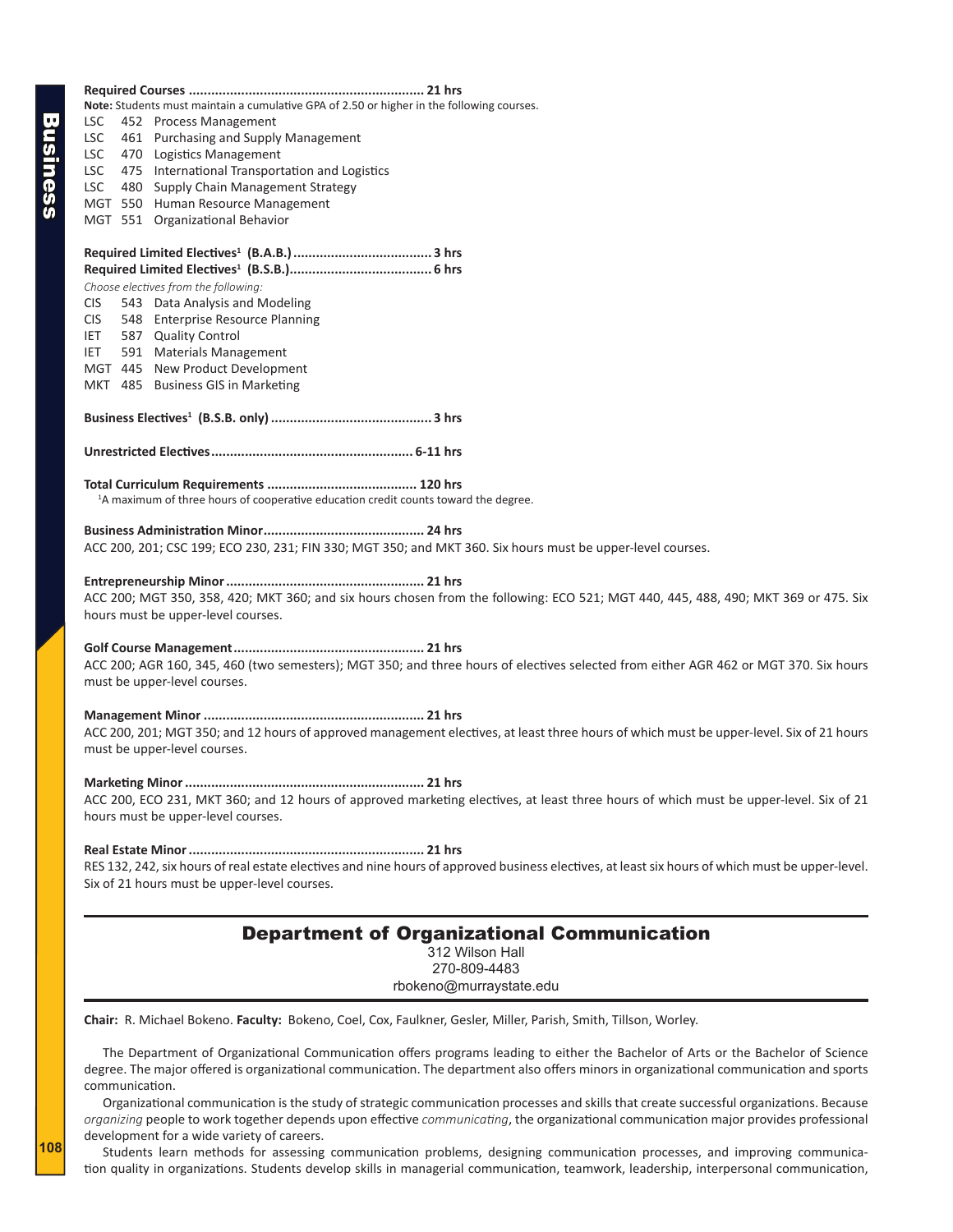<span id="page-38-0"></span>conflict resolution, public speaking, training, decision-making and other communication-based competencies. Because all employers seek employees who can build relationships, promote ideas, guide teams, facilitate collaboration, and provide leadership, graduates are highly marketable and successful.

The department also provides exciting opportunities for real world experience with our internship program. Students will work with an internship advisor to be placed in a work setting while gaining college credit. Here, students will be able to immediately apply communication theories and competencies in their workplace, reflect on their findings, and discuss those with their faculty internship advisor.

The major is compatible with all fields of study allowing students to select a minor that best fits their personal interests and goals (e.g., marketing, management, advertising, psychology, Spanish, math, biology, English, or non-profit leadership studies).

The total number of credit hours earned in business courses (ACC, BUS, CIS, FIN, MGT, MKT, RES, LST 240, LST 440) cannot exceed 25 percent of total curriculum requirements.

The Department of Organizational Communication requires that a 2.50 grade point average (GPA) must be maintained in any or all COM majors or minors in order to receive a degree from Murray State University. A student failing to maintain a 2.50 will not be permitted to take new courses in the department until the GPA reaches or exceeds 2.50.

The department offers a limited number of assistantships/scholarships.

# Major: **Bachelor of Arts/Bachelor of Science Degree**

**Organizational Communication CIP 09.0901** 

**University Studies Requirements................................... 38-44 hrs** (See *Academic Degrees and Programs*.)

|                            |  | COM 100T Transitions                           |  |  |
|----------------------------|--|------------------------------------------------|--|--|
| COM 201                    |  | Communication Foundations and Theory           |  |  |
| COM 331                    |  | Interpersonal Communication                    |  |  |
|                            |  | COM 340 Intercultural Communication            |  |  |
|                            |  | COM 353 Team Communication and Leadership      |  |  |
| COM 361                    |  | Career Presentations <sup>1</sup>              |  |  |
| or                         |  |                                                |  |  |
| COM 461                    |  | Persuasive Communication <sup>1</sup>          |  |  |
| COM 380                    |  | Organizational Communication                   |  |  |
| COM 384                    |  | <b>Communication Skills for Professionals</b>  |  |  |
| COM 390                    |  | <b>Communication Research</b>                  |  |  |
| COM 580                    |  | Advanced Organizational Communication          |  |  |
| COM 595                    |  | Senior Seminar in Organizational Communication |  |  |
|                            |  |                                                |  |  |
|                            |  |                                                |  |  |
| Choose from the following: |  |                                                |  |  |
| COM 215                    |  | Introduction to Sports Communication           |  |  |
| COM 260                    |  | <b>Communication Ethics</b>                    |  |  |
| COM 315                    |  | Coaching as Communication                      |  |  |
| COM 345                    |  | Diversity, Communication, and the Workplace    |  |  |
| COM 361                    |  | Career Presentations <sup>1</sup>              |  |  |
| COM 367                    |  | Communication and Critical Thought             |  |  |
| COM 386                    |  | Corporate Communication                        |  |  |
| COM 401                    |  | Contemporary Issues in Communication           |  |  |
| COM 422                    |  | <b>Communication and Technology</b>            |  |  |
| COM 439                    |  | <b>Conflict and Communication</b>              |  |  |
| COM 461                    |  | Persuasive Communication <sup>1</sup>          |  |  |
| COM 488                    |  | Cooperative Education/Internship               |  |  |
| COM 489                    |  | Cooperative Education/Internship               |  |  |
| COM 510                    |  | Internship                                     |  |  |
| COM 530                    |  | Seminar in Interpersonal Communication         |  |  |
| COM 553                    |  | Advanced Team Communication and Leadership     |  |  |
| COM 577                    |  | Organizational Learning and Dialogue           |  |  |
|                            |  |                                                |  |  |
|                            |  |                                                |  |  |
|                            |  |                                                |  |  |
| $\cdot$<br>۰               |  |                                                |  |  |

#### **Total Curriculum Requirements ........................................ 120 hrs**

1 Majors must take either COM 361 or COM 461 as a required course. The remaining course can also be taken as a required elective towards the major. 2 A maximum of three hours may be chosen with advisor approval from courses not on the list.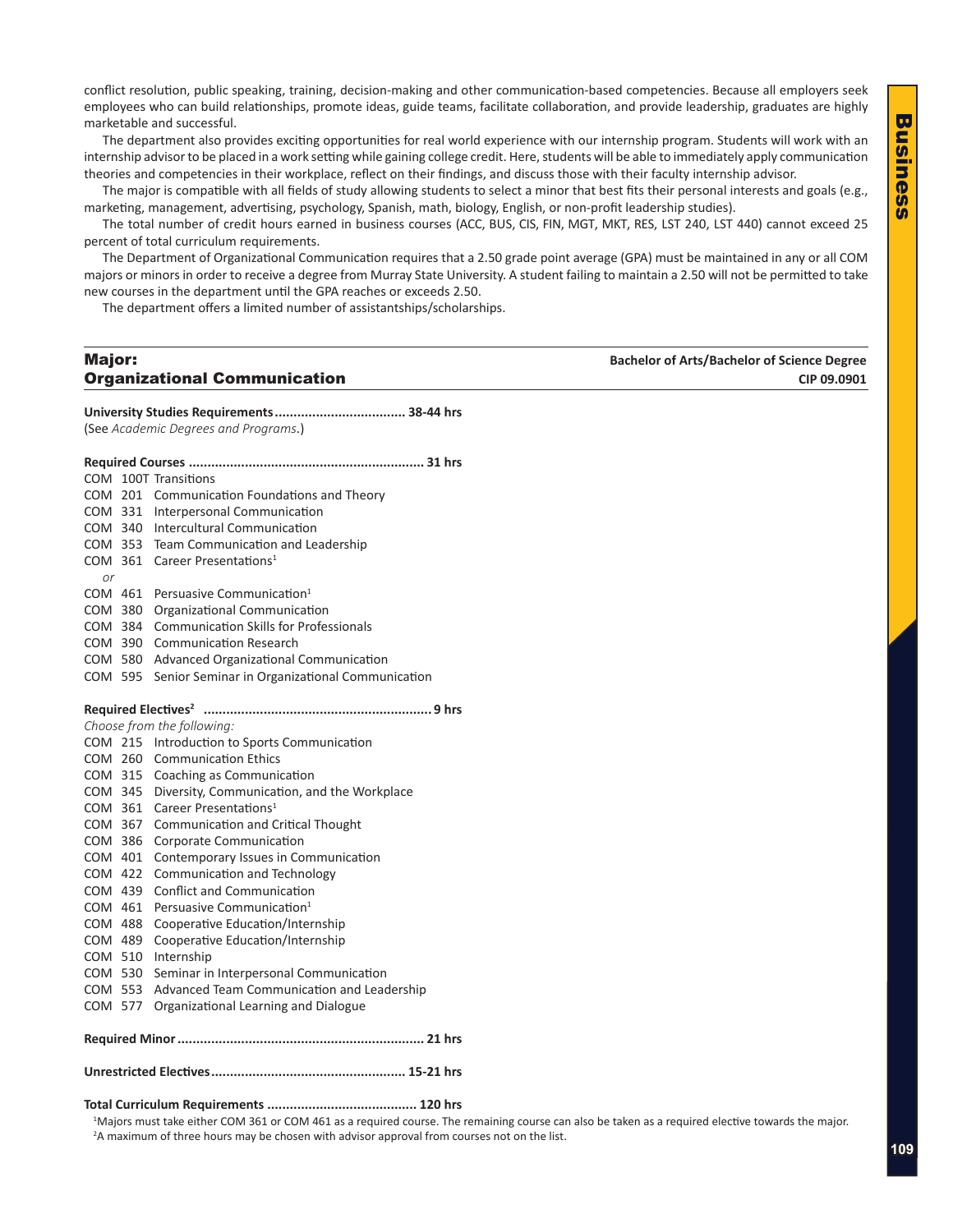#### <span id="page-39-0"></span>**Organizational Communication Minor................................ 24 hrs**

COM 201, 331, 380, 384, 390, 595 and six hours of restricted electives from the following: COM 215, 260, 340, 345, 353, 361, 367, 386, 422, 439, 461, 580. (Three hours may be other courses if approved by minor advisor.) Six hours must be upper-level courses.

#### **Sports Communication Minor. 21 hrs**

COM 215, 315, 386, 439 and nine hours of restricted electives from the following: COM 353, 401, 510; HIS 330; JMC 384; MGT 370; MKT 285; PSY 222; SOC 436. Six hours must be upper-level courses.

#### Graduate Programs

Graduate Coordinator - Frances Smith fsmith@murraystate.edu

The Department of Organizational Communication offers the degrees of Master of Arts or Master of Science in Organizational Communication. Graduate study in organizational communication prepares students for effective membership, humane management, and prudent leadership in organizations. Coursework focuses on various organizational, interpersonal, and small group communication processes vital to personal and organizational success. Students acquire advanced communication knowledge and skills in such areas as conflict resolution, managerial communication, leadership, customer relations, team communication, organizational change, healthcare communication, persuasion, intercultural communication, training, and organizational learning.

The program, which is theoretically and experientially oriented, provides students with course offerings allowing in-depth study and opportunity to pursue individual interests. Coursework is designed for both focused study and maximum flexibility to meet the unique career goals of each student. The program prepares individuals (1) to enter areas of business, industry, government, and nonprofit administration, where knowledge of and competence in communication are essential; (2) to enter other vocations where communication is of prime importance (e.g. the ministry, law, public service); (3) to continue study of communication at the doctoral level; and (4) to teach organizational communication at the college level.

#### **Murray and Regional Campus Options**

The graduate degree is delivered in multiple formats. At the Murray campus, the graduate program can be completed through a combination of night, online, and independent study courses. Our online program is growing. These options provide greater flexibility for working adults to pursue the degree part-time or full-time based on their schedules. Second, a 16-month, cohort program is offered on a rotating basis at our regional campuses depending on demand. The combination of weekend and online instruction maximizes learning while minimizing the number of class meetings. Each course in the accelerated format is five weeks long. Students take two or three courses each semester during the 16-month timeframe. Once completed, the 16-month program moves to the next regional campus.

#### **Requirements for Admission**

Applicants must meet the Murray State University requirements (see *Graduate Admissions*). Additional departmental requirements are as follows.

#### **Unconditional**

An overall GPA of 3.0 in the last two years of undergraduate work with at least a minor in communication, business, or related field.

#### **Conditional**

**110**

An undergraduate GPA of at least 2.50.

Conditional students may be required to complete certain undergraduate courses before beginning the program. After beginning the program, conditional students will undergo a review after their first nine hours and are admitted to full standing after completion of *B* or better work and approval of the graduate program coordinator.

International students entering the organizational communication program from the Murray State University English as a Second Language (ESL) program must have completed Level 6 and must score at least 18 in each test area on the TOEFL Internet-based test, a 500 on the TOEFL paper-based test or 178 on the computer-based test. International students who have not completed the ESL program must score at least 18 in each test area on the TOEFL Internet-based test, a 550 on the TOEFL paper-based test or 213 on the computer-based test.

#### **Master of Arts: Organizational Communication CIP 09.0901** CIP 09.0901

#### **THESIS REQUIREMENTS ONLY**

|    | COM 622 Communication Technology in Organizations                  |  |  |
|----|--------------------------------------------------------------------|--|--|
| Ωr |                                                                    |  |  |
|    | COM 631 Interpersonal Communication at Work                        |  |  |
| or |                                                                    |  |  |
|    | COM 639 Seminar in Conflict Resolution                             |  |  |
|    | $COM$ 672 Communication in Instructional Environments <sup>1</sup> |  |  |

COM  $680$  Advanced Organizational Communication<sup>PT,2</sup>

COM 689 Foundations of Organizational Communication<sup>L</sup>